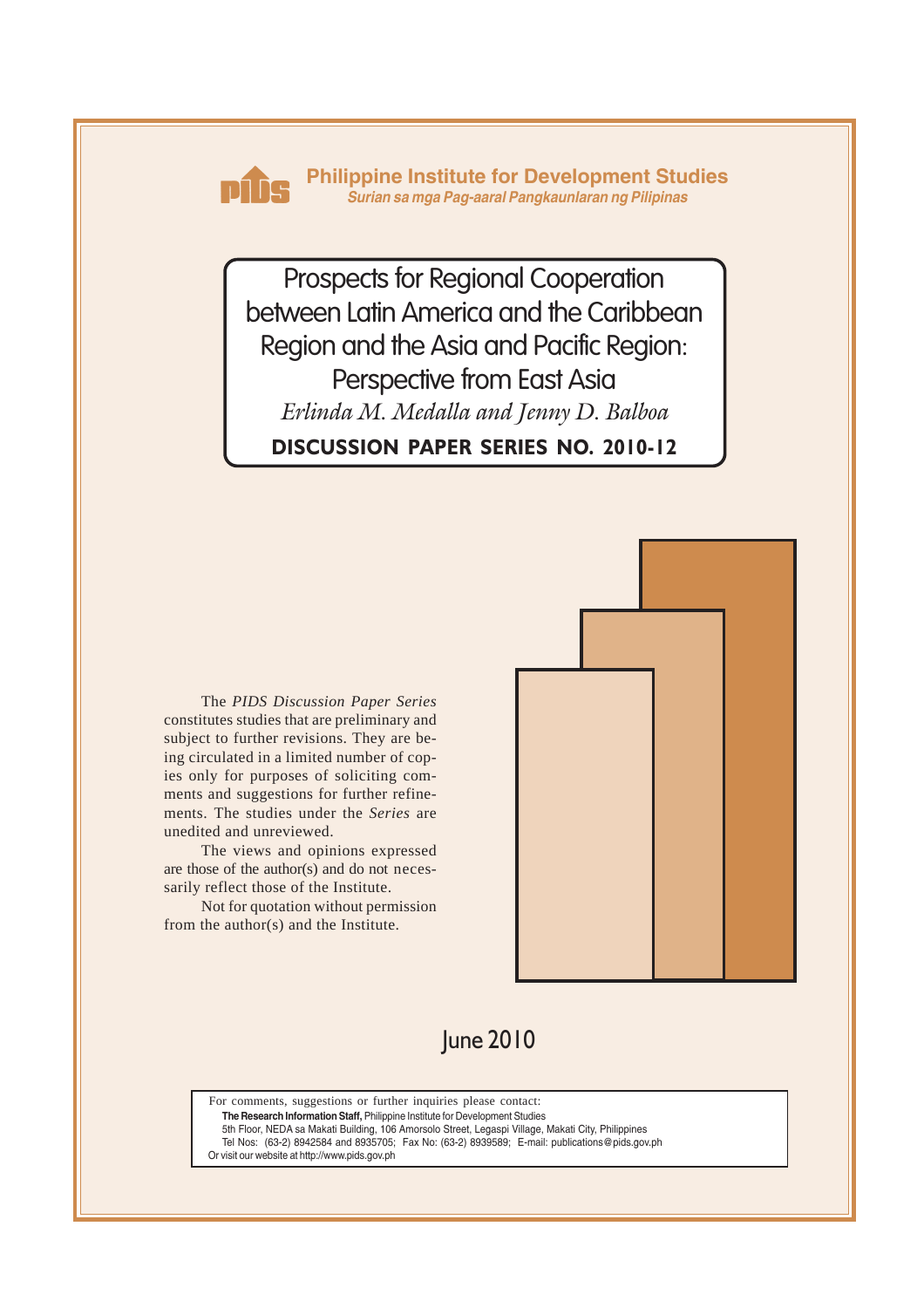## **Prospects for Regional Cooperation between Latin America and the Caribbean Region and the Asia and Pacific Region: Perspective from East Asia\***

**Erlinda M. Medalla and Jenny D. Balboa1**

#### **Abstract**

1

The Asia and Pacific region and Latin American and Caribbean region are two regions divided not only by vast geographic distance, but also by disparities in economics, politics, culture, and history. Most recently, a number of forums explored the possibility of closing such gaps and linking the two regions through various trade and investment initiatives. The opportunities for cooperation abound and could touch on areas that will improve the regional value chain and enhance the innovation and competitiveness of both regions. Interregional cooperation could also help the two regions seek ways to deal with the current global economic crisis through a range of opportunities to stimulate the economy. This paper explores the potential for regional cooperation between the Asia and Pacific region and Latin America and the Caribbean. It also provides some recommendations to enhance the economic partnership of the two regions.

**Keywords:** Regional Cooperation, Economic Partnership, Free Trade Agreements (FTAs), Asian Regionalism, East Asia, Latin America and Carribean

<sup>\*</sup> This study was conducted under the support of Asian Development Bank Institute (ADBI) and earlier circulated as ADBI Working Paper Series No. 217 (May 2010)

 $1$  Respectively, Senior Research Fellow and Research Associate of the Philippine Institute for Development Studies. The authors acknowledge the excellent research assistance of Melalyn Mantaring, Susan Pizaro, and Mildred Belizario. The usual disclaimer applies.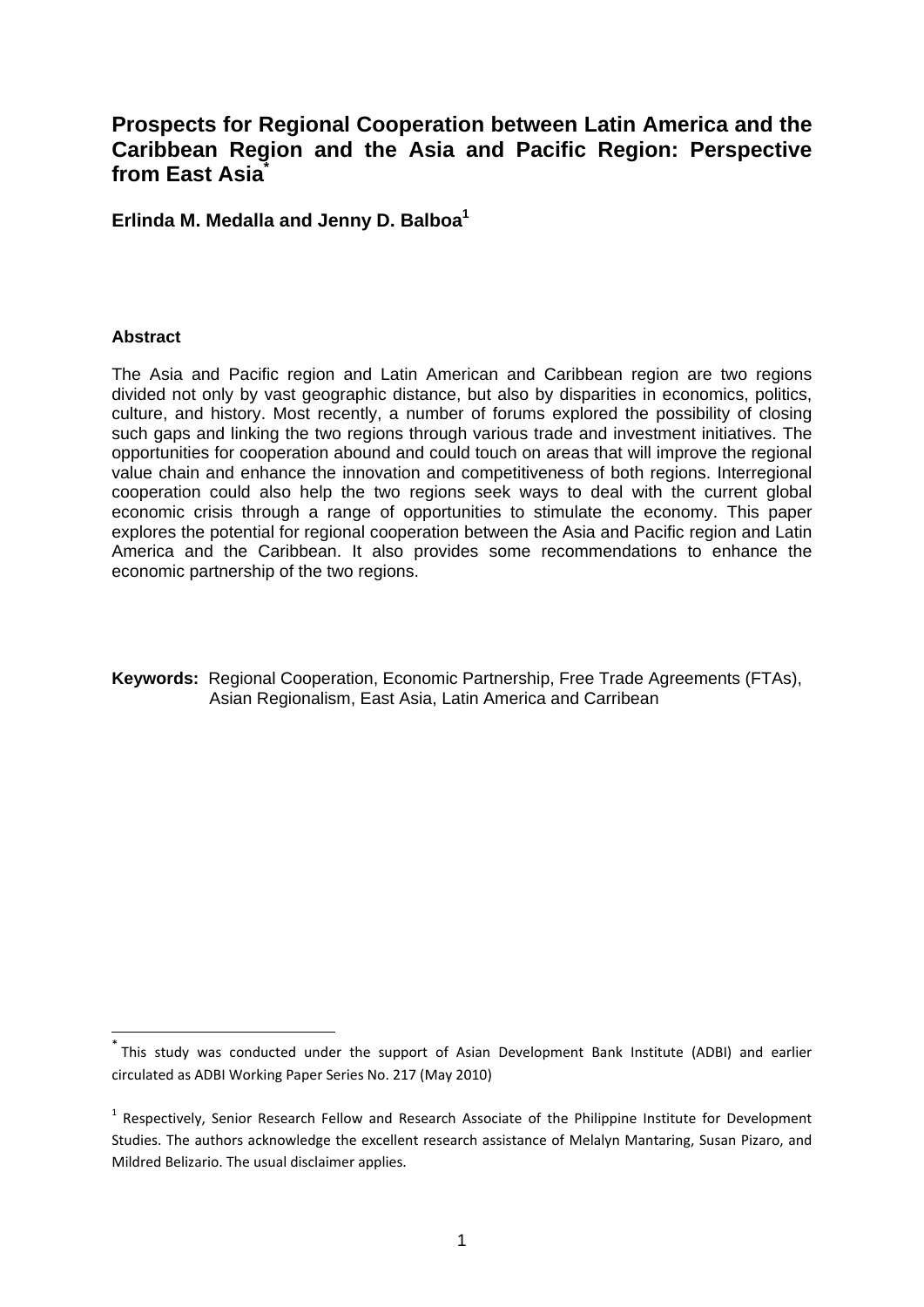# **Contents**

| 1. |                                                                                                                                                                                        |  |
|----|----------------------------------------------------------------------------------------------------------------------------------------------------------------------------------------|--|
| 2. |                                                                                                                                                                                        |  |
| 3. |                                                                                                                                                                                        |  |
|    | 3.1<br>3.2<br>De Jure Integration: Proliferation of Free Trade Agreement in East Asia  12<br>3.3<br>Cooperation Beyond the Region: Prospects for an East Asia-Latin America and<br>3.4 |  |
| 4. | Cooperation in the Wake of the Current Global Financial Crisis  32                                                                                                                     |  |
|    | 4.1                                                                                                                                                                                    |  |
| 5. |                                                                                                                                                                                        |  |
|    |                                                                                                                                                                                        |  |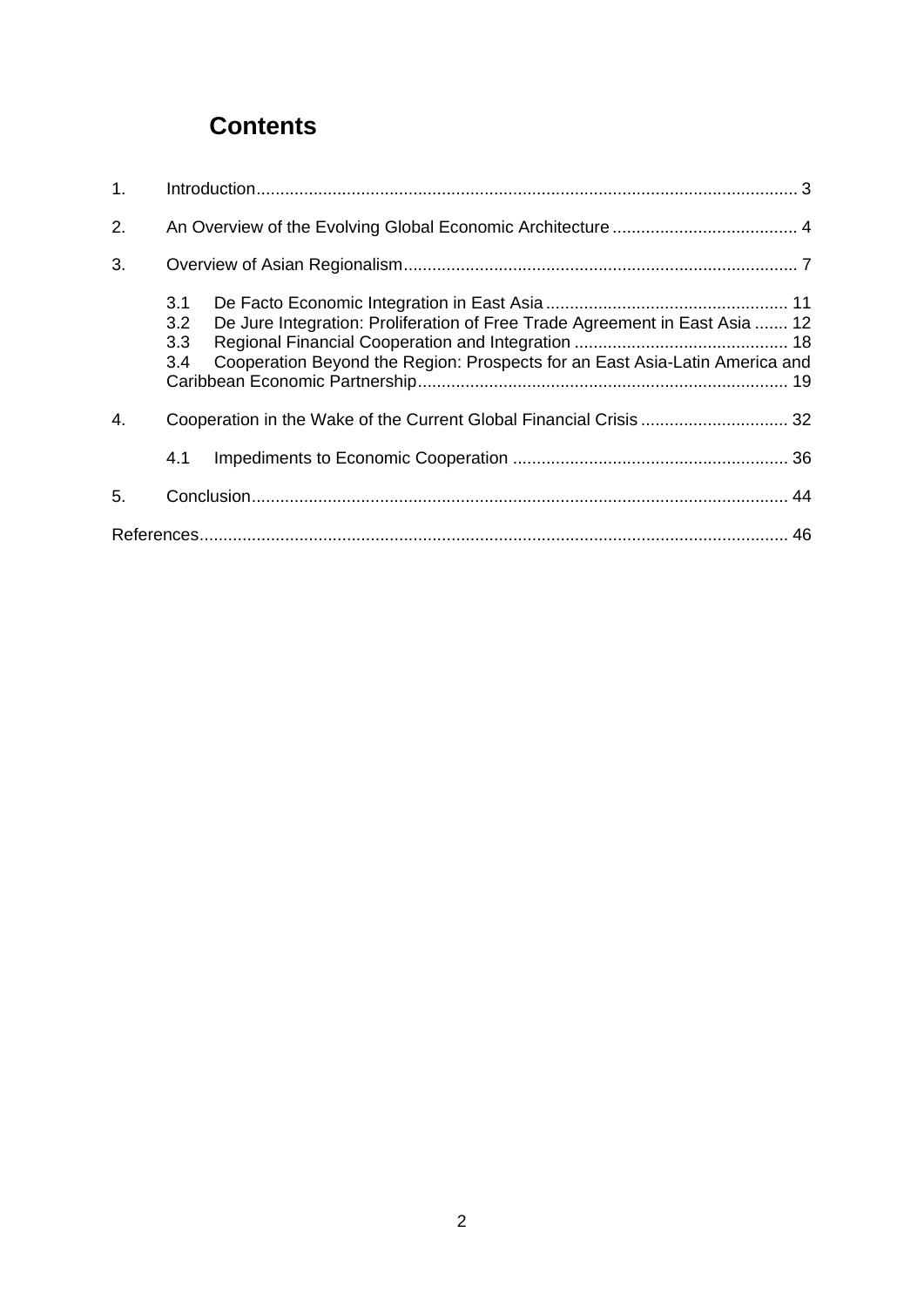# **1. INTRODUCTION**

The economic success of the East Asian region during the past four decades and its proven resilience during times of crisis demonstrate that regional integration, supported by both open trade and regional cooperation, is a key factor for sustained growth and development. However, the current financial crisis is threatening the East Asian region's phenomenal success, ushering in an economic slowdown, if not recession, across the globe. In general, regional governments are conscious that closing national borders in response to the crisis would only lead to inefficiencies and lower the chances of riding out and bouncing back from the crisis. As such, the economies in the region have remained committed to free and open trade, and the regional governments have a renewed interest in deeper regional cooperation to help manage shared risks and common interests. Even areas most governments have been disinclined to consider in a regional context, such as investment and services, are now being openly discussed.

The 1997 Asian financial crisis prompted rounds of bilateral and multilateral agreements in the East Asian region, and created mechanisms for regional cooperation, particularly the Association of Southeast Asian Nations (ASEAN) +1, ASEAN +3 (APT), and the East Asian Summit (EAS). These regional cooperation initiatives helped spur trade, investment, and financial reforms that deepened Asia's growing and wide-ranging links. At the national level, regional cooperation helped lock-in reforms within domestic economies that led to the creation of a coherent and efficient environment for doing business within that economy. At the global level, regional cooperation helped Asia, especially its developing economies, secure a role in decision making for various issues relating to the region's economy and politics. Asia's outstanding economic performance can be attributed to its pursuit of open and flexible regionalism.

Latin American countries and the Caribbean, on the other hand, have not displayed the same success as the Asia and Pacific region in integrating their economies and securing a stronger role in the global economy. Unlike the Asia and Pacific region, and in particular East Asia, the Latin American and Caribbean region has not embraced open regionalism and has not been aggressive enough in looking for third markets (United Nations Economic Commission for Latin America and the Caribbean [UNECLAC] 2008). Latin American markets remain fragmented and the business environment needs to be restructured to make it more attractive for foreign direct investment (FDI).

The idea of linking the dynamic Asia and Pacific region with Latin America and the Caribbean has been explored in various fora. The main challenge for establishing this connection is how to strengthen trade and investment links between the two regions. A lack of coherent and sustained policies, poor infrastructure support, and high transportation costs have dampened previous attempts to integrate the two regions.

There are many opportunities for growth and development between the two regions once appropriate policies and support systems are in place. The potential is especially vast in the infrastructure, energy, banking, tourism, and logistics sectors. Efforts to expand transregional cooperation would not only be valuable for improving the regional value chain, but could also help enhance innovation and competitiveness, especially for Latin America and the Caribbean. Moreover, the current global financial crisis has increased the array of cooperative opportunities as governments and industries in both regions seek ways to deal with the crisis.

Interregional cooperation between the two regions would be very challenging since they are divided by substantial geographic distance and are characterized by profound disparities in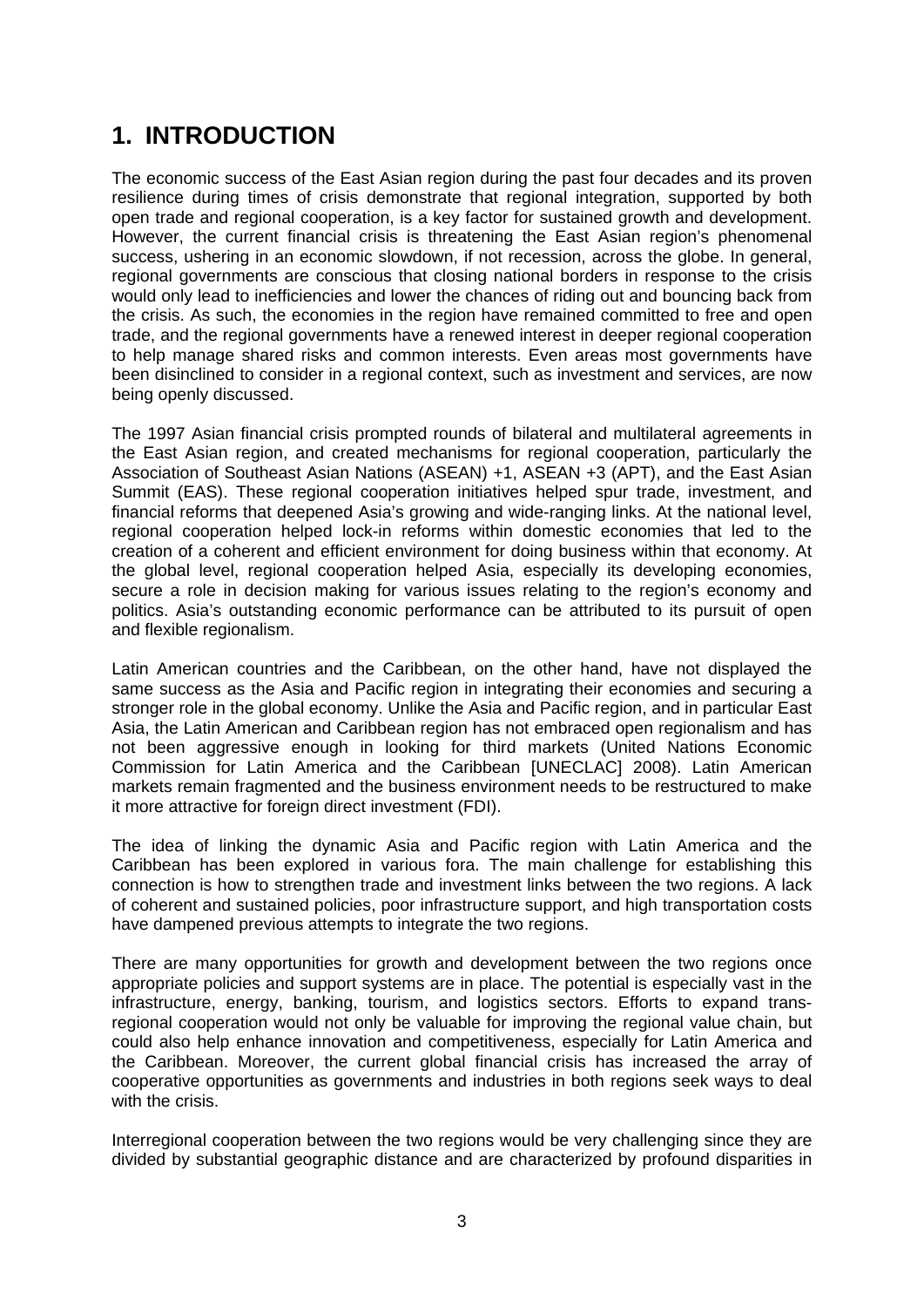economics, politics, culture, and history. Nonetheless, it is certainly worth considering, given the mutual benefits that can be derived from this cooperation.

This paper explores the potential for regional cooperation between the Asia and Pacific region and Latin America and the Caribbean. The first section provides an overview of regionalism and how it has evolved as a strategy to manage regional externalities. The second section provides a background on Asian regionalism and the factors for its success. The third section deals with prospects for interregional cooperation between the Asia and Pacific region and Latin America and the Caribbean. The fourth section provides the conclusion and some recommendations on how to build a partnership between the two regions.

## **2. AN OVERVIEW OF THE EVOLVING GLOBAL ECONOMIC ARCHITECTURE**

The aftermath of World War II hastened global economic integration, as the subsequent period of peace and reconstruction made it possible to increase economic activities. Foreign trade steadily climbed, and by 1960 the total ratio of foreign trade to gross domestic product (GDP) stood at 25%. Multilateral trade negotiations under the General Agreement on Tariffs and Trade (GATT) further quickened globalization, followed by the liberalization of trade and investments, improvements in infrastructure, and technological developments, which created a more conducive climate for foreign trade (Urata 2008b). Alongside this development was an increasing interest in regionalism, as countries that were considered to be natural trading partners coalesced and formed economic blocs. As of May 2009, 247 regional trading agreements (RTAs) from different parts of the globe were in force under the GATT/World Trade Organization (WTO) regime (Table 1).

|                                                       | Enabling<br>Clause | <b>GATS</b><br>Art. V                        | <b>GATT Art.</b><br><b>XXIV</b> | Grand<br>Total |
|-------------------------------------------------------|--------------------|----------------------------------------------|---------------------------------|----------------|
| <b>Customs Union</b>                                  | 6                  |                                              |                                 | 13             |
| <b>Customs Union-Accession</b>                        | O                  |                                              | 6                               | 6              |
| <b>Economic Integration Agreement</b>                 |                    | 61                                           |                                 | 61             |
| Economic Integration Agreement-<br>Accession          |                    | 6                                            |                                 | 6              |
| Free Trade Agreement                                  | 9                  |                                              | 137                             | 146            |
| Free Trade Agreement-Accession                        |                    |                                              | 2                               | 2              |
| <b>Preferential Trade Agreement</b>                   | 12                 |                                              |                                 | 12             |
| Preferential Trade Agreement-                         |                    |                                              |                                 |                |
| Accession                                             |                    |                                              |                                 |                |
| <b>Grand Total</b><br><br>$\sim$ $\sim$<br>$\epsilon$ | 28                 | 67<br>$\mathbf{a}$ . The set of $\mathbf{a}$ | 152                             | 247            |

**Table 1: RTAs in Force, Sorted by Type of Agreement (May 2009)** 

Source: compiled by author from the World Trade Organization (http://rtais.wto.org; accessed 15 May2009).

Much has been said about the risks of RTAs. The sheer number of RTAs alone result in an intricate web of overlapping arrangements and varying Rules of Origin (ROOs) that can complicate the global trading order (See Figure 1). Moreover, RTAs foster preferential treatment and could become stumbling blocs to multilateralism.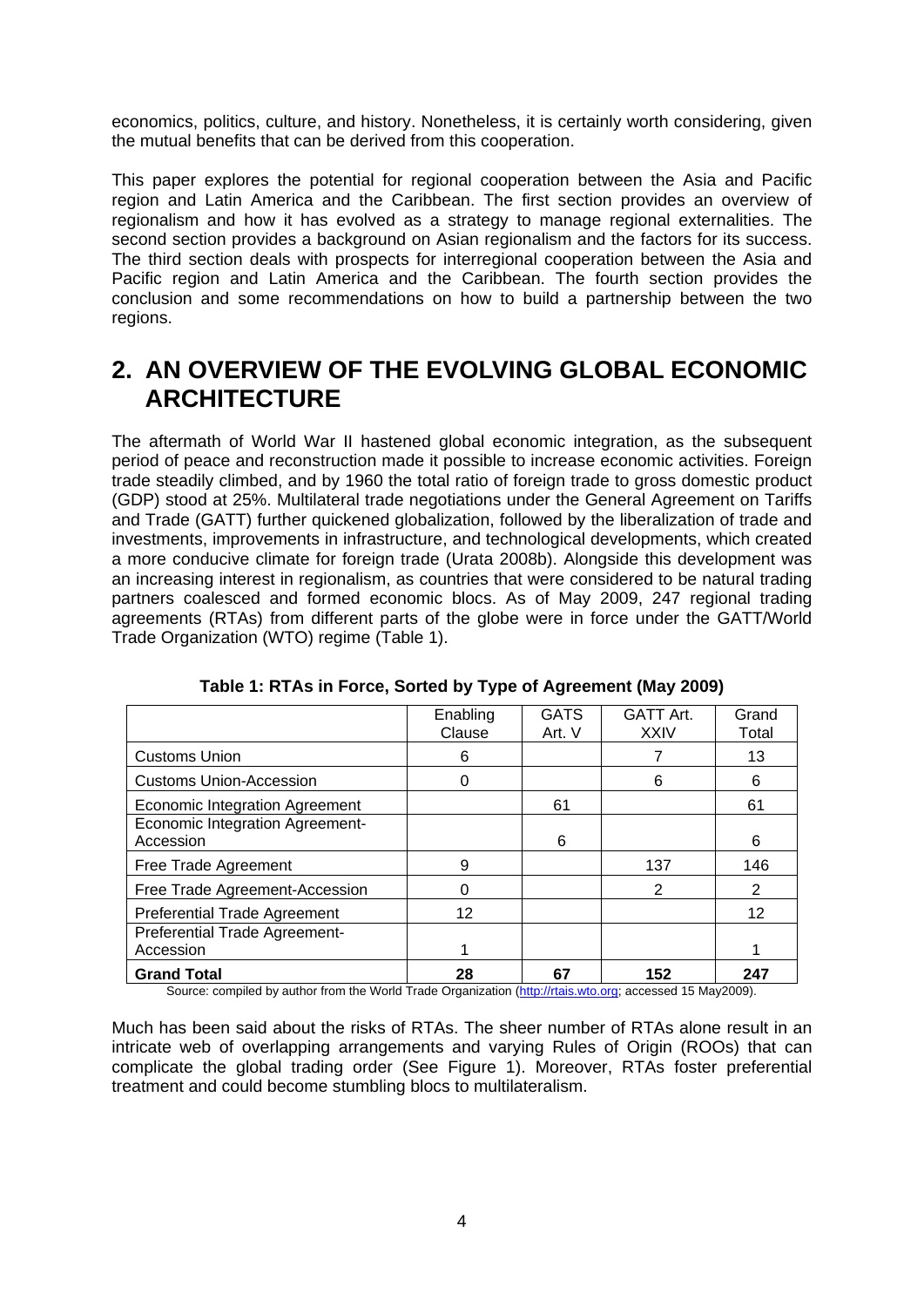

Source: Kim 2007.

It is significant to note that, at first, the architects of the global economic system did not find regionalism acceptable. Having experienced the collapse of the global financial system and trade under the protectionist regime of the Great Depression in the 1930s, regional blocs were viewed to be potentially harmful to multilateral trade, financial systems, and GATT's principle of non-discrimination. The major economies—the United States (US) and Japan, particularly—were skeptical about regionalism and wary of its impact on global trade. Having suffered from trade discrimination, Japan was not enthused by the growing popularity of regionalism.

Despite these risks, the trend in RTAs and regionalism has continued. From a political economy perspective, the explanation is that there are natural economic groups and strategic partners that gravitate toward each other because of geography, economic agenda, or political events.

The skepticism started to die down during the global economic architecture restructuring in the second half of the  $20<sup>th</sup>$  century. The bipolar economy created by the US and Europe began to loosen, and by the 1970s a third bloc emerged—the East Asian economic bloc. The 1980s saw the rise of other economic blocs, such as the South American bloc made up of Argentina, Paraguay, Uruguay, and Brazil. Similarly, African trade gained strength as South Africa and its near neighbors, Malawi and Zimbabwe, increased trade with each other. By the 1990s, with the break up of the Soviet Union, trade started to gravitate toward Europe. Trading patterns and economic relations between and among the different blocs intensified and diversified. During this period, an important development was the establishment of East Asia as a solid economic bloc, an event that permanently changed the global economic landscape (Evans et al. 2004).

Evidence suggests that East Asia has had, and will continue to have, a fundamental stake in both regional and global integration (Asian Development Bank [ADB] 2008). The East Asian economic bloc later expanded its membership to include Australia, New Zealand, and other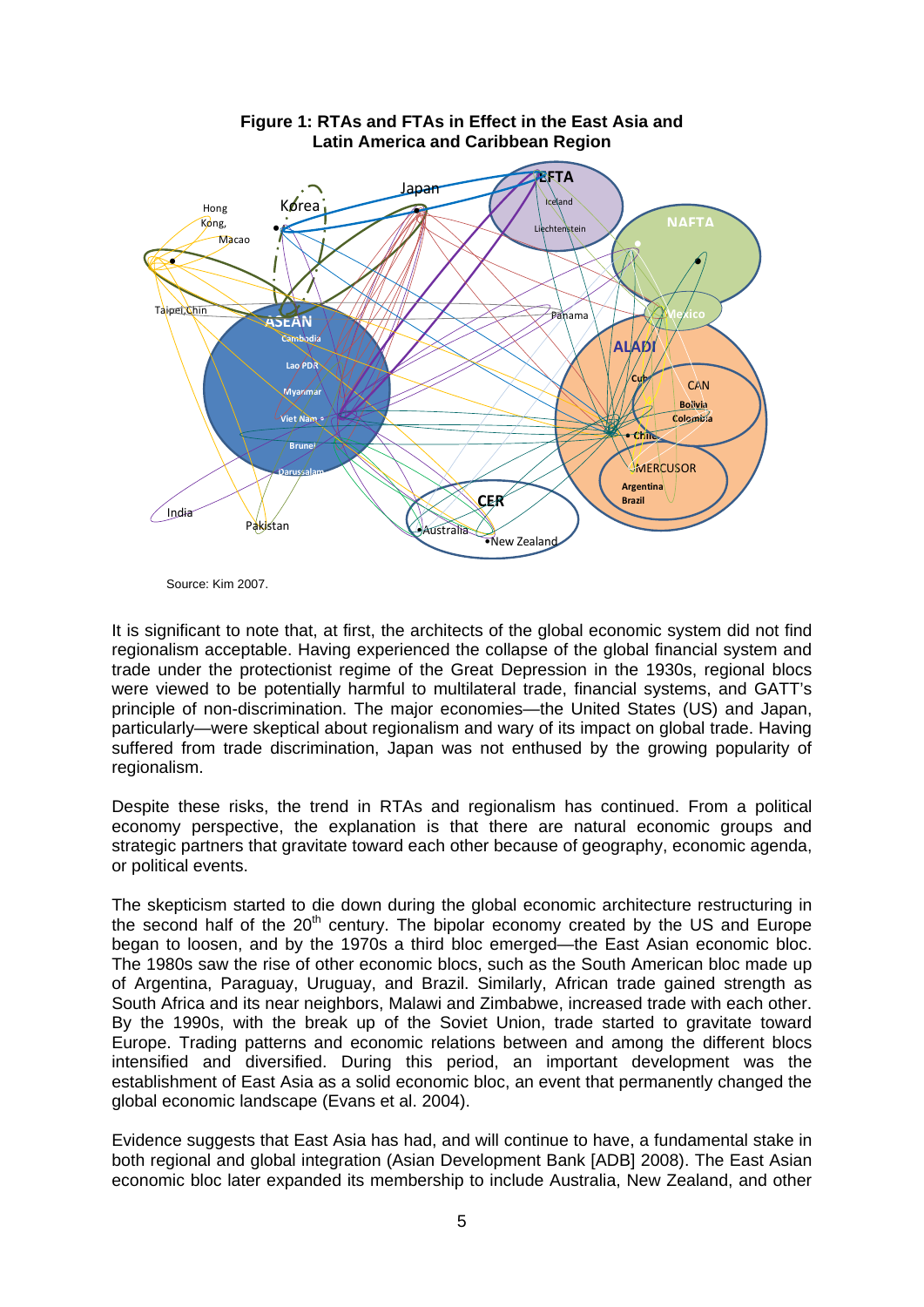countries in the Pacific, thereby creating the Asia and Pacific region economic bloc and further increasing its total world trade share.

Regional cooperation in East Asia further intensified when the Asian financial crisis hit the region in 1997. In the absence of official measures to respond to the crisis, East Asia created a forum to work together and discuss the issues and solutions to the market failures, providing an even larger role for regional cooperation (ADB 2008).

Over time, regional cooperation has become an important instrument for providing solutions, opportunities, and institutions to address pressing economic and social issues that cannot be solved at the national level or are not addressed in an international forum. The table below shows the role and function undertaken by East Asia regional cooperation in solving economic, social, and environmental issues in the region. In the presence of the global financial and economic meltdown, regional cooperation has become an important measure in managing the impact of the crisis (Table 2).

|                                        | Manage Regional<br>Spillover and<br><b>Externalities</b>     | Provide Regional<br><b>Public Goods</b>                                                            | <b>Address Regional</b><br>Coordination<br>Problems                                  |
|----------------------------------------|--------------------------------------------------------------|----------------------------------------------------------------------------------------------------|--------------------------------------------------------------------------------------|
| Trade and<br>Investment                | Establish compatible<br>product standards                    | Maintain an open,<br>predictable and fair<br>framework for trade<br>and cross-border<br>investment | Represent regional<br>views in global trade<br>and investment<br>forums              |
|                                        |                                                              |                                                                                                    | Facilitate investment<br>in infrastructure (hard<br>and soft) for<br>connectivity    |
| Financial<br><b>Markets</b>            | Establish rules to<br>protect against financial<br>contagion | <b>Establish institutions</b><br>and reserves to avert<br>and manage financial<br>crises           | Represent regional<br>views in global<br>financial forums                            |
|                                        | Establish compatible<br>financial regulations                | Improve the legal and<br>informational<br>environment for<br>regional investment                   | Develop compatible<br>trading platforms and<br>institutions                          |
| Macroecon<br>omic Policy               | Coordinate<br>macroeconomic and<br>exchange rate policies    | Monitor<br>macroeconomic<br>activity, trends and<br>risks                                          | Facilitate solutions to<br>global imbalances<br>and other<br>macroeconomic<br>issues |
| Social and<br>Environmen<br>tal Policy | Control cross-border<br>environmental<br>externalities       | Prevent or manage<br>spread of diseases and<br>other public threats                                | Generate concerted<br>commitment to<br>Millenium<br><b>Development Goals</b>         |
|                                        | Ensure fair treatment of<br>migrant workers                  | Pool know-how and<br>experience on policy-<br>making                                               | Promote social<br>progress through<br>regional                                       |
|                                        |                                                              | Share environmental<br>technology                                                                  |                                                                                      |

#### **Table 2: Analytical Framework for Regional Cooperation**

Source: ADB 2008.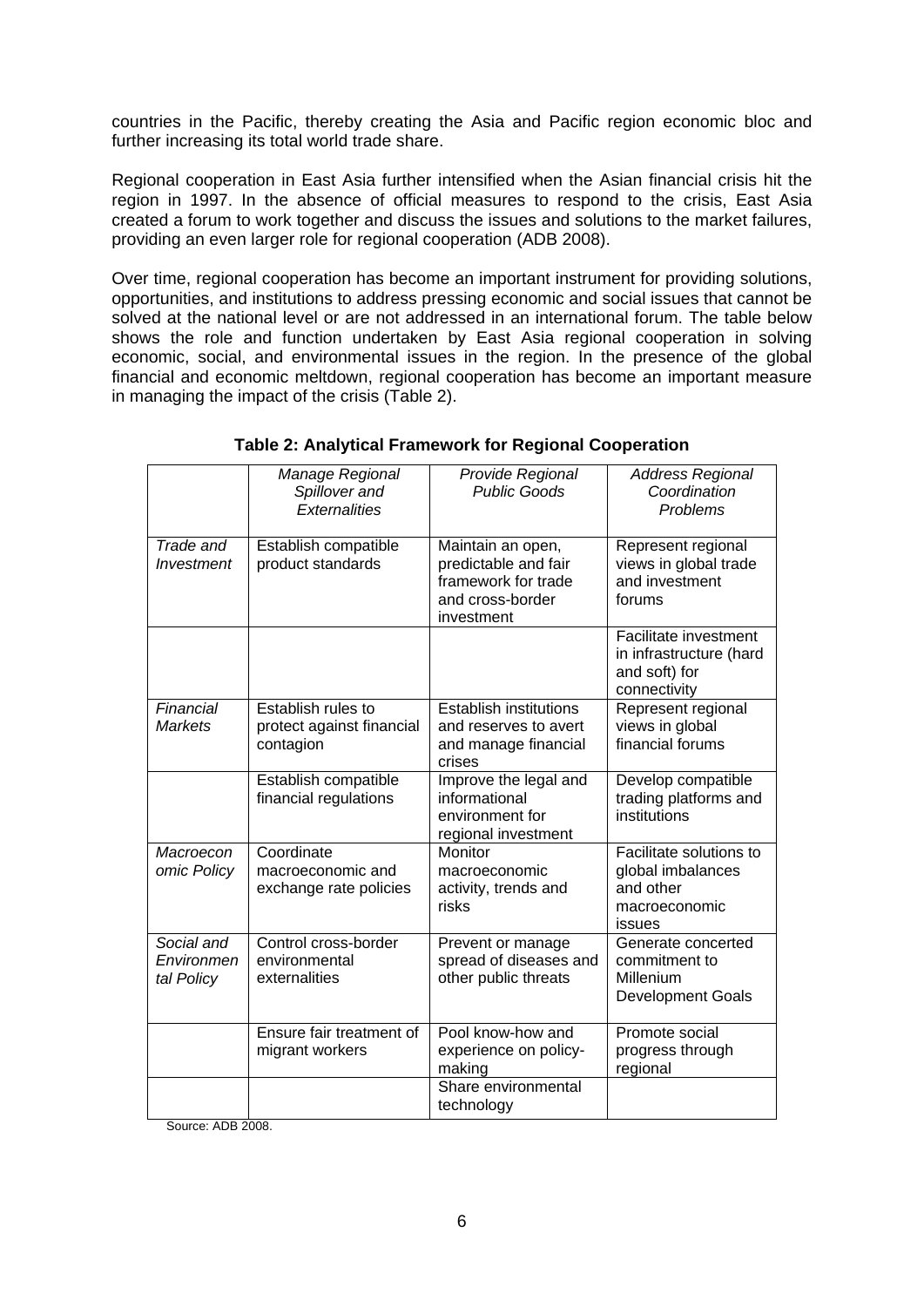## **3. OVERVIEW OF ASIAN REGIONALISM**

The core of Asian regionalism is East Asia, where economic cooperation started and first gained success. Huge amounts of literature have been devoted to understanding and emulating the economic success of East Asia. While obstacles remain in terms of human resource development, infrastructure, and governance, East Asia has undoubtedly taken an important role in the global economy. East Asia's share of world output had risen substantially over the past two decades, overtaking the US and capturing a large size of world exports, matching that of North America (Drysdale 2005).

The growth and deepening integration of the East Asian region has been shaped by three huge waves of trade and industrial transformation. The first wave occurred with the rise of Japan and its emergence as a major industrial power. The second wave was led by the newly industrializing economies (NIEs) of Northeast and Southeast Asia in the late 1970s and 1980s. The third wave was characterized by the rise of the PRC. These three major time periods restructured the economic architecture of East Asia, making it an economic powerhouse and cornering almost a quarter of world output (Drysdale 2005).

East Asia had grown more rapidly and steadily than any other region in the world. Intraregional trade in the Asia and Pacific region accounts for 54% of the region's total trade, surpassing intraregional trade among the nations of the North American Free Trade Agreement (NAFTA) and approaching the level of European Union (EU) (Table 3).

| $\mu$ creditage of the region $s$ total trade)              |              |              |              |              |              |              |              |  |  |  |  |  |  |
|-------------------------------------------------------------|--------------|--------------|--------------|--------------|--------------|--------------|--------------|--|--|--|--|--|--|
| Geographic<br>Grouping                                      | 1980         | 1985         | 1990         | 1995         | 2000         | 2003         | 2006         |  |  |  |  |  |  |
| Within ASEAN (10) <sup>b</sup>                              | 17.9         | 20.3         | 18.8         | 24.0         | 24.7         | 26.6         | 27.2         |  |  |  |  |  |  |
| Within ASEAN $+3^{\circ}$                                   | 30.2         | 30.2         | 29.4         | 37.6         | 37.3         | 39.0         | 38.3         |  |  |  |  |  |  |
| Within ASEAN +3,<br>Hong Kong, China,<br>and Taipei, China  | 34.1         | 37.1         | 43.1         | 51.9         | 52.1         | 55.4         | 54.5         |  |  |  |  |  |  |
| Memo: EU (27)<br><b>NAFTA</b>                               | 61.5<br>33.8 | 60.0<br>38.7 | 66.8<br>37.9 | 66.9<br>43.1 | 66.3<br>48.8 | 68.1<br>47.4 | 65.8<br>44.3 |  |  |  |  |  |  |
| MERCOSUR <sup>d</sup><br><b>Andean Community</b><br>$(5)^e$ | 11.1         | 7.2<br>3.3   | 10.9<br>5.4  | 19.2<br>12.4 | 20.7<br>10.8 | 14.7<br>10.8 | 15.7<br>9.1  |  |  |  |  |  |  |
| <b>CACM<sup>f</sup></b>                                     |              | .            | 12.1         | 15.6         | 17.5         | 17.6         | 10.1         |  |  |  |  |  |  |

**Table 3: Asia and Pacific Region Intraregional Trade by Geographic Groupinga (Percentage of the region's total trade)** 

Source UNECLAC (2008).

Note: The share in intraregional trade is defined as the percentage of intraregional trade with respect to the total trade of the region in question, based on export data. It is calculated as follows: Xii / $\{Xiw + Xwi\}/2\}$ , where Xii refers to exports from region i to the same region, Xiw represents exports from region i to the world, and Xwi represents world exports to region i. A higher percentage indicates a higher level of dependency on intraregional trade.

b ASEAN (10) consists of Brunei, Darussalam, Cambodia, Indonesia, Lao People's Democratic Republic (Lao PDR), Malaysia, Myanmar, Philippines, Singapore, Thailand, and Viet Nam.

c ASEAN +3 includes the 10 ASEAN countries plus the People's Republic of China (PRC), Japan, and the Republic of Korea.

d. MERCOSUR stands for *Mercado Comun del Sur* or Southern Common Market, composed of Argentina, Brazil, Paraguay, Uruguay and Chile.e Andean Community (5) includes the Bolivarian Republic of Venezuela.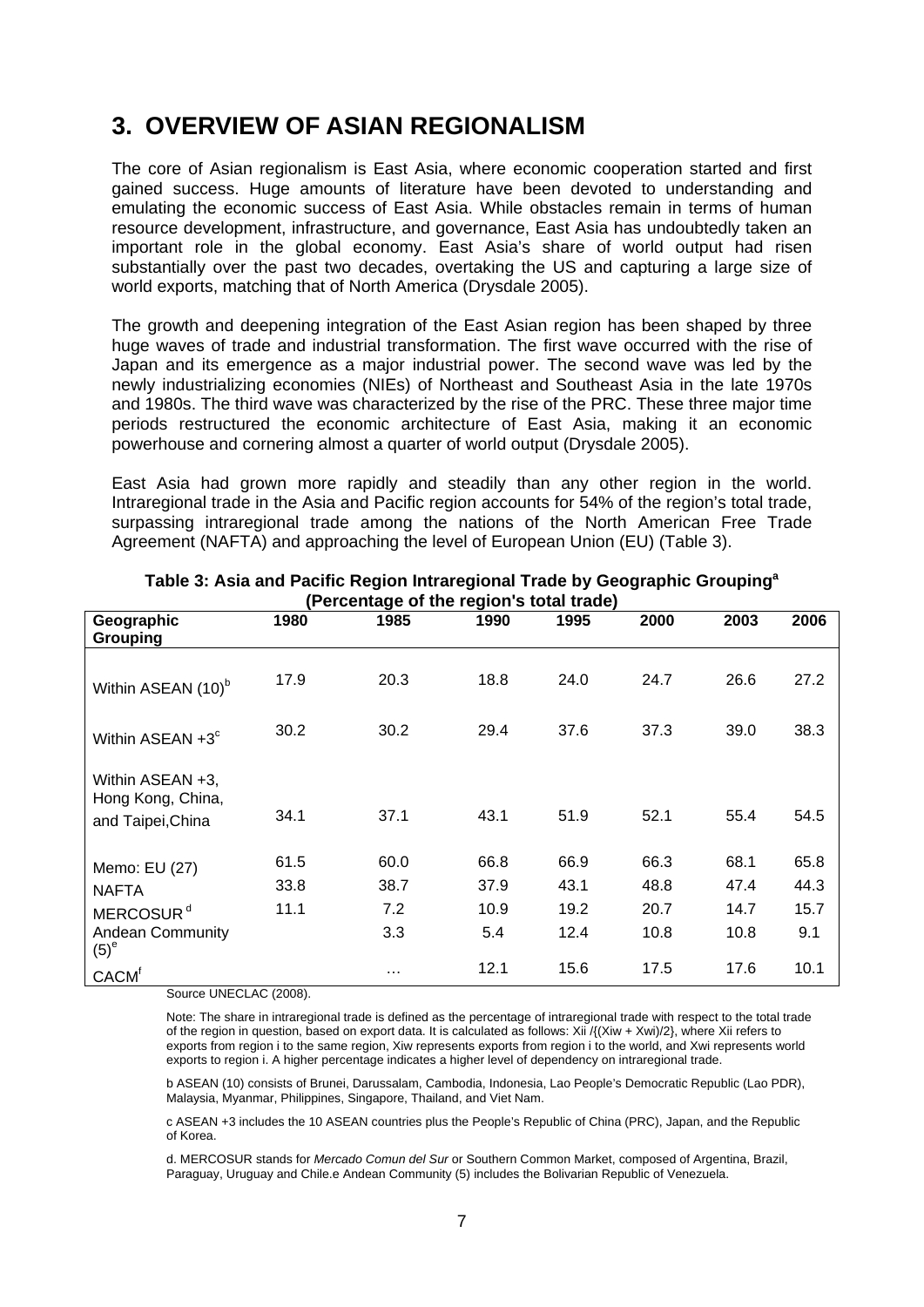f Central American Common Market (CACM) composed of Guatemala, Honduras, El Salvador, Nicaragua, and Costa Rica

Trade and investment has been East Asia's economic lifeblood for the past few decades and its source of growth. Investment inflows to the Asia and Pacific region have also surpassed NAFTA in recent years. Export and import in merchandise trade is among the highest in the world and has overtaken NAFTA in terms of trade volume and share in world total. The Asia and Pacific region had shown the highest growth rate in international trade for the period 2000–2006 and had consistently established itself as the second strongest economic bloc since 2000, next to the EU. The consolidation of the Asia and Pacific region's economies is a huge factor in further strengthening the region (Tables 4 and 5).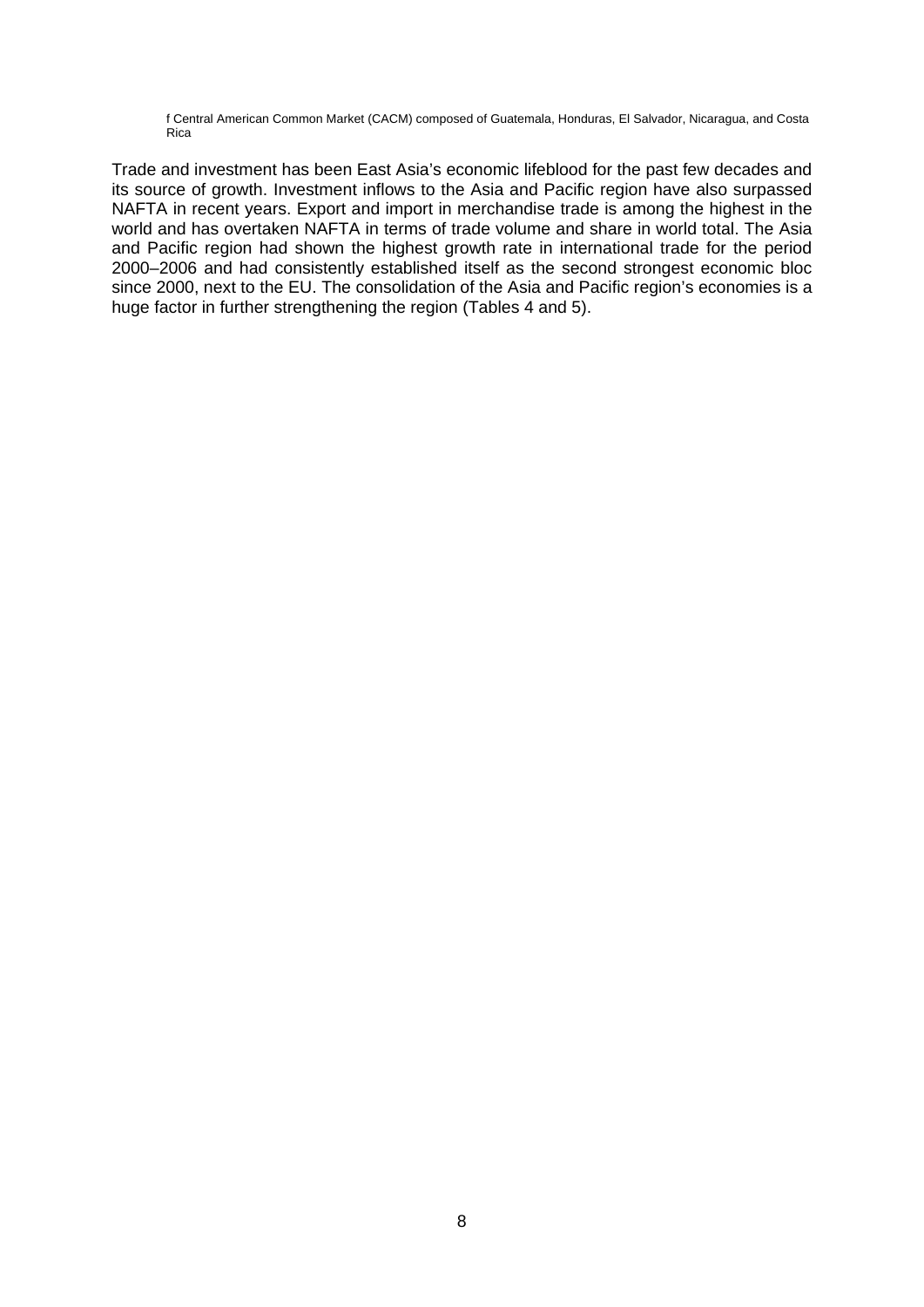|                          | <b>FDI Stock</b>             |               | <b>FDI Stock</b> |                  |      | <b>FDI Net</b><br><b>FDI Net Inflows</b><br><b>Inflows</b> |               |               |                  |      |  |  |
|--------------------------|------------------------------|---------------|------------------|------------------|------|------------------------------------------------------------|---------------|---------------|------------------|------|--|--|
|                          | Million US<br><b>Dollars</b> | % of GDP      |                  |                  |      | Million US<br><b>Dollars</b>                               |               |               | % of GDP         |      |  |  |
|                          | 2007                         | 1990-<br>1995 | 1996-<br>2000    | $2001 -$<br>2005 | 2007 | 2007                                                       | 1990-<br>1995 | 1996-<br>2000 | $2001 -$<br>2005 | 2007 |  |  |
| <b>Asia and Pacific</b>  |                              |               |                  |                  |      |                                                            |               |               |                  |      |  |  |
| <b>Region</b>            | 3,362,327                    | 7.5           | 11.8             | 15.9             | 22.3 | 372,367                                                    | 0.8           | 1.5           | 1.6              | 2.5  |  |  |
| <b>ASEAN</b>             | 550,786                      | 20.4          | 36.7             | 42.9             | 42.9 | 60,513                                                     | 3.5           | 4.5           | 3.8              | 4.7  |  |  |
| ASEAN+3                  | 1,130,353                    |               |                  |                  |      | 169,211                                                    |               |               |                  |      |  |  |
| ASEAN+6                  | 1,590,166                    |               |                  |                  |      | 217,194                                                    |               |               |                  |      |  |  |
| ECO <sup>a</sup>         | 229,472                      | 5.4           | 9.1              | 13.8             | 20.5 | 35,522                                                     | 0.5           | 0.8           | 1.9              | 3.2  |  |  |
| SAARC <sup>b</sup>       | 105,729                      | 2.0           | 4.5              | 5.8              | 7.4  | 29,866                                                     | 0.3           | 0.7           | 1.0              | 2.1  |  |  |
| <b>Latin America and</b> |                              |               |                  |                  |      |                                                            |               |               |                  |      |  |  |
| <b>Caribbean</b>         | 1,140,007                    | 10.5          | 18.1             | 32.0             | 32.4 | 126,266                                                    | $1.2$         | 3.9           | 3.3              | 3.5  |  |  |
| <b>Other World</b>       |                              |               |                  |                  |      |                                                            |               |               |                  |      |  |  |
| <b>Regions</b>           |                              |               |                  |                  |      |                                                            |               |               |                  |      |  |  |
| Africa                   | 393,429                      | 14.4          | 21.3             | 28.1             | 30.3 | 52,982                                                     | 0.9           | 1.7           | 2.8              | 4.1  |  |  |
| Europe                   | 7,362,272                    | 10.7          | 16.7             | 31.9             | 41.1 | 870,478                                                    | 1.0           | 3.3           | 2.8              | 4.9  |  |  |
| North America<br>Other   | 2,615,076                    | 8.0           | 10.8             | 14.5             | 17.2 | 341,529                                                    | 0.7           | 2.3           | 1.0              | 2.2  |  |  |
| Countries/Areas          | 334,970                      | 11.6          | 12.4             | 16.6             | 24.7 | 69,701                                                     | 0.6           | 1.3           | 2.7              | 5.3  |  |  |
| <b>World</b>             | 15,210,560                   | 9.3           | 14.0             | 21.5             | 27.9 | 1,833,324                                                  | 0.9           | 2.7           | 2.0              | 3.4  |  |  |

#### **Table 4: Inward Foreign Direct Investment**

Source: UNESCAP 2008.

a. Economic Cooperation Organization (ECO) is an intergovernmental regional organization established in 1985 by Iran, Pakistan and Turkey for the purpose of promoting economic, technical and cultural cooperation among the Member States. Current membership includes Islamic State of Afghanistan, Azerbaijan Republic, Islamic Republic of Iran, Republic of Kazakhstan, Kyrgyz Republic, Islamic Republic of Pakistan, Republic of Tajikistan, Republic of Turkey, Turkmenistan and Republic of Uzbekistan.

b. The South Asian Association for Regional Cooperation (SAARC) provides a platform for the people of South Asia to work together and thereby accelerate the process of economic and social development. Established in 1985, member states include Bangladesh, Bhutan, India, Nepal, Pakistan and Sri Lanka.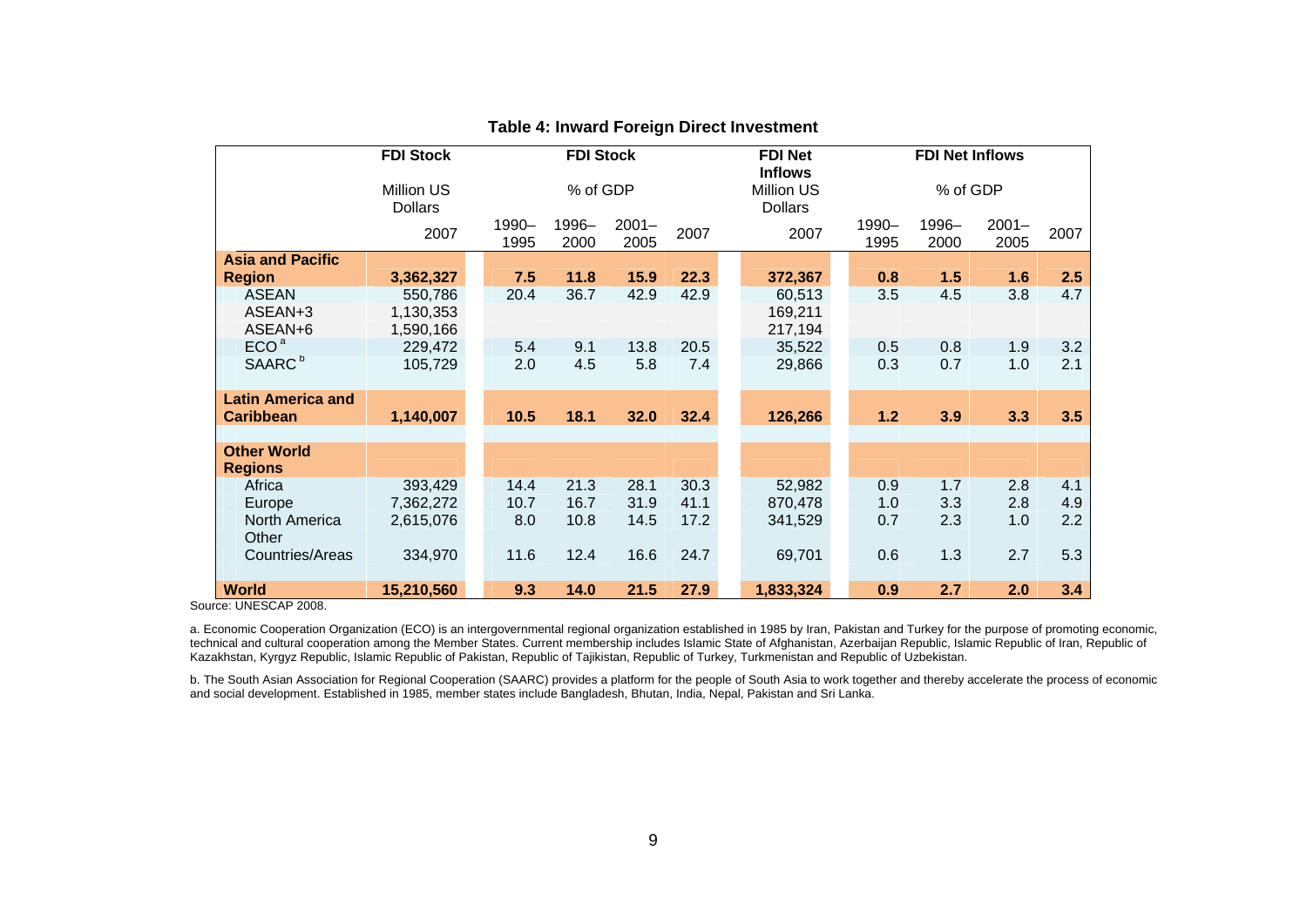|                                       |               | <b>Average Annual Growth</b><br>Rate of Imports of<br><b>Merchandise</b><br>% Per Annum |                  |               | <b>Average Annual Growth</b><br><b>Rate of Exports of</b><br><b>Merchandise</b><br>% Per Annum |                  |  |  |  |  |
|---------------------------------------|---------------|-----------------------------------------------------------------------------------------|------------------|---------------|------------------------------------------------------------------------------------------------|------------------|--|--|--|--|
|                                       | 1990-<br>1995 | 1995-<br>2000                                                                           | $2000 -$<br>2006 | 1990-<br>1995 | 1995-<br>2000                                                                                  | $2000 -$<br>2006 |  |  |  |  |
|                                       |               |                                                                                         |                  |               |                                                                                                |                  |  |  |  |  |
| <b>Asia and the Pacific</b>           | 9.8           | 2.9                                                                                     | 13.3             | 9.9           | 4.7                                                                                            | 12.9             |  |  |  |  |
| <b>ASEAN</b>                          | 15.6          | 0.6                                                                                     | 10.1             | 16.2          | 5.5                                                                                            | 10.1             |  |  |  |  |
| ASEAN+3                               |               |                                                                                         |                  |               |                                                                                                |                  |  |  |  |  |
| ASEAN+6                               |               |                                                                                         |                  |               |                                                                                                |                  |  |  |  |  |
| ECO                                   |               | 5.1                                                                                     | 18.4             |               | 7.2                                                                                            | 18.0             |  |  |  |  |
| <b>SAARC</b>                          | 9.1           | 5.3                                                                                     | 20.5             | 11.4          | 6.7                                                                                            | 15.9             |  |  |  |  |
| <b>Latin America and Caribbean</b>    | 12.8          | 8.4                                                                                     | 8.3              | 11.6          | 9.2                                                                                            | 11.1             |  |  |  |  |
|                                       |               |                                                                                         |                  |               |                                                                                                |                  |  |  |  |  |
| <b>Other World Regions</b>            |               |                                                                                         |                  |               |                                                                                                |                  |  |  |  |  |
| Africa                                |               | 1.0                                                                                     | 13.3             |               | 6.5                                                                                            | 10.2             |  |  |  |  |
| Europe                                | 4.4           | 3.1                                                                                     | 11.6             | 6.1           | 2.1                                                                                            | 11.4             |  |  |  |  |
| North America                         | 8.1           | 9.9                                                                                     | 7.2              | 8.3           | 6.4                                                                                            | 5.1              |  |  |  |  |
| <b>Other Countries/Areas</b>          |               | 5.1                                                                                     | 10.1             |               | 9.0                                                                                            | 12.3             |  |  |  |  |
|                                       |               |                                                                                         |                  |               |                                                                                                |                  |  |  |  |  |
| <b>World</b><br>Source: UNESCAP 2008. | 7.0           | 4.7                                                                                     | 10.9             | 7.7           | 4.3                                                                                            | 10.9             |  |  |  |  |

#### **Table 5: Growth in International Trade**

The industrial and trade transformation of East Asia over the last half-century has been driven by policy initiatives and market forces that opened up trade and investments in the East Asian countries. This created the opportunity to dynamically link the East Asian economies to the international production chain and also provided an environment conducive for sustained FDI flow.

The initial phase of liberalization took place in the 1980s and 1990s, as countries in East Asia began liberalizing trade and FDI policies and deregulating domestic economic activities. This liberalization was part of the commitment that had been made to the World Bank and International Monetary Fund (IMF) to create more comprehensive structural reform policies in exchange for economic assistance during the Asian financial crisis. Liberalization activities were also stimulated by the realization of the East Asian countries that liberalization and deregulation would promote economic growth.

Meanwhile, policies toward FDI liberalization started around the mid-1980s as countries began to realize that FDI inflows would promote economic growth. Some of the measures undertaken were the reduction of the number of sectors and industries on the negative list and relaxing the limits on foreign equity ownership. A number of economies also introduced tax holidays or tax breaks to encourage more FDI inflow (Urata 2008b).

As regionalization developed, liberalization of trade and FDI also further progressed in East Asia. In 1992, ASEAN member countries created the ASEAN Free Trade Area (AFTA), which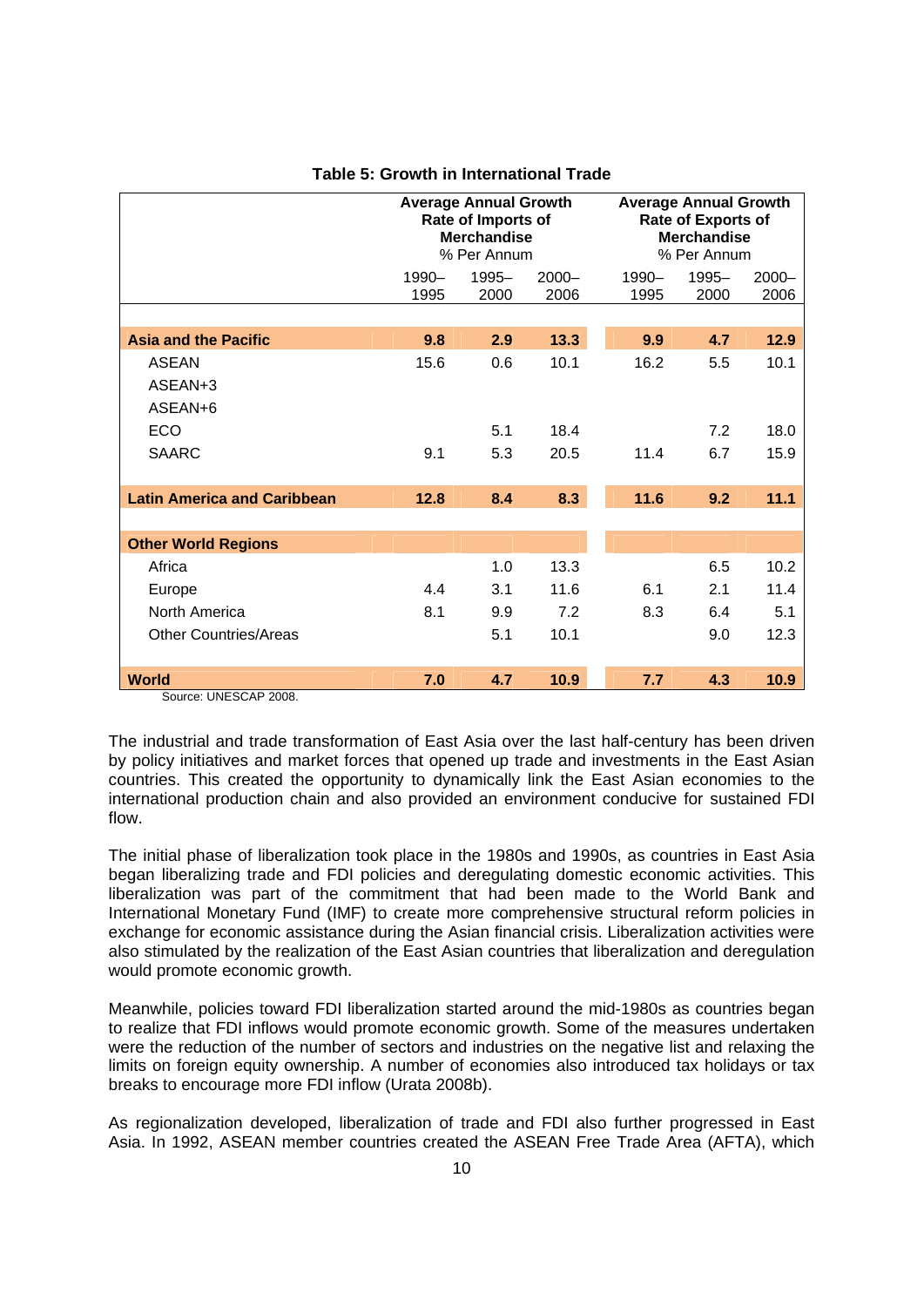was designed to enhance trade and FDI flow in the region. AFTA is considered to be the centerpiece of the ASEAN economic integration policy and provided the impetus to explore subregional cooperation.

Another regional framework that facilitated trade and FDI liberalization in East Asia is the Asia Pacific Economic Cooperation (APEC) forum. APEC provided the venue for East Asian countries to engage North America, South America, and Oceania in economic dialogue and to create a venue to discuss issues vital to economic development in the region. Though participation is voluntary, the Bogor goals <sup>2</sup>outline full liberalization of trade and FDI by 2010 for members with developed economies and by 2020 for member with developing economies these goals have been well integrated in member countries' economic agendas. To date, APEC's member countries have made significant strides in liberalizing trade and FDI.

Several studies have been devoted to understanding the shape of East Asia's economic architecture (Kawai 2007, Urata 2008b, Soesastro 2006, Nanto 2008). Analysts agree that the development of the East Asian regionalism is propelled by three factors: 1) market-driven economic integration, 2) negotiated trade liberalization initiatives, and 3) the regional financial cooperation initiatives following the Asian financial crisis. The East Asia integration process started as market-led integration and progressed into an institution-led process as East Asia pursued bilateral and plurilateral free trade agreements (FTAs) and financial cooperation initiatives.

## **3.1 De Facto Economic Integration in East Asia**

-

The market-driven forces of cross-border trade, FDI, and finance pushed the initial phase of economic integration in East Asia. The simultaneous expansion and reinforcement between trade and FDI, otherwise known as the trade-FDI nexus (Urata 2001, Kawai 2005), was largely determined by the establishment of regional production networks and supply chains by multinational corporations (MNCs). This phenomenon became known as "Factory Asia" (Soesastro 2006). By the end of 1990s, the intensity of regional trade in East Asia was already comparable to that of the EU and NAFTA. East Asia was also slowly veering away from its dependence on the US and European markets. This dependence is expected to further decline as demand for final products within East Asia continues to grow (Kawai 2007).

Meanwhile, rapid FDI inflows into East Asia are largely attributable to favorable economic environments and the abundant supply of high-quality, low-wage labor. FDI inflows to East Asia over the past decades have grown rapidly, even at a faster rate than the region's growth in trade.

Many of these FDI movements were intraregional, from Japan and the NIEs to ASEAN and the People's Republic of China (PRC), as well as from ASEAN and to the PRC. MNCs specializing in manufacturing played an important role in enhancing economic integration. The increasing number MNCs from Japan, and later on from the NIEs, were key factors in linking East Asia to the global production chain since they tend to divide their production process into several subprocesses and relocate them in different countries in accordance to their comparative advantages. Such business arrangements have promoted vertical intra-industry trade within East Asia for capital equipment, parts and components, intermediate inputs, semi-finished goods, and finished manufactured products (Kawai 2007).

 $2$  The APEC Economic Leaders Declaration of Common Resolve signed in Bogor, Indonesia on 15 November 1994, or commonly known as Bogor Goals, commit to sustain free and open trade and investment in the Asia Pacific by reducing barriers to trade and investment and by promoting the free flow of goods, services and capital among economies. It sets the target of creating free and open trade and investment in the region no later than 2020, with industrialized countries achieving this goal in 2010, and developing economies no later than 2020.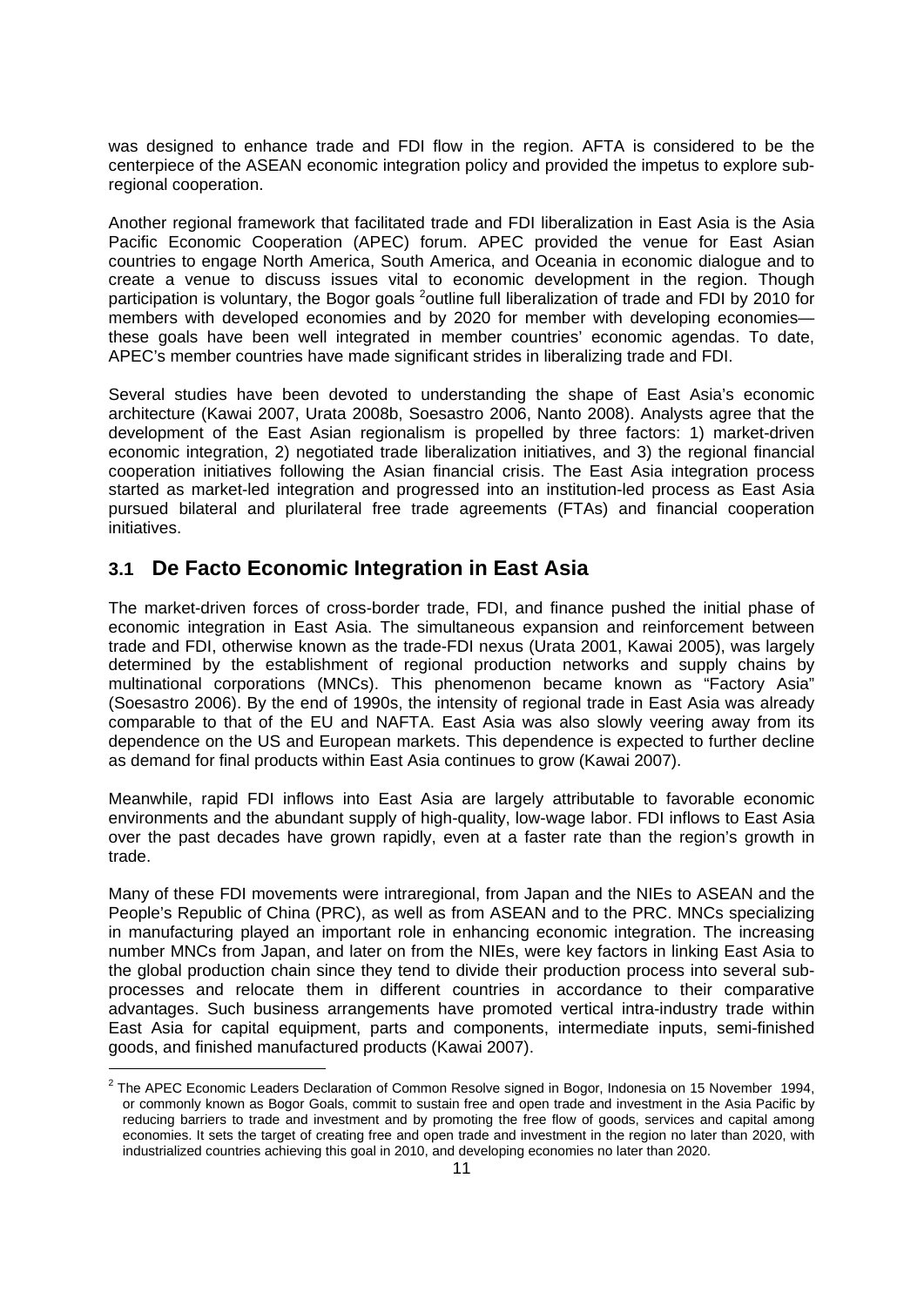The PRC plays a key role in the international product fragmentation and the regional production network in general. The PRC's dynamic role on intra-regional trade has changed the structure of East Asia, and to a large extent created a positive, competitive boost for ASEAN.

The PRC will likely exert more influence in the region in the future, as it poses to capture a substantial portion of FDI inflows and outflows and increases its intra-industry and intraregional trade. About half of the increase in East Asia's share in world trade has been accounted for by the PRC. The rise of the PRC has further expanded "Factory Asia" and established what is referred to as the new pattern of "triangular trade" involving increased Chinese imports from East Asia and Chinese exports to third markets (Soesastro 2006).

In addition to trade and investment integration, financial markets are also rapidly integrating as a result of the deregulation of domestic financial systems, the opening of financial services, and the progressive relaxation of capital and exchange controls. Commercial banks in developed countries have begun operating abroad and consequently portfolio investments have strengthened linkages among the region's financial markets. At the same time, commercial banks in emerging economies have also expanded operations with their neighbors. However, compared to trade and FDI integration, financial integration in East Asia has been less pronounced because—apart from Japan, Hong Kong, China, and Singapore—most East Asian economies still impose capital and exchange restrictions and other barriers, which impede free flows of financial capital. Moreover, many of these emerging East Asian economies still have underdeveloped financial systems that are unable to attract investors (Kawai 2007).

## **3.2 De Jure Integration: Proliferation of Free Trade Agreement in East Asia**

East Asia is a dynamic participant in FTAs. As of February 2010, 80 FTAs were in effect, with an additional 44 currently being negotiated within ASEAN +3. A total of 26 FTAs have been signed with other countries (Rest of the World), with 5 more FTAs awaiting ratification, and 64 under negotiation, proposed, or under consultation (Table 6). There are a number of reasons behind the surge in FTA in East Asia. While the growth of FTAs in East Asia typically is seen as a response to the sluggish progress of WTO negotiations (FTAs are often swifter and more convenient because of the bilateral or multilateral setting), there are other reasons for rapid FTA uptake, such as keeping up with the expansion of FTAs in other parts of the world, promoting domestic structural reforms, avoiding financial crises, and responding to rivalry among East Asian economies over regional market access (Urata 2008b).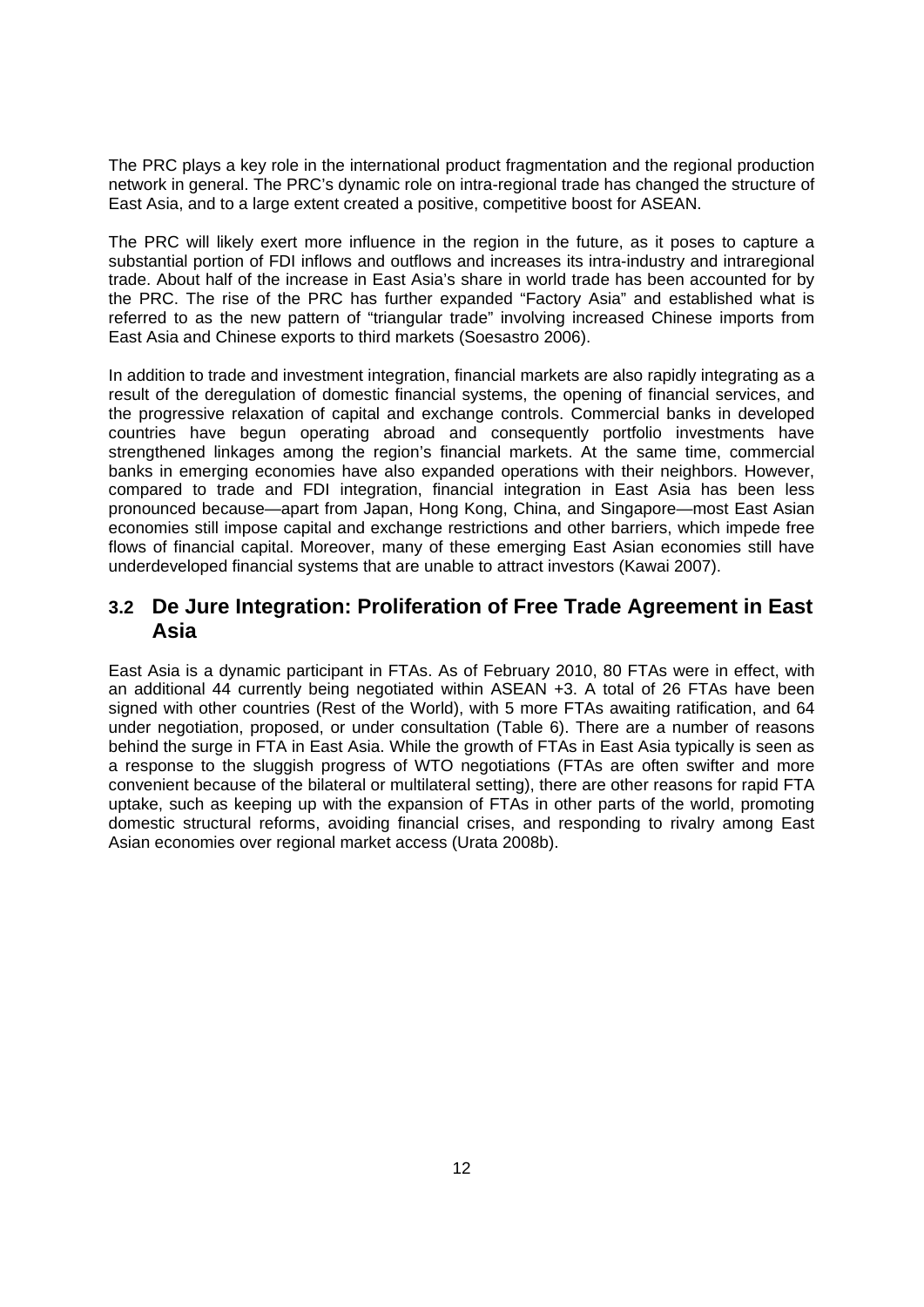| East Asian Country<br>$(ASEAN +3)$ | Signed/Implementation                                                                                                                                                                                                                                                                                                                                     | Under negotiation                                                                                                                          | With Other<br>Countries (ROW)                                                                                                                                                                                                                                                                                                                                                                                                   |
|------------------------------------|-----------------------------------------------------------------------------------------------------------------------------------------------------------------------------------------------------------------------------------------------------------------------------------------------------------------------------------------------------------|--------------------------------------------------------------------------------------------------------------------------------------------|---------------------------------------------------------------------------------------------------------------------------------------------------------------------------------------------------------------------------------------------------------------------------------------------------------------------------------------------------------------------------------------------------------------------------------|
| <b>ASEAN</b>                       | <b>AFTA</b><br>ASEAN-China<br>FTA(ACFTA)-Trade in<br>Goods (TIG), Trade in<br>Services (TIS),<br>Investments<br>ASEAN-Korea (AKFTA) -<br>TIG, TIS, and Investment<br>ASEAN-Japan Economic<br>Partnership<br>Agreement(AJCEPA)<br>Australia and New<br>Zealand, Malaysia,<br>Philippines, Indonesia,<br>Viet Nam, Brunei,<br>Cambodia, Myanmar,<br>Lao PDR | e.g. Thailand**                                                                                                                            | India (TIG, TIS,<br>and Investment)                                                                                                                                                                                                                                                                                                                                                                                             |
| Singapore<br>$\bullet$             | Australia, New Zealand,<br>Korea, Japan, PRC,<br><b>ASEAN</b>                                                                                                                                                                                                                                                                                             | Comprehensive<br>Economic Partnership<br>for East Asia (CEPEA)<br>$****$<br>East Asia Free Trade<br>Area****                               | US^, India^,<br>Jordan^, Panama^,<br>Peru^,<br>Canada***,<br>Mexico***.<br>Qatar***, Gulf<br>Cooperation<br>Council (GCC)***,<br>Pakistan***<br>Ukraine***,<br>Kuwait***,<br><b>ASEAN - European</b><br>Union (EU) ***,<br>European FTA<br>$(EFTA)$ ^,<br>EU FTA****,<br>Egypt***,<br>Sri Lanka****<br>Trans-Pacific<br>Strategic Economic<br>Partnership<br>Agreement <sup>^</sup> ,<br>Costa Rica***<br>Bahrain**<br>Egypt*** |
| Thailand                           | ASEAN, New Zealand,<br>Australia, Japan, PRC,<br>Korea, Lao PDR,                                                                                                                                                                                                                                                                                          | Comprehensive<br><b>Economic Partnership</b><br>for East Asia<br>(CEPEA)****,<br>East Asia Free Trade<br>Area (EAFTA)****<br>Korea FTA**** | ASEAN-India<br><b>Regional Trade</b><br>and Investment<br>Area (RTIA)^,<br>Peru***, US ***,<br>Bahrain***,<br>ASEAN - European<br>FTA (EFTA)***<br>Bay of Bengal<br>Initiative for                                                                                                                                                                                                                                              |

**Table 6: FTAs Involving East Asian Countries, as of February 2010**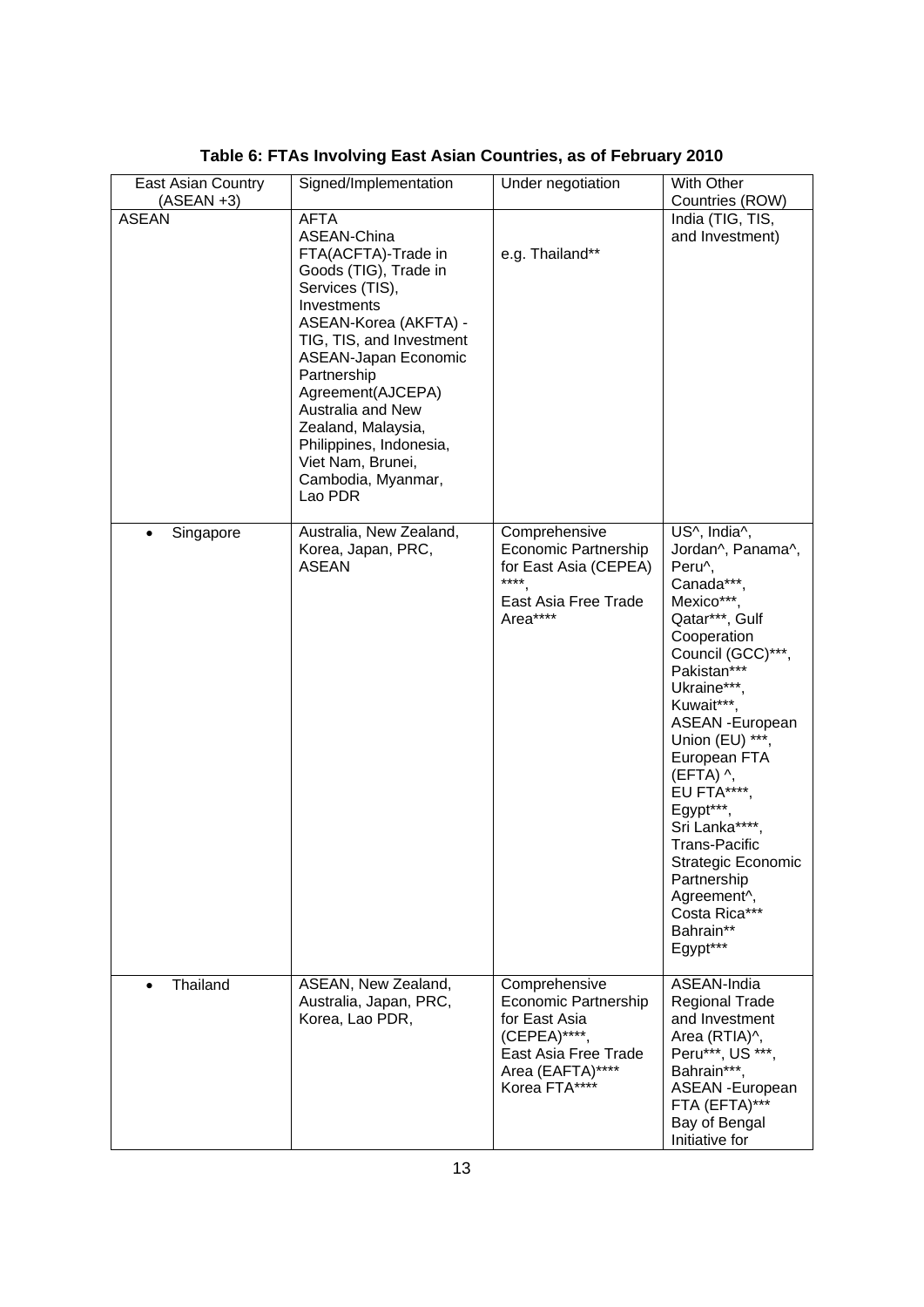|                        |                                                                                                                                                                                                                                                          |                                                                                           | Multi-Sectoral<br>Technical and<br>Economic<br>Cooperation<br>(BIMSTEC) Free<br>Trade Area ***,<br>India FTA***,<br>Pakistan****,<br>Chile***<br>MERCOSUR****                                                                                                                                                                                                                                                                    |
|------------------------|----------------------------------------------------------------------------------------------------------------------------------------------------------------------------------------------------------------------------------------------------------|-------------------------------------------------------------------------------------------|----------------------------------------------------------------------------------------------------------------------------------------------------------------------------------------------------------------------------------------------------------------------------------------------------------------------------------------------------------------------------------------------------------------------------------|
| Malaysia<br>$\bullet$  | Japan Economic<br>Partnership Agreement<br>(EPA),<br>ASEAN-Japan<br>Comprehensive Economic<br>Partnership Agreement-<br>(JCEPA),<br>ASEAN, Australia,<br>New Zealand,<br>PRC,<br>Korea Comprehensive<br><b>Economic Cooperation</b><br>Agreement (CECA), | Korea Free Trade<br>Agreement<br>(KFTA)****;<br>CEPEA****<br>EAFTA****,<br>Australia FTA, | Pakistan Closer<br>Economic<br>Partnership<br>Agreement<br>(CEPA)^, US***,<br>Chile***,<br>ASEAN-India<br><b>Regional Trade</b><br><b>Investment Area</b><br>(RTIA)^,<br>India<br>Comprehensive<br>Economic<br>Cooperation<br>Agreement<br>(CECA)***,<br><b>Preferential Tariff</b><br>Arrangement-<br>Group of Eight<br>Developing<br>Countries**, Trade<br>Preferential<br>System of the<br>Organization of the<br>Islamic *** |
| Indonesia<br>$\bullet$ | ASEAN, Japan (EPA),<br>ASEAN-Japan (CEPA),<br>PRC, Korea                                                                                                                                                                                                 | CEPEA****<br>EAFTA****<br>Australia****                                                   | Pakistan***<br>ASEAN-EU<br>FTA***<br>European Free<br><b>Trade Association</b><br>(EFTA) FTA****,<br><b>Preferential Tariff</b><br>Arrangement-<br>Group of Eight<br>Developing<br>Countries**,<br>United States****<br>India****<br>Comprehensive<br>Economic<br>Cooperation<br>Arrangement ****,<br>ASEAN-India<br><b>Regional Trade</b><br>and Investment                                                                     |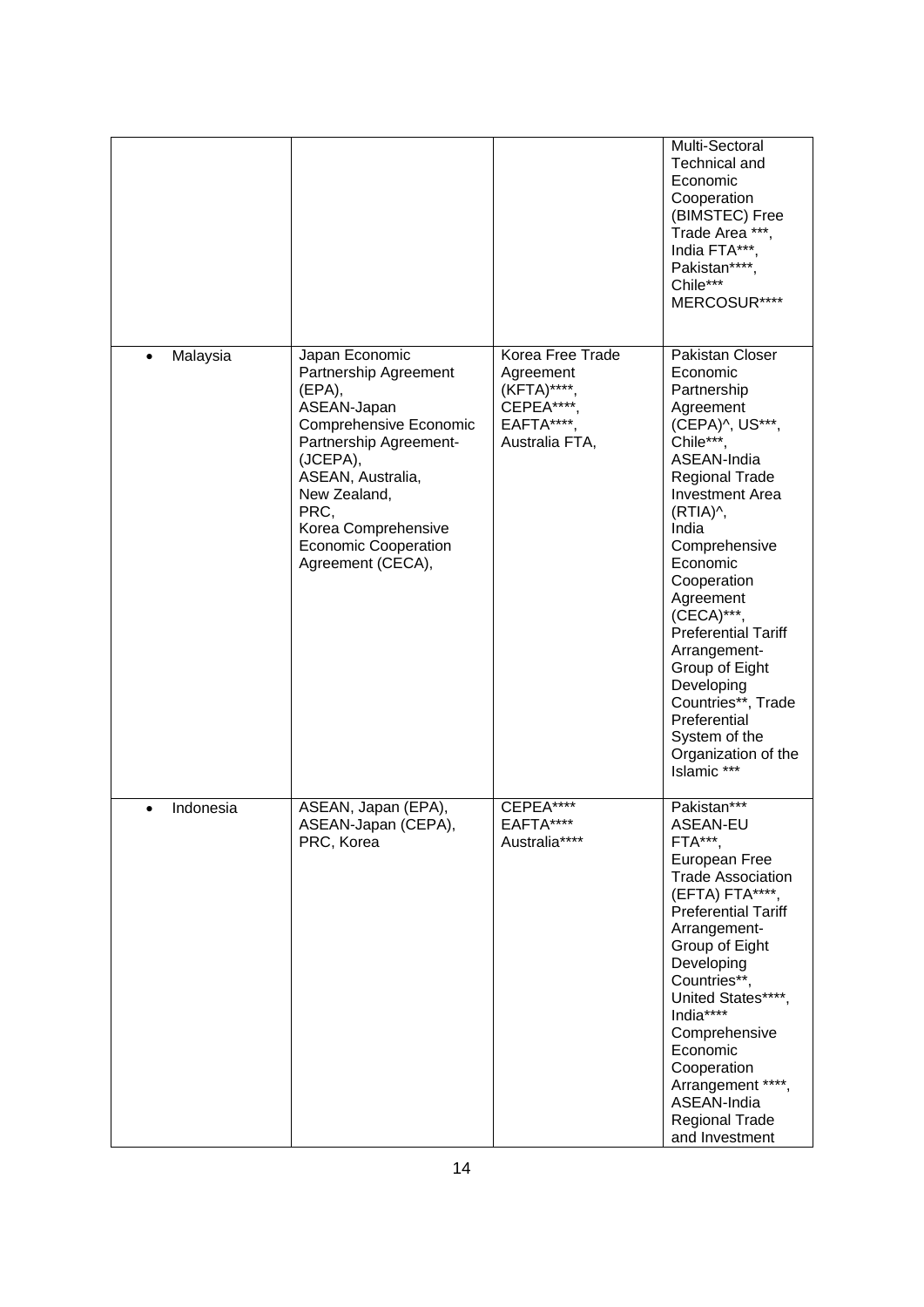|            |               |                                                                                                                  |                                                                                                                                                                       | Area <sup>^</sup>                                                                                                                                                                             |
|------------|---------------|------------------------------------------------------------------------------------------------------------------|-----------------------------------------------------------------------------------------------------------------------------------------------------------------------|-----------------------------------------------------------------------------------------------------------------------------------------------------------------------------------------------|
|            | Philippines   | ASEAN, Japan,<br>PRC, Australia, Korea<br>New Zealand, Korea,                                                    | CEPEA****<br>EAFTA****                                                                                                                                                | ASEAN-EU***,<br>Pakistan****,<br>US****, India^                                                                                                                                               |
|            | Viet Nam      | ASEAN, PRC, Korea,<br>Australia, New Zealand,<br>ASEAN-Japan CEPA,                                               | CEPEA****<br>EAFTA****                                                                                                                                                | Chile***, India^<br>ASEAN-EU***                                                                                                                                                               |
|            | <b>Brunei</b> | ASEAN,<br>ASEAN-Japan CEPA,<br>Australia, New Zealand,<br>Korea, PRC,<br>Japan Economic<br>Partnership Agreement | CEPEA****<br>EAFTA****                                                                                                                                                | ASEAN-EU***,<br>Pakistan ****,<br><b>Trans-Pacific</b><br><b>Strategic Economic</b><br>Partnership<br>Agreement ^,<br>US****, India <sup>^</sup>                                              |
|            |               | $(EPA)$ ,                                                                                                        |                                                                                                                                                                       | <b>ASEAN-EU</b><br>FTA***                                                                                                                                                                     |
|            | Cambodia      | ASEAN,<br>New<br>Zealand,<br>PRC,<br>Australia,<br>India<br>Japan, Korea                                         | CEPEA****<br>EAFTA****                                                                                                                                                | ASEAN-EU<br>FTA***,                                                                                                                                                                           |
|            | Myanmar       | ASEAN, New Zealand,<br>Australia, PRC, India<br>Japan, Korea                                                     | CEPEA****<br>EAFTA****                                                                                                                                                | Bay of Bengal<br>Initiative for<br>Multi-Sectoral<br>Technical and<br>Economic<br>Cooperation<br>(BIMSTEC) Free<br>Trade Area***                                                              |
|            | Lao PDR       | ASEAN, New Zealand,<br>Australia, PRC, India<br>Japan, Korea, Thailand                                           | CEPEA****<br>EAFTA****                                                                                                                                                | <b>ASEAN-EU FTA***</b><br>Trade<br>Asia-Pacific<br>Agreement<br>(APTA)^                                                                                                                       |
| <b>PRC</b> |               | ASEAN, New Zealand,<br>Thailand, Singapore,                                                                      | Australia,<br>CEPEA****<br>EAFTA****<br>Japan-Korea****,<br>Korea****.<br>Shanghai Cooperation<br><b>Organization Free</b><br><b>Trade Agreement</b><br>(SCOFTA)****, | Hong Kong,<br>China^, PRC^,<br>Macao^, Chile^,<br>Pakistan^.<br>Asia-Pacific Trade<br>Agreement<br>(APTA)^, Chile^,<br>Costa Rica***, Gulf<br>Cooperation<br>Council (GCC)***,<br>Iceland***, |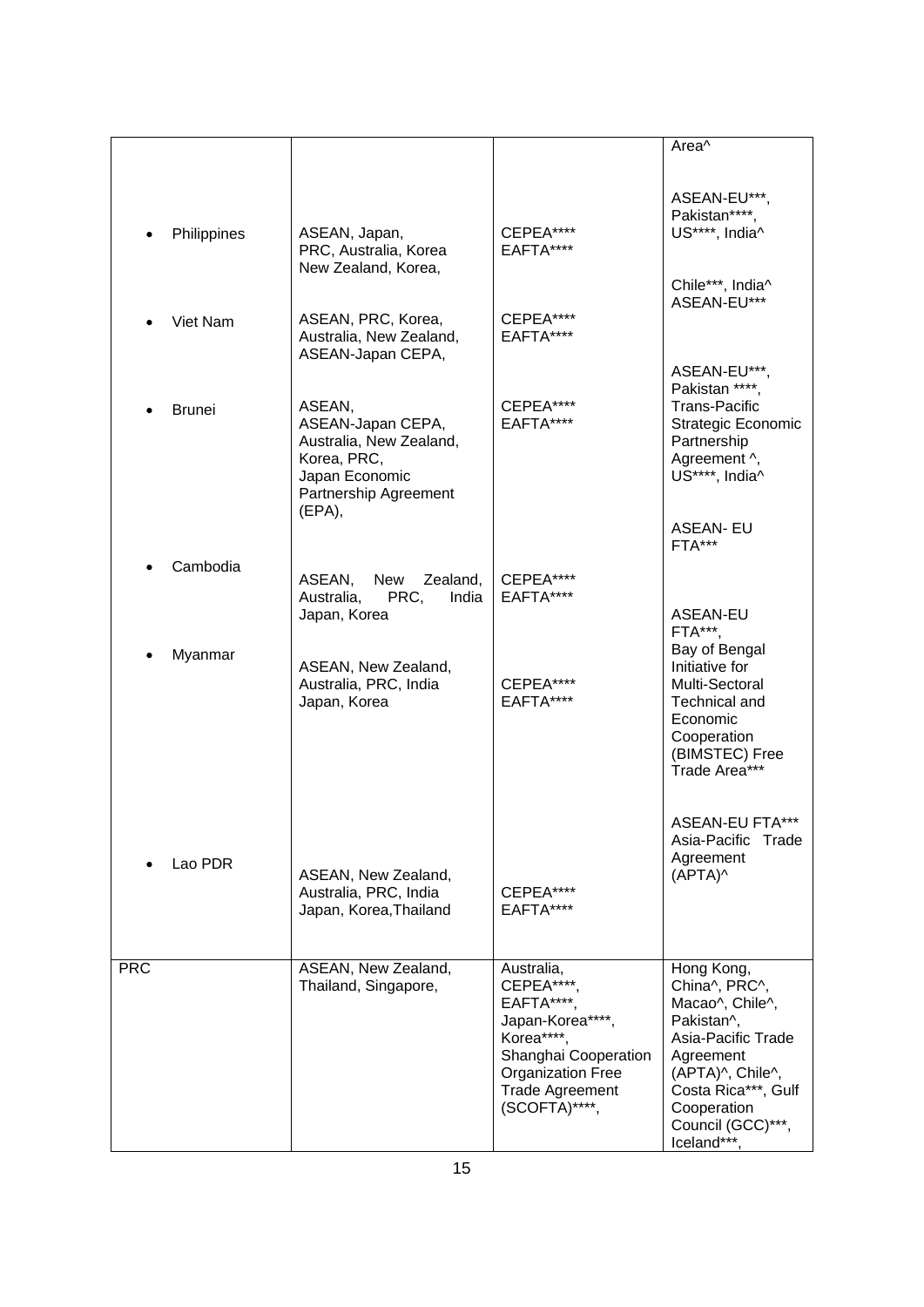|       |                                                                                         |                                                                                                                                         | India****, Peru**<br>Norway***,<br>South Africa****,<br>South African<br><b>Customs Union</b><br>Free Trade<br>Agreement<br>(SACUFTA)***,<br>Switzerland****                                                                                                                                                                                                                 |
|-------|-----------------------------------------------------------------------------------------|-----------------------------------------------------------------------------------------------------------------------------------------|------------------------------------------------------------------------------------------------------------------------------------------------------------------------------------------------------------------------------------------------------------------------------------------------------------------------------------------------------------------------------|
| Korea | ASEAN, Singapore                                                                        | Japan, Australia,<br><b>CEPEA****</b><br>EAFTA****,<br>Thailand****<br>New Zealand,<br>Malaysia****,<br>PRC-Japan****<br><b>PRC****</b> | Chile^, European<br>Free Trade Area<br>(EFTA)^, US**,<br>Canada***, India^,<br>EU***, APTA^,<br>Colombia***,<br>Peru***, GCC***,<br>MERCOSUR-<br>(Mercado Comun<br>del Cono Sur) or<br>(Southern Cone<br>Common Market)<br>$****$<br><b>Mexico Strategic</b><br>Economic<br>Complementation<br>Agreement***,<br>South Africa Free<br><b>Trade Agreement</b><br>(SAFTA) ****, |
| Japan | ASEAN, Singapore,<br>Thailand, Malaysia,<br>Philippines, Brunei,<br>Indonesia, Viet Nam | Australia<br>CEPEA****<br>EAFTA****,<br>Korea EPA,<br>PRC-Korea FTA****                                                                 | India***, Mexico^,<br>Chile^, GCC***,<br>Canada****,<br>India***, Peru***<br>Switzerland^,                                                                                                                                                                                                                                                                                   |

Source: Updated from Urata 2008b; updates from *http://aric.adb.org/FTAbycountryAll.php* (accessed on 15 March 2010).

Notes: ^In effect

\*Negotiation reached an agreement

\*\*Treaty signed for ratification

- \*\*\* Under negotiation
- \*\*\*\* Proposed, under consultation and study

Currently, there are a number of RTAs under study in the region. Most notable are the East Asia Free Trade Agreement (EAFTA) and the Comprehensive Economic Partnership for East Asia (CEPEA). The former involves the ASEAN +3 countries (ASEAN plus PRC, Japan, and Republic of Korea [hereafter Korea]), with the latter involving the ASEAN +3 and Australia, New Zealand, and India. For either of the RTAs under study, there is some consensus that the more practical approach would be a consolidation of the existing ASEAN FTAs (ASEAN +1) rather than negotiating an entirely new agreement. Nonetheless, there would still be difficult problems that would need to be addressed when consolidating existing FTAs.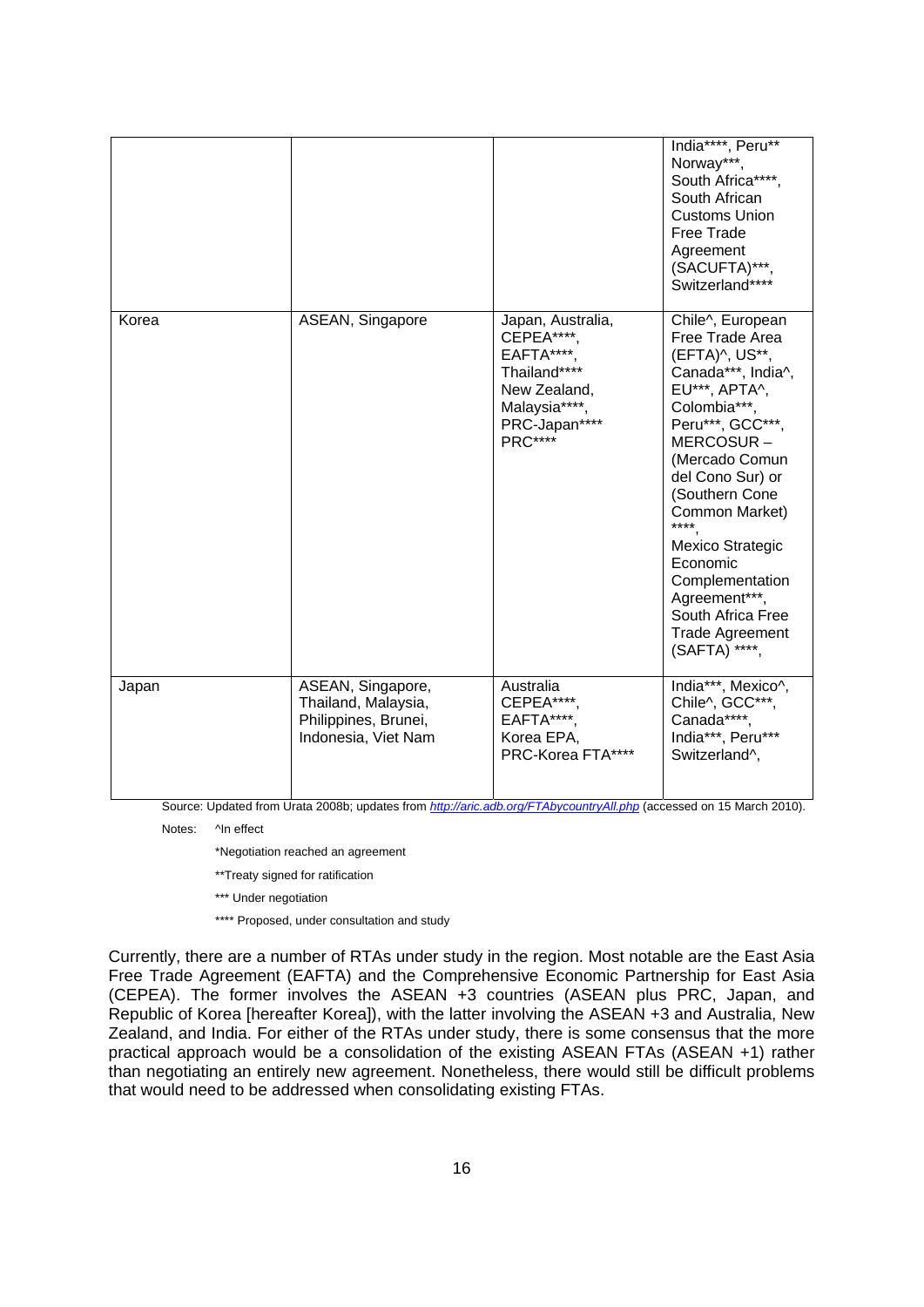Lately, there is also an on-going trend to seek partnership outside of the Asian region, particularly with India, EU, US, and South America. Japan, Korea, and PRC had been actively engaged in bilateral agreements and had become dynamic FTA movers in the world.

A significant development in FTA undertakings in the region is the signing of the Trans-Pacific Economic Partnership Agreement or otherwise known as the P4. The P4 is a free trade agreement between the four Pacific governments of Brunei Darussalam, Chile, New Zealand, and Singapore which was signed on 3 June 2005 and came into force on 1 January 2006. The Trans-Pacific Agreement aims to create a free trade agreement that could serve as a model within the Asia-Pacific region. It is open to accession to any APEC economy or other state. subject to terms agreed among the parties. In September 2008, the US Trade Representative announced that the US will negotiate entry into the P4 agreement. Australia, Peru, and Viet Nam also announced that they want to be part of this FTA. There is also a strong support from Chile for Korea to join in this agreement. The P4 is seen as a possible pathway for the creation of a wider Free Trade Area in APEC (FTAAP), an issue which has been deliberated in APEC for some time.

Kawai (2007) characterizes these East Asian FTAs as either bilateral (between two countries) or plurilateral (agreement among three or more countries), outward-oriented (seeking partnership outside of the region), with WTO-Plus coverage of issues beyond trade and services liberalization, particularly trade facilitation, investment, government procurement, and competition, and consisting of multiple ROOs, as most FTAs in East Asia take on a combination of three types of ROO rather than applying a single rule.

Additionally, Kawai noted that East Asian FTAs have cooperation components that aim to address the asymmetry in economic size and development between partner countries. Japan's bilateral initiative, called the Economic Partnership Agreement (EPA), is referred to as a "new age FTA" and typically includes trade facilitation and cooperation. Likewise, the PRC's bilateral FTAs with individual ASEAN countries focus on economic and technical cooperation, with a more lenient schedule for tariff liberalization.

#### **3.2.1 Recap on Asian Regionalism**

There is ongoing debate about the merits of preferential trading arrangements. In East Asia, however, there seems to be a more cautious approach and a deliberate effort to stay within WTO principles and open regionalism. East Asian countries appear to be mindful of the need for RTAs as building blocs for regional multilateralism. RTA initiatives in East Asia tend to work within a regional cooperation framework in order to seek solutions, opportunities, and institutions to address issues beyond trade and investments, such as social and environmental issues in the region.

Asian regionalism is characterized by open, gradual, and flexible systems that are responsive to the region's varying economic, political, and cultural realities. It does not follow a single track or fixed deadline, but rather is multi-track and multi-speed in order to account for the economic and political diversity of the member economies. Asian regionalism also takes on a bottom up approach. This means encouraging the countries, bit by bit, to make the necessary conditions for economic cooperation, e.g. creating subgroups or working groups that will address common domestic issues that impede regional cooperation. While some analysts refer to this as shallow integration, these characteristics have been lauded as necessary and desirable features of the Asian regionalism model to provide the foundation for wider collaboration and deeper partnerships in the long run (ADB 2008).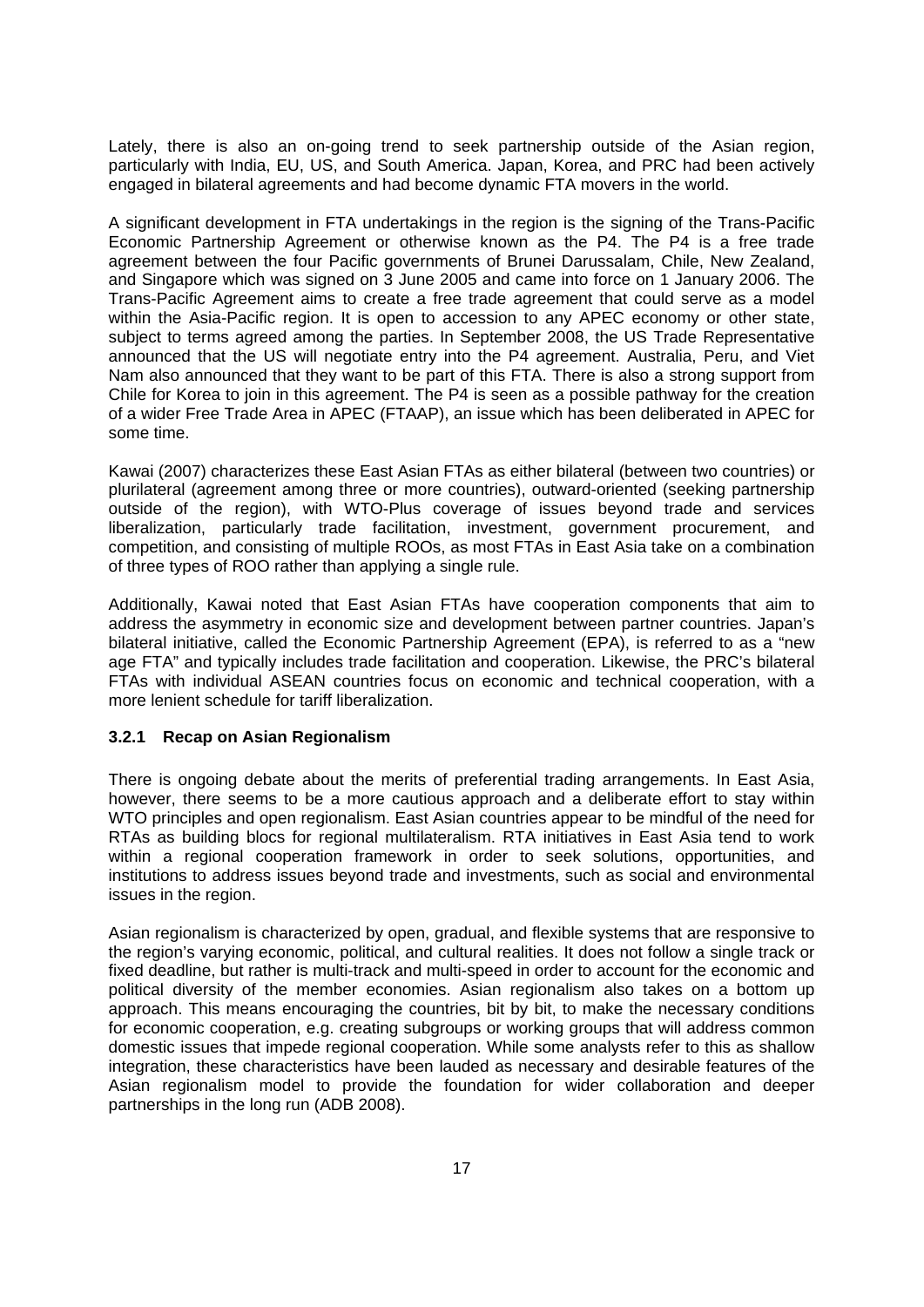Asian regionalism is the product of economic interaction and outward-oriented growth strategies, reinforced by the integration of both policy and technology. The Asian financial crisis in 1997 highlighted the deep connections among economies in the region. The crisis has been referred to as the watershed of regionalism in Asia and exemplified the interdependence of the countries in the region. It also showed the importance of creating sound institutions and good governance to sustain economic growth (ADB 2008).

### **3.3 Regional Financial Cooperation and Integration**

Sustained regional growth and integration in trade and investment increase the need to strengthen the regional financial architecture. Indeed, several financial cooperation and integration initiatives have been undertaken in the region.

Even before the 1997 crisis, ASEAN finance ministers had already agreed to work together on three important issues: strengthening the supervisory and regulatory framework of the banking sector, liberalizing the financial services, and evaluating the utility of the ASEAN Swap Arrangement (ASA) (Soesastro 2006).

Following the crisis, interest in financial cooperation intensified. Efforts towards increased risk management made East Asia the first region to actively pursue measures to establish regional monetary and financial cooperation. The regional economies embarked on several initiatives to strengthen the regional financial architecture, consisting of regional economic surveillance, liquidity support facility, and the development of the Asian bond market (Kawai 2007).

Several regional surveillance measures were launched in East Asia following the financial crisis. The most prominent, to date, is the ASEAN +3 Economic Review and Policy Dialogue (ERPD) process, which was launched in May 2000. The ASEAN +3 ERPD aims to prevent another financial crisis by creating channels for information sharing, assessment of economic conditions and policies, and potential for collaboration on financial, monetary, and fiscal issues of common interest.

The Chiang Mai Initiative (CMI) is considered to be the centerpiece of the liquidity support facility in East Asia and aims to address short-term liquidity needs in the event of a financial crisis or contagion and to supplement the existing financial arrangements. The CMI has two elements: the ASA and the network of 16 bilateral swap arrangements (BSAs) among ASEAN +3 members. Programs to link the CMI with IMF programs are currently underway to supplement the region's limited capacity to produce and enforce adjustment programs in the event of a crisis.

The idea of creating a regional bond fund crystallized after the 1997 financial crisis as East Asia saw the need to develop local currency bond markets as a means to lessen the region's heavy dependence on banks. The basic idea was to create a channel to mobilize the region's vast pool of savings directly toward investment in the region's long-term financial stability without going through financial centers outside of the region. Among the initiatives undertaken at the regional level are the Asian Bond Fund (ABF) initiative and the Asian Bond Markets Initiative (ABMI). Both were under the auspices of Executives' Meeting of East Asia and Pacific Central Banks (EMEAP) and the finance ministers of ASEAN +3. Alongside these initiatives are the APEC finance ministers' process and the Asia-Cooperation Dialogue (ACD) process, both of which aim to support the Asian bond market development.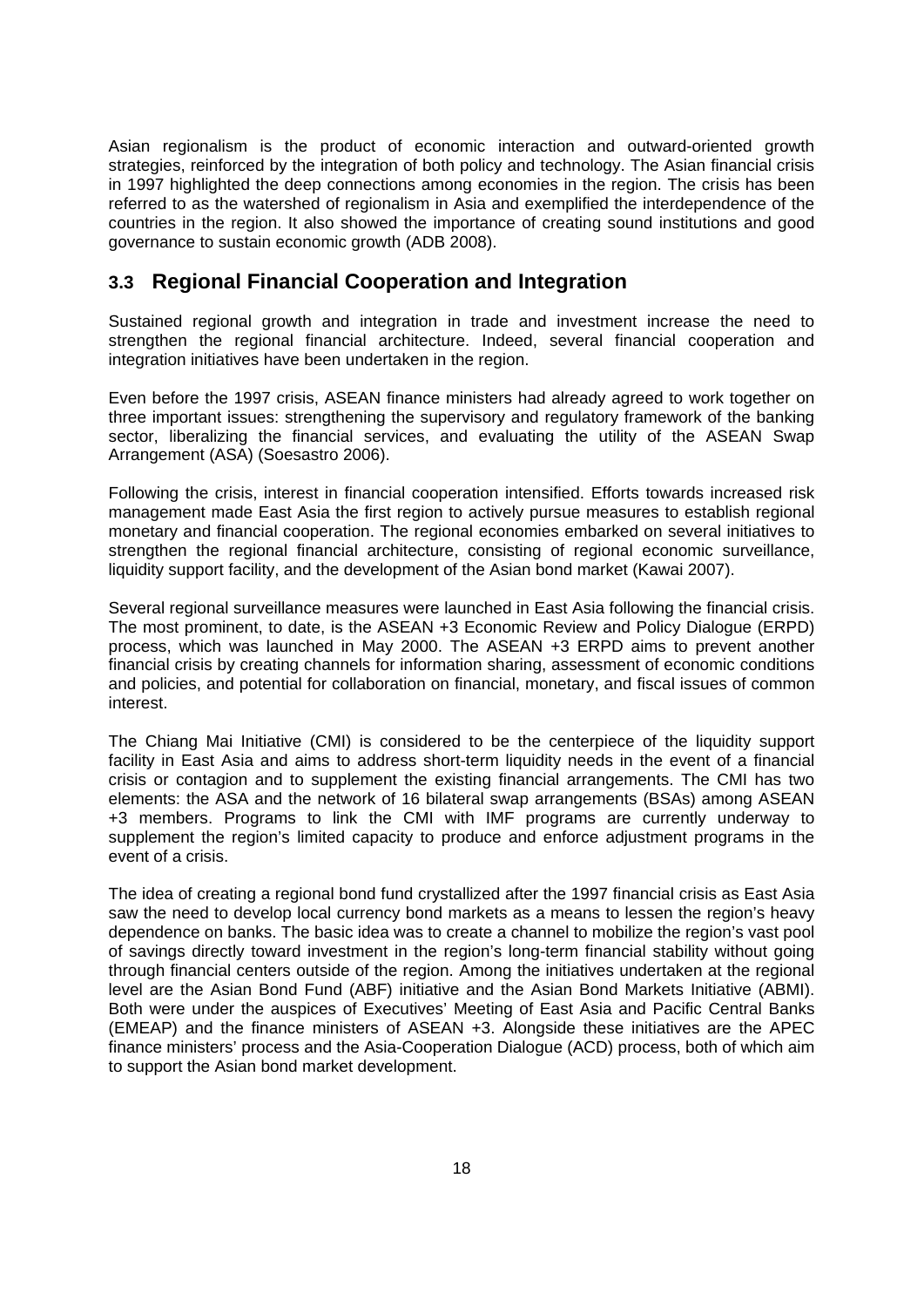## **3.4 Cooperation Beyond the Region: Prospects for an East Asia-Latin America and Caribbean Economic Partnership**

The Asia and Pacific region and Latin America are characterized by wide disparity economically, politically, and culturally. The Asia and Pacific region is densely populated, accounting for 61% of the global population. In stark contrast, Latin America's population is barely 9% of the total global population. Similarly, the Asia and Pacific region's share of world GDP is almost at 30%, surpassing NAFTA and almost as close to that of the EU. Latin America, however, constitutes a modest 5.7% of total world output. In terms of world merchandise trade the Asia and Pacific region is responsible for more than a quarter of the world's total at 28%, while Latin America's share is only 5%. In world services trade, Asia likewise commands almost a quarter of trade in services at 22%, while Latin America and the Caribbean's share remained small at 3% (Tables  $7-11$ ).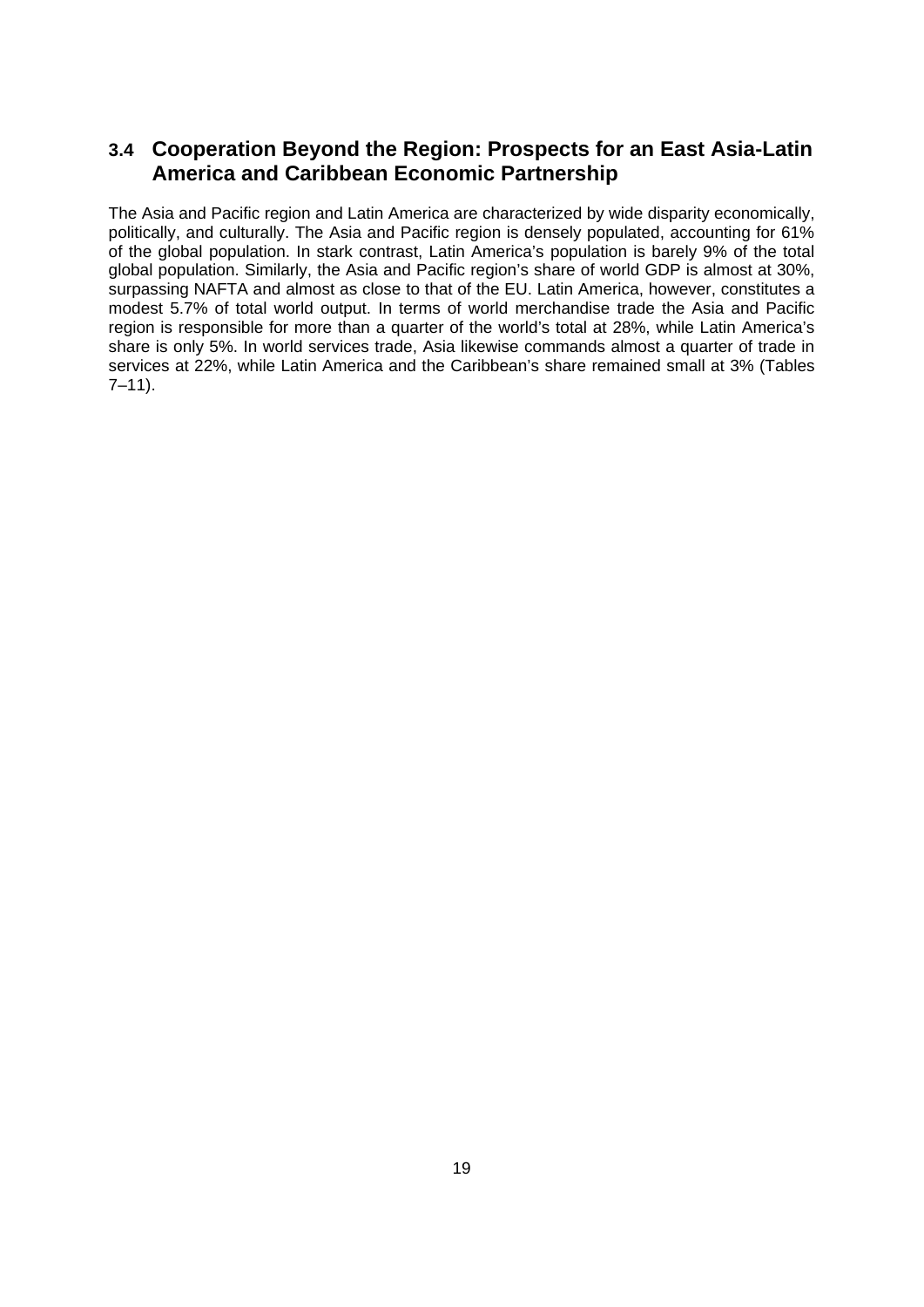|                          | <b>Total Population</b> |         |           |         |         |               |                    | <b>Population Growth Rate</b> |       |  |       |       | <b>Share to World Population</b> |       |       |  |  |  |
|--------------------------|-------------------------|---------|-----------|---------|---------|---------------|--------------------|-------------------------------|-------|--|-------|-------|----------------------------------|-------|-------|--|--|--|
|                          |                         |         | Thousands |         |         |               | % Per Annum        |                               |       |  |       |       | % Share                          |       |       |  |  |  |
|                          | 1990                    | 1995    | 2000      | 2005    | 2007    | 1990-<br>1995 | 1995-2000-<br>2000 | 2005                          | 2007  |  | 1990  | 1995  | 2000                             | 2005  | 2007  |  |  |  |
| <b>Asia and Pacific</b>  | 3276                    | 3535    | 3775      | 3 9 9 2 | 4 0 7 7 |               |                    |                               |       |  |       |       |                                  |       |       |  |  |  |
| <b>Region</b>            | 348                     | 812     | 064       | 091     | 125     | 1.5           | 1.3                | $1.1$                         | 1.1   |  | 61.9  | 61.8  | 61.6                             | 61.3  | 61.1  |  |  |  |
|                          | 439                     | 480     | 519       | 556     | 571     |               |                    |                               |       |  |       |       |                                  |       |       |  |  |  |
| <b>ASEAN</b>             | 834                     | 438     | 178       | 602     | 345     | 1.8           | 1.6                | 1.4                           | 1.3   |  | 8.3   | 8.4   | 8.5                              | 8.5   | 8.6   |  |  |  |
|                          | 1755                    | 1864    | 1 9 6 2   | 2 0 4 5 | 2076    |               |                    |                               |       |  |       |       |                                  |       |       |  |  |  |
| ASEAN +3                 | 309                     | 649     | 954       | 347     | 166     |               |                    |                               |       |  | 33.2  | 32.6  | 32.1                             | 31.4  | 31.1  |  |  |  |
|                          | 2 6 3 5                 | 2840    | 3 0 3 2   | 3 2 0 4 | 3 2 7 0 |               |                    |                               |       |  |       |       |                                  |       |       |  |  |  |
| ASEAN +6                 | 789                     | 676     | 182       | 158     | 103     |               |                    |                               |       |  | 49.8  | 49.7  | 49.5                             | 49.2  | 49.0  |  |  |  |
|                          | 297                     | 332     | 362       | 392     | 405     |               |                    |                               |       |  |       |       |                                  |       |       |  |  |  |
| <b>ECO</b>               | 291                     | 144     | 824       | 281     | 412     | 2.2           | 1.8                | 1.6                           | 1.7   |  | 5.6   | 5.8   | 5.9                              | 6.0   | 6.1   |  |  |  |
|                          | 1 1 3 5                 | 1 2 6 7 | 394       | 517     | 567     |               |                    |                               |       |  |       |       |                                  |       |       |  |  |  |
| <b>SAARC</b>             | 885                     | 107     | 732       | 979     | 187     | 2.2           | 1.9                | 1.7                           | 1.6   |  | 21.5  | 22.2  | 22.8                             | 23.3  | 23.5  |  |  |  |
|                          |                         |         |           |         |         |               |                    |                               |       |  |       |       |                                  |       |       |  |  |  |
| <b>Latin America and</b> | 444                     | 483     | 523       | 557     | 572     |               |                    |                               |       |  |       |       |                                  |       |       |  |  |  |
| <b>Caribbean</b>         | 271                     | 860     | 048       | 979     | 206     | 1.7           | 1.6                | $1.3$                         | 1.3   |  | 8.4   | 8.5   | 8.5                              | 8.6   | 8.6   |  |  |  |
|                          |                         |         |           |         |         |               |                    |                               |       |  |       |       |                                  |       |       |  |  |  |
| <b>Other World</b>       |                         |         |           |         |         |               |                    |                               |       |  |       |       |                                  |       |       |  |  |  |
| <b>Regions</b>           |                         |         |           |         |         |               |                    |                               |       |  |       |       |                                  |       |       |  |  |  |
|                          | 637                     | 726     | 820       | 922     | 964     |               |                    |                               |       |  |       |       |                                  |       |       |  |  |  |
| Africa                   | 421                     | 334     | 959       | 011     | 973     | 2.6           | 2.5                | 2.3                           | 2.3   |  | 12.0  | 12.7  | 13.4                             | 14.2  | 14.5  |  |  |  |
|                          | 572                     | 579     | 581       | 587     | 588     |               |                    |                               |       |  |       |       |                                  |       |       |  |  |  |
| Europe                   | 707                     | 389     | 078       | 134     | 785     | 0.2           | 0.1                | 0.2                           | 0.1   |  | 10.8  | 10.1  | 9.5                              | 9.0   | 8.8   |  |  |  |
|                          | 283                     | 299     | 315       | 332     | 338     |               |                    |                               |       |  |       |       |                                  |       |       |  |  |  |
| North America            | 920                     | 670     | 672       | 245     | 831     | 1.1           | 1.0                | 1.0                           | 1.0   |  | 5.4   | 5.2   | 5.2                              | 5.1   | 5.1   |  |  |  |
| Other                    | 80                      | 93      | 108       | 123     | 129     |               |                    |                               |       |  |       |       |                                  |       |       |  |  |  |
| Countries/Areas          | 211                     | 980     | 303       | 292     | 305     | 3.2           | 2.9                | 2.6                           | 2.4   |  | 1.5   | 1.6   | 1.8                              | 1.9   | 1.9   |  |  |  |
|                          | 5 2 9 4                 | 5719    | 6 1 2 4   | 6514    | 6671    |               |                    |                               |       |  |       |       |                                  |       |       |  |  |  |
| <b>World</b>             | 879                     | 045     | 123       | 751     | 226     | 1.6           | 1.4                | $1.2$                         | $1.2$ |  | 100.0 | 100.0 | 100.0                            | 100.0 | 100.0 |  |  |  |

## **Table 7: Population by Region**

Source: UNESCAP 2008.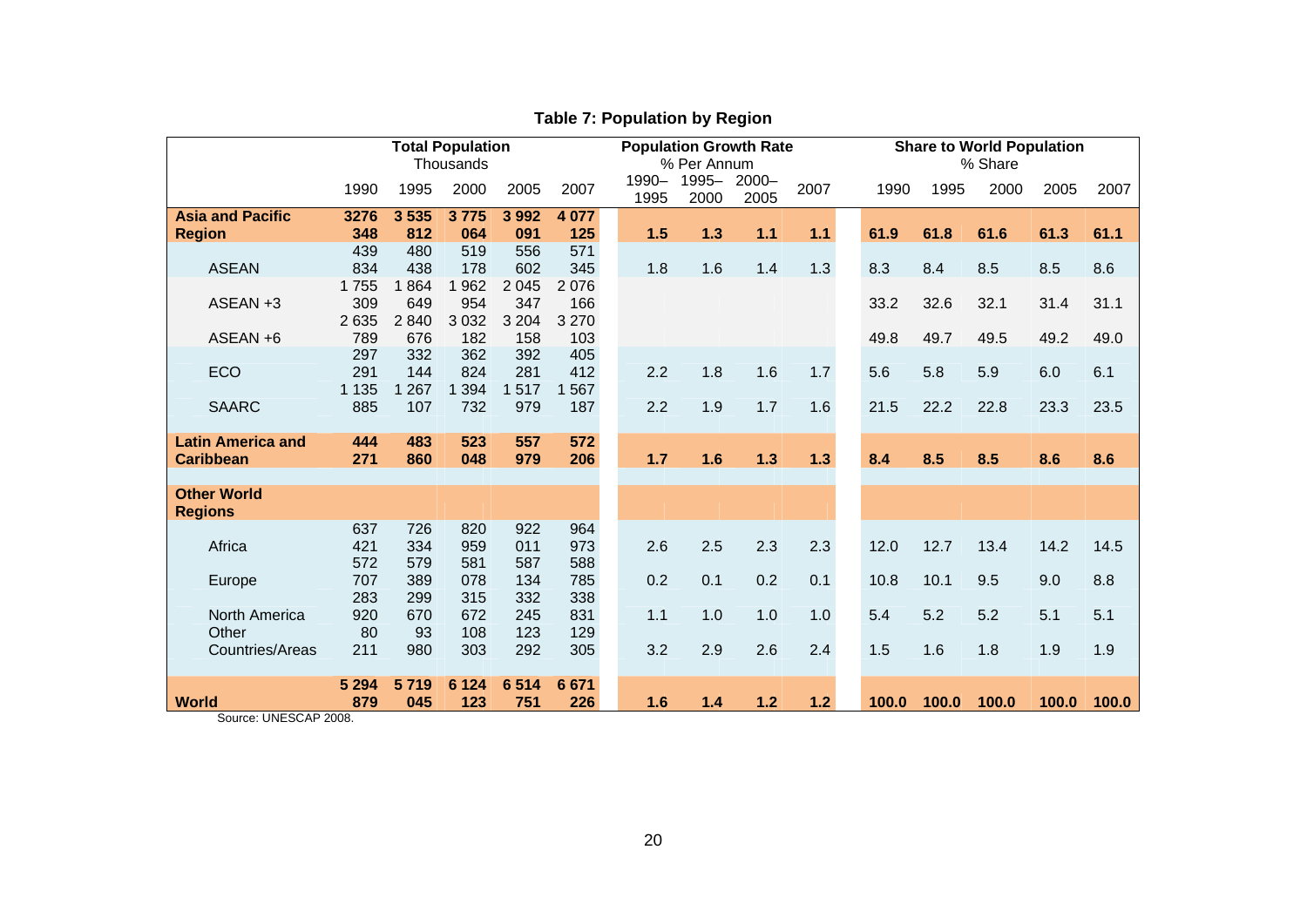|                                |                                                                                   |            | <b>Gross Domestic Product (GDP)</b> |            | Average Annual GDP (1990<br><b>US dollars) Growth Rate</b> |                              |  |               |               |                  |      | <b>Share to World GDP</b> |       |       |         |       |       |
|--------------------------------|-----------------------------------------------------------------------------------|------------|-------------------------------------|------------|------------------------------------------------------------|------------------------------|--|---------------|---------------|------------------|------|---------------------------|-------|-------|---------|-------|-------|
|                                |                                                                                   |            | Million 1990 US Dollars             |            |                                                            | Million US<br><b>Dollars</b> |  |               | % Per Annum   |                  |      |                           |       |       | % Share |       |       |
|                                | 1990                                                                              | 1995       | 2000                                | 2005       | 2007                                                       | 2007                         |  | 1990-<br>1995 | 1995-<br>2000 | $2000 -$<br>2005 | 2007 |                           | 1990  | 1995  | 2000    | 2005  | 2007  |
| <b>Asia and Pacific Region</b> | 5,822,428                                                                         | 6,658,283  | 7,711,420                           | 9,493,577  | 10,610,208                                                 | 15,053,430                   |  | 2.7           | 3.0           | 4.2              | 5.8  |                           | 26.3  | 27.0  | 26.5    | 28.5  | 29.5  |
| ASEAN                          | 355,373                                                                           | 513,689    | 582,419                             | 742,005    | 836,502                                                    | 1,285,240                    |  | 7.6           | 2.5           | 5.0              | 6.3  |                           | 1.6   | 2.1   | 2.0     | 2.2   | 2.3   |
| ASEAN+3                        | 4,041,912                                                                         | 4,873,940  | 5,566,127                           | 6,702,122  | 7,432,609                                                  | 10,022,003                   |  |               |               |                  |      |                           | 18.2  | 19.7  | 19.1    | 20.1  | 20.6  |
| ASEAN+6                        | 4,731,772                                                                         | 5,720,083  | 6,635,125                           | 8,086,855  | 9,006,294                                                  | 12,239,472                   |  |               |               |                  |      |                           | 21.4  | 23.2  | 22.8    | 24.2  | 25.0  |
| ECO                            | 359,760                                                                           | 396,144    | 473,955                             | 617,956    | 698,664                                                    | 1,119,536                    |  | 1.9           | 3.7           | 5.4              | 6.1  |                           | 1.6   | 1.6   | 1.6     | 1.9   | 1.9   |
| <b>SAARC</b>                   | 430,806                                                                           | 548,995    | 710,890                             | 984,022    | 1,158,288                                                  | 1,428,393                    |  | 5.0           | 5.3           | 6.7              | 8.2  |                           | 1.9   | 2.2   | 2.4     | 3.0   | 3.2   |
| <b>Latin America and</b>       |                                                                                   |            |                                     |            |                                                            |                              |  |               |               |                  |      |                           |       |       |         |       |       |
| <b>Caribbean</b>               | 1,196,941                                                                         | 1,405,877  | 1,635,481                           | 1,861,230  | 2,061,522                                                  | 3,611,444                    |  | 3.3           | 3.1           | 2.6              | 5.2  |                           | 5.4   | 5.7   | 5.6     | 5.6   | 5.7   |
| <b>Other World Regions</b>     |                                                                                   |            |                                     |            |                                                            |                              |  |               |               |                  |      |                           |       |       |         |       |       |
| Africa                         | 495,198                                                                           | 523,199    | 627,279                             | 808,217    | 906,043                                                    | 1,300,531                    |  | 1.1           | 3.7           | 5.2              | 6.1  |                           | 2.2   | 2.1   | 2.2     | 2.4   | 2.5   |
| Europe                         | 7,925,781                                                                         | 8,352,485  | 9,605,595                           | 10,464,264 | 11,083,499                                                 | 17,916,649                   |  | 1.1           | 2.8           | 1.7              | 2.8  |                           | 35.8  | 33.8  | 33.0    | 31.4  | 30.8  |
| North America                  | 6,342,977                                                                         | 7,144,022  | 8,749,394                           | 9,821,583  | 10,327,841                                                 | 15,210,028                   |  | 2.4           | 4.1           | 2.3              | 2.2  |                           | 28.6  | 28.9  | 30.1    | 29.4  | 28.7  |
| Other<br>Countries/Areas       | 303,184                                                                           | 361,663    | 442,068                             | 543,319    | 606,305                                                    | 1,160,619                    |  | 3.6           | 4.1           | 4.2              | 5.2  |                           | 1.4   | 1.5   | 1.5     | 1.6   | 1.7   |
| <b>World</b>                   | 22,148,902<br>$0.$ $\cdots$ $\cdots$ $\cdots$ $\cdots$ $\cdots$ $\cdots$ $\cdots$ | 24,678,950 | 29,080,803                          | 33,354,836 | 35,997,455                                                 | 54,635,982                   |  |               | 2.2           | 3.3<br>2.8       | 3.8  |                           | 100.0 | 100.0 | 100.0   | 100.0 | 100.0 |

## **Table 8: GDP by Region**

Source: UNESCAP 2008: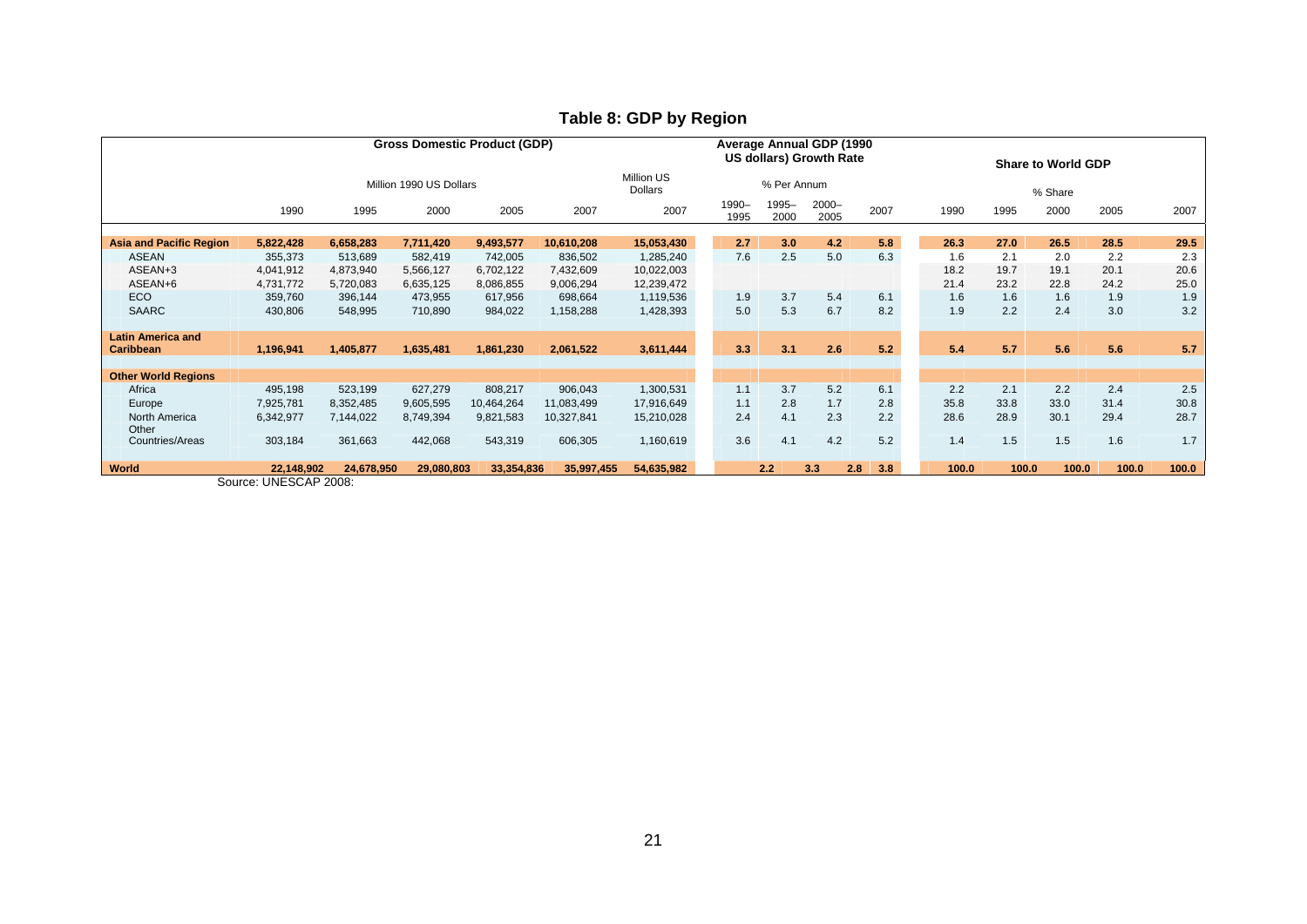|                                      |        |        | <b>Average Annual GDP Per</b><br>Capita (1990 US dollars)<br><b>Growth Rate</b> |        |                                      |         |               |               |                  |      |
|--------------------------------------|--------|--------|---------------------------------------------------------------------------------|--------|--------------------------------------|---------|---------------|---------------|------------------|------|
|                                      |        |        | 1990 US Dollars                                                                 |        | 2005<br><b>PPP</b><br><b>Dollars</b> |         | % Per Annum   |               |                  |      |
|                                      | 1990   | 1995   | 2000                                                                            | 2005   | 2007                                 | 2007    | 1990-<br>1995 | 1995-<br>2000 | $2000 -$<br>2005 | 2007 |
| <b>Asia and Pacific</b>              |        |        |                                                                                 |        |                                      |         |               |               |                  |      |
| <b>Region</b>                        | 1,777  | 1,883  | 2,043                                                                           | 2,378  | 2,603                                | 5,797   |               | 1.2<br>1.6    | 3.1              | 4.7  |
| ASEAN                                | 808    | 1.069  | 1,122                                                                           | 1,333  | 1,464                                | 4,570   |               | 5.8<br>1.0    | 3.5              | 4.9  |
| ASEAN+3                              | 31,745 | 36,140 | 39,056                                                                          | 43,574 | 46,452                               | 64,586  |               |               |                  |      |
| ASEAN+6                              | 63,915 | 71.257 | 78.448                                                                          | 87.780 | 92,520                               | 125,501 |               |               |                  |      |
| ECO                                  | 1,210  | 1,193  | 1,306                                                                           | 1,575  | 1,723                                | 6,089   |               | 1.8<br>$-0.3$ | 3.8              | 4.4  |
| <b>SAARC</b>                         | 379    | 433    | 510                                                                             | 648    | 739                                  | 2,418   |               | 2.7<br>3.3    | 4.9              | 6.5  |
| <b>Latin America and</b>             |        |        |                                                                                 |        |                                      |         |               |               |                  |      |
| <b>Caribbean</b>                     | 2,700  | 2,912  | 3,133                                                                           | 3,342  | 3,610                                | 9,184   |               | 1.5<br>1.5    | $1.3$            | 3.9  |
| <b>Other World</b><br><b>Regions</b> |        |        |                                                                                 |        |                                      |         |               |               |                  |      |
| Africa                               | 765    | 721    | 765                                                                             | 877    | 940                                  | 2,547   |               | $-1.2$<br>1.2 | 2.8              | 3.7  |
| Europe                               | 13.687 | 14.419 | 16,535                                                                          | 17.827 | 18,829                               | 25,434  |               | 1.0<br>2.8    | 1.5              | 2.7  |
| North America<br>Other               | 22,341 | 23,840 | 27,717                                                                          | 29,562 | 30,481                               | 42,543  |               | 1.3<br>3.1    | 1.3              | 1.2  |
| Countries/Areas                      | 3,684  | 3,849  | 4,082                                                                           | 4,407  | 4,690                                | 10,926  |               | 0.9<br>1.2    | 1.5              | 2.7  |
| <b>World</b>                         | 4,183  | 4,315  | 4,749                                                                           | 5,120  | 5,396                                | 9,373   |               | 1.9<br>0.6    | 1.5              | 2.6  |

## **Table 9: GDP per Capita by Region**

Source: UNESCAP 2008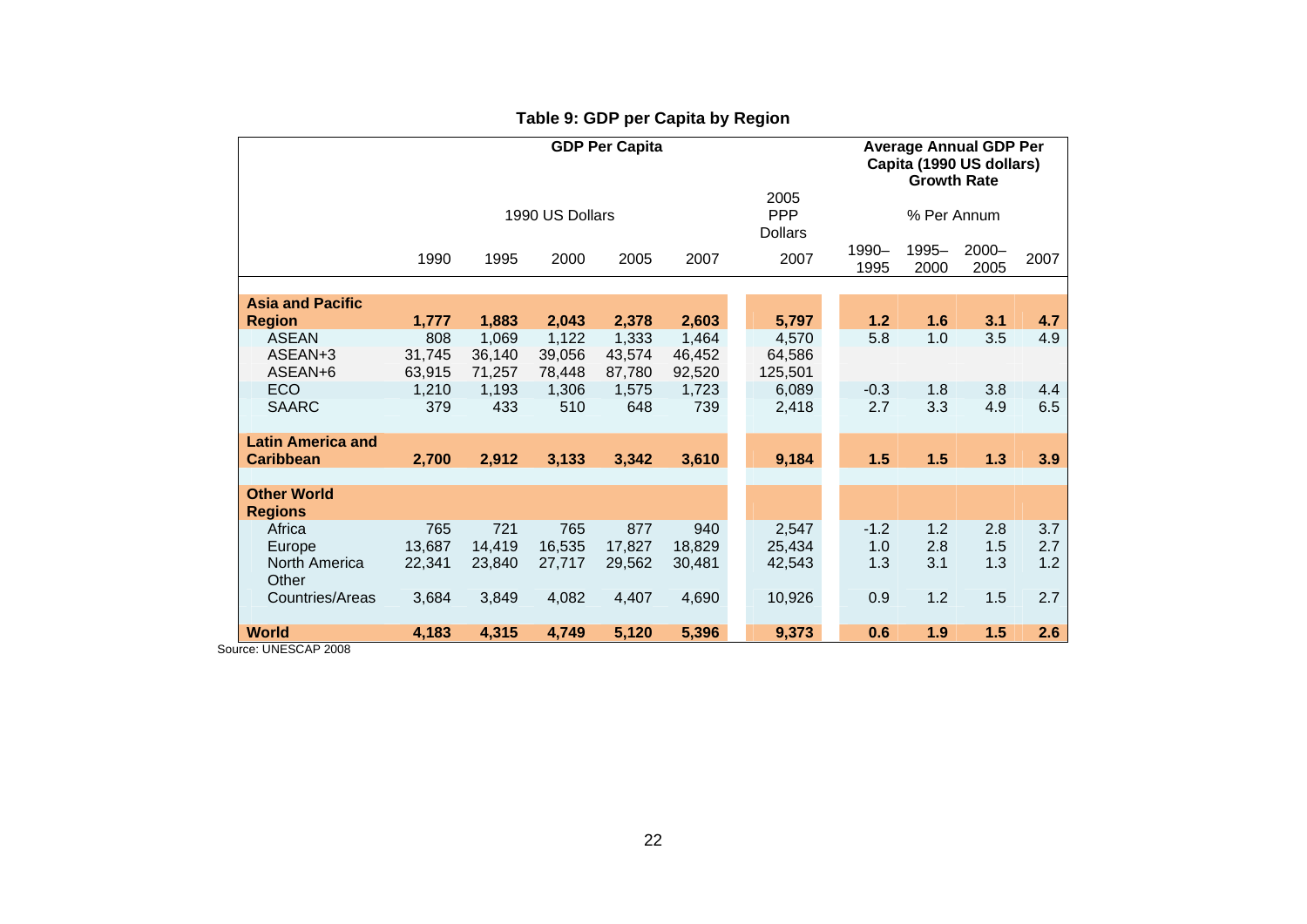|                                 | <b>Value</b><br>(Billions of<br><b>US Dollars)</b> | Share in<br>Sum of<br>Asia and<br><b>LAC</b> | World<br><b>Share</b> |
|---------------------------------|----------------------------------------------------|----------------------------------------------|-----------------------|
| Asia                            | 3,798                                              | 83.2                                         | 28                    |
| Japan                           | 713                                                | 15.6                                         | 5.3                   |
| <b>PRC</b>                      | 1,218                                              | 26.7                                         | 9                     |
| Korea, Republic of              | 372                                                | 8.1                                          | 2.7                   |
| Taipei, China                   | 246                                                | 5.4                                          | 1.8                   |
| Singapore (domestic exports)    | 156                                                | 3.4                                          | 1.1                   |
| India                           | 145                                                | 3.2                                          | 1.1                   |
| Other Asia                      | 1,194                                              | 26.1                                         | 8.8                   |
| Latin America and the Caribbean | 768                                                | 16.8                                         | 5.7                   |
| <b>Brazil</b>                   | 161                                                | 3.5                                          | 1.2                   |
| Mexico                          | 272                                                | 6                                            | 2                     |
| Other LAC                       | 335                                                | 7.3                                          | 2.5                   |
| Asia and Latin America and the  |                                                    |                                              |                       |
| <b>Caribbean</b>                | 4,566                                              | 100                                          | 33.6                  |
| World<br>. .                    | 13,570                                             |                                              | 100                   |

#### **Table 10: Share of Asian and LAC in World Merchandise Trade in 2007**

LAC = Latin America and Caribbean.

Source: UNECLAC 2008.

#### **Table 11: Share of Asian and LAC in World Services Trade**

|                                                    | <b>Value</b><br>(Billions of<br><b>US Dollars)</b> | Share in<br>Sum of<br>Asia and<br><b>LAC</b> | World<br><b>Share</b> |
|----------------------------------------------------|----------------------------------------------------|----------------------------------------------|-----------------------|
| Asia                                               | 745                                                | 87.3                                         | 22.9                  |
| Japan                                              | 136                                                | 15.9                                         | 4.2                   |
| <b>PRC</b>                                         | 127                                                | 14.9                                         | 3.9                   |
| <b>NIEs</b>                                        | 243                                                | 28.5                                         | 7.5                   |
| India                                              | 86                                                 | 10.1                                         | 2.6                   |
| Other Asia                                         | 153                                                | 17.9                                         | 4.7                   |
| Latin America and the Caribbean                    | 108                                                | 12.7                                         | 3.3 <sub>2</sub>      |
| <b>Brazil</b>                                      | 23                                                 | 2.7                                          | 0.7                   |
| Mexico                                             | 17                                                 | 2                                            | 0.5                   |
| Other LAC                                          | 68                                                 | 8                                            | 2.1                   |
| Asia and Latin America and the<br><b>Caribbean</b> | 853                                                | 100                                          | 26.2                  |
| World                                              | 3,260                                              |                                              | 100                   |

LAC = Latin America and Caribbean.

Source: UNECLAC 2008.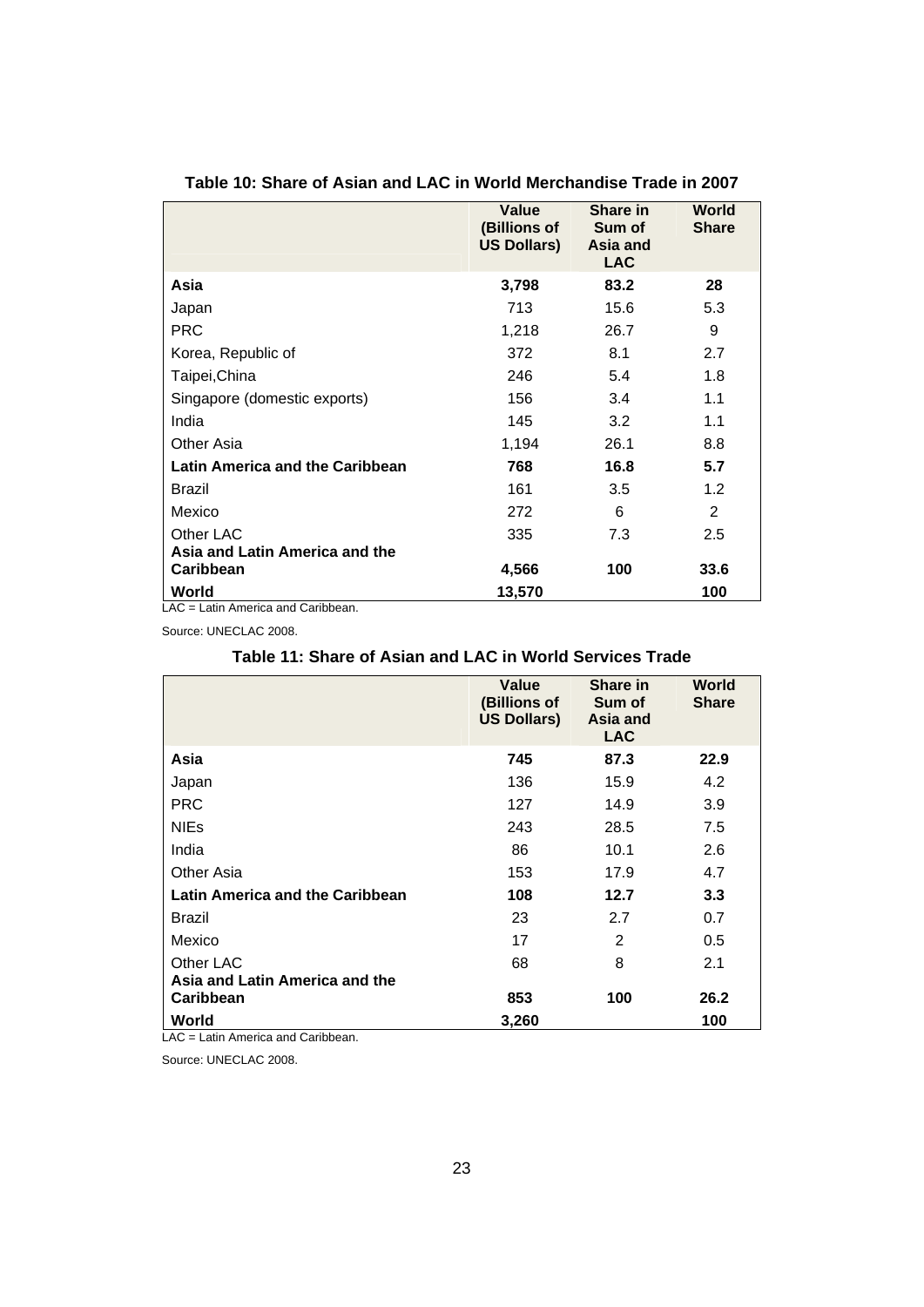Despite its high economic growth rate, the Asia and Pacific region is characterized by wide income gaps, as it is home to the richest and poorest sectors of the world if North and South Asia are to be included. The Asia and Pacific region's GDP per capita is at US\$2,600, which is much smaller than Latin America's US\$3,600.

Until recently, economic relations between the Asia and Pacific region and Latin American and Caribbean countries were almost non-existent and the two regions did not have much opportunity for dialogue and cooperation. APEC has become the forum for this opportunity, facilitating information exchange between the two regions. At present, however, this has not resulted in anything eventful in terms of economic relations between the two countries, and no sustained cooperative efforts have really been achieved. Tariff barriers remain as an impediment to increasing trade between the two regions. While average tariff rates have significantly fallen over the past years in the two regions, the Latin America and Caribbean average tariff is significantly higher than the East Asia and Pacific average, especially for agricultural products (Table 12).

|                       | <b>Most Favored</b><br><b>Nation (MFN)</b> | <b>MFN Applied</b> |                           |
|-----------------------|--------------------------------------------|--------------------|---------------------------|
|                       | <b>Applied Tariff</b>                      | <b>Tariff</b>      | <b>MFN Applied Tariff</b> |
| Country               | All Goods                                  | Agricultural       | Non-Agricultural          |
| Year                  | 2006-2008 Latest                           | 2006-2008 Latest   | 2006-2008 Latest          |
|                       |                                            |                    |                           |
| <b>PRC</b>            | 5.33                                       | 11.40              | 5.05                      |
| Korea                 | 8.20                                       | 65.30              | 4.40                      |
| Japan                 | 4.75                                       | 29.36              | 1.37                      |
| <b>ASEAN Average</b>  | 4.60                                       | 6.51               | 4.57                      |
| East Asia and Pacific |                                            |                    |                           |
| Average               | 4.89                                       | 8.23               | 4.69                      |
| Latin America and     |                                            |                    |                           |
| Caribbean Average     | 7.84                                       | 13.34              | 6.97                      |
|                       |                                            |                    |                           |
| World                 | 7.19                                       | 13.54              | 6.48                      |

**Source:** World Bank 2008.

The PRC's entry into the global economy added a new dynamism to the Asia and Pacific region and Latin America's relationship. The PRC plays an important role in increasing trade relations between the two regions. As of 2007, the PRC gained market share in 21 economies and had become one of the top five exporters to Argentina, Brazil, Chile, and Mexico. The PRC also dominated the import share of a large group of Latin American and Caribbean countries, ranking among the top five importers in all 23 of them (Table 13).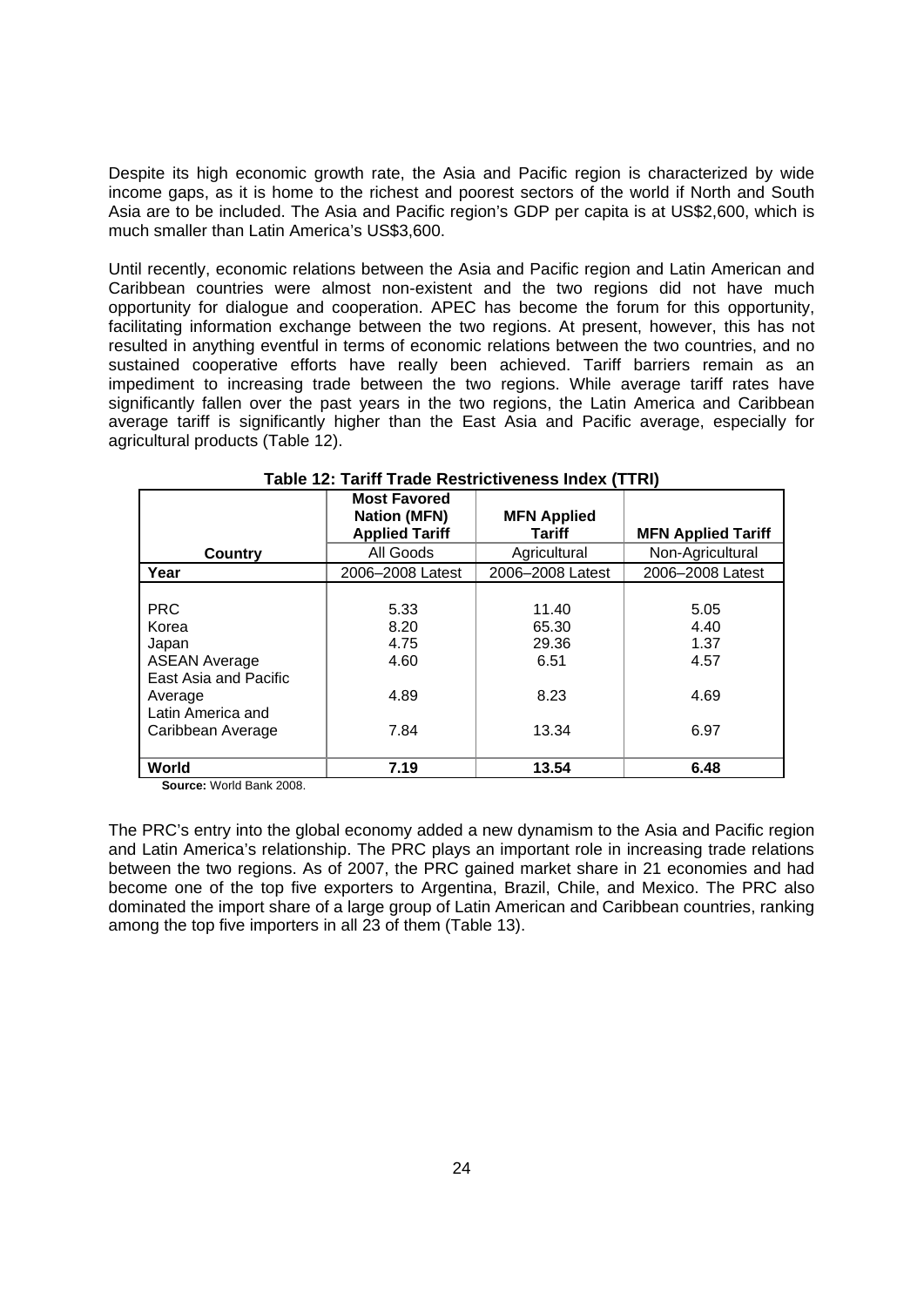|                             |                 |                 |                | <b>Exports</b>  |                |      | <b>Imports</b> |                          |                |                |       |                |
|-----------------------------|-----------------|-----------------|----------------|-----------------|----------------|------|----------------|--------------------------|----------------|----------------|-------|----------------|
|                             |                 | <b>PRC</b>      | Japan          |                 | Korea          |      | <b>PRC</b>     |                          |                | Japan          | Korea |                |
| Reporter                    | 2000            | 2007            | 2000           | 2007            | 2000           | 2007 | 2000           | 2007                     | 2000           | 2007           | 2000  | 2007           |
|                             |                 |                 |                |                 |                |      |                |                          |                |                |       |                |
| <b>South America</b>        |                 |                 |                |                 |                |      |                |                          |                |                |       |                |
| Argentina                   | $6\phantom{1}6$ | $\overline{2}$  | 13             | 19              | 27             | 24   | 4              | 3                        | 6              | 10             | 11    | 14             |
| <b>Bolivia</b>              | 18              | 10              | 20             | $5\phantom{.0}$ | 24             | 6    | $\overline{7}$ | 6                        | 5              | 9              | 14    | 23             |
| <b>Brazil</b>               | 12              | $\overline{2}$  | 5              | 6               | 18             | 18   | 11             | $\overline{2}$           | 4              | $\overline{7}$ | 8     | 8              |
| Chile                       | 5               | $\mathbf{1}$    | $\overline{2}$ | 3               | 8              | 5    | 4              | $\overline{2}$           | 5              | 6              | 8     | 72             |
| Colombia                    | 35              | $6\phantom{1}6$ | 9              | 17              | 28             | 25   | 15             | $\overline{\mathcal{A}}$ | 3              | 6              | 13    | 8              |
| Ecuador                     | 20              | 17              | 4              | 15              | $\overline{2}$ | 47   | 12             | $\overline{\mathcal{A}}$ | 4              | 5              | 10    | $\overline{7}$ |
| Paraguay                    | 17              | 19              | 10             | 14              | 34             | 44   | 5              | $\overline{\mathcal{A}}$ | 8              | 5              | 12    | 8              |
| Peru                        | 4               | $\overline{2}$  | 5              | 5               | 10             | 11   | 13             | $\overline{2}$           | $\overline{7}$ | 10             | 12    | 11             |
| Uruguay                     | 4               | 5               | 15             | 13              | 23             | 32   | $\overline{7}$ | $\overline{\mathbf{A}}$  | 14             | 16             | 16    | 19             |
| Venezuela (Bol.<br>Rep. of) | 37              | $\mathfrak{S}$  | 16             | 18              | 35             | 35   | 18             | $\overline{4}$           | 7              | 7              |       |                |
|                             |                 |                 |                |                 |                |      |                |                          |                |                |       |                |
| <b>Central America</b>      |                 |                 |                |                 |                |      |                |                          |                |                |       |                |
| Costa Rica                  | 26              | $\overline{2}$  | 17             | 15              | 63             | 25   | 16             | 5                        | 4              | 4              | 40    | 8              |
| El Salvador                 | 43              | 27              | 14             | 14              | 39             | 25   | 21             | 4                        | $\overline{7}$ | 12             | 15    | 15             |
| Guatemala                   | 41              | 18              | 8              | 11              | 18             | 9    | 8              | 3                        | 6              | 8              | 3     | 5              |
| Honduras                    | 59              | 22              | 3              | 16              | 15             | 15   | 8              | 6                        | 6              | 10             | 4     | 8              |
| Mexico                      | 25              | 5               | 5              | 6               | 28             | 25   | 6              | $\overline{2}$           | $\overline{2}$ | 4              | 5     | 3              |
| Nicaragua                   | 22              | 28              | 17             | 14              |                | 44   | 18             | 6                        | $\overline{7}$ | 9              |       | 8              |
| Panama                      | 27              | 31              | 12             | 23              | 30             | 41   | 22             | $\overline{2}$           | 4              | $\mathbf{1}$   | 8     | 15             |
| Caribbean                   |                 |                 |                |                 |                |      |                |                          |                |                |       |                |
| <b>Bahamas</b>              |                 | 13              | $\overline{7}$ | 25              | 32             | 58   | 24             | 10                       | $\overline{4}$ | $\overline{4}$ | 3     | 3              |
| <b>Barbados</b>             | 40              | 23              | 36             | 34              | 50             | 69   | 9              | 6                        | 4              | 5              | 21    | 19             |
| <b>Belize</b>               |                 |                 | 5              | 15              |                | 28   | 17             | 5                        | 8              | 19             | 19    | 23             |
| Cuba                        | 5               | $\overline{2}$  | 9              | 23              |                | 43   | 5              | $\overline{2}$           | 18             | 12             |       | 11             |

**Table 13: Latin America and the Caribbean: Ranking of PRC, Japan, and Korea in Each Country's Trade in 2000 and 2007**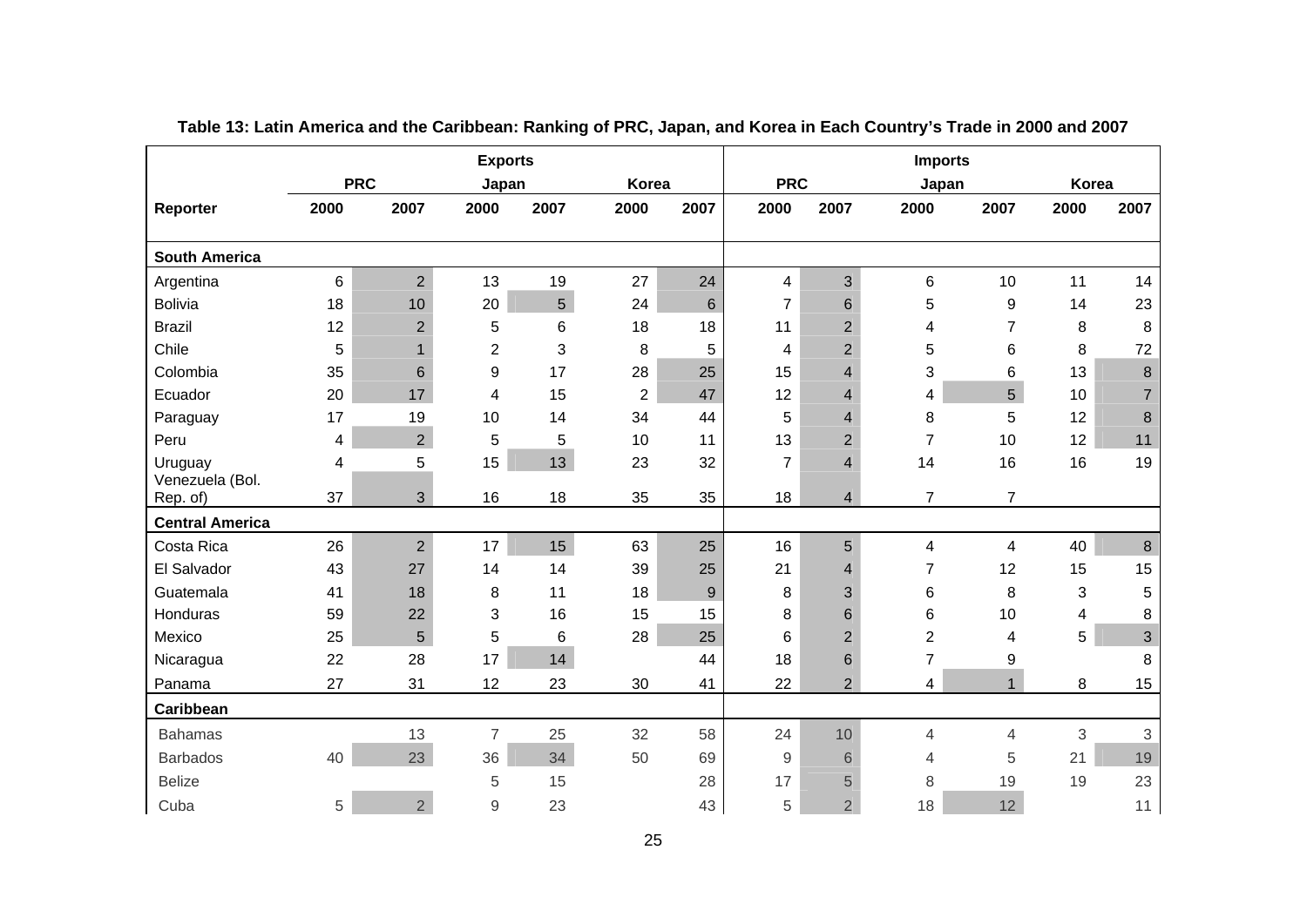| Dominican<br>Republic            | 21 | 10 | 17                       | 11 | 9  | 9  | 12 | 5              | 4              | 8              | 8  | 16 |
|----------------------------------|----|----|--------------------------|----|----|----|----|----------------|----------------|----------------|----|----|
|                                  |    |    |                          |    |    |    |    |                |                |                |    |    |
| Dominica                         |    |    | 23                       | 11 |    | 30 | 23 | $\overline{2}$ | 4              | 6              | 31 | 4  |
| Grenada                          |    | 40 |                          | 40 |    |    | 16 | 15             | 4              | 6              | 15 | 17 |
| Guyana                           | 17 | 13 | 15                       | 18 | 28 | 30 | 9  | 3              | $\overline{ }$ | 7              | 30 | 20 |
| Haiti                            | 38 | 9  | 12                       | 17 | 31 | 57 | 11 | 3              | 5              | 8              | 16 | 17 |
| Jamaica<br>Saint Kitts and       | 13 | 8  | $\overline{\phantom{a}}$ | 10 | 51 | 55 | 9  | $\overline{4}$ | 3              | 5              | 22 | 29 |
| <b>Nevis</b>                     | 8  | 42 | 9                        | 18 |    | 32 | 28 | 20             | 5              | 5              | 30 | 38 |
| Saint Lucia<br>Saint Vincent and | 19 | 19 | 12                       | 30 |    | 44 | 8  | 14             | 4              | $\overline{ }$ | 30 | 28 |
| the Grenadines                   |    |    | 19                       | 23 |    | 36 | 18 | 5              | 5              | 6              | 30 | 42 |
| Suriname<br>Trinidad and         | 24 | 22 | 9                        | 20 | 51 | 48 | 8  | 4              | 4              | 5              | 20 | 20 |
| Tobago                           | 51 | 34 | 46                       | 13 | 42 | 29 | 10 | 6              | 6              | 8              | 18 | 21 |

Note: Grey box indicates an improvement in the respective country's ranking between 2000 and 2007.

Source: UNECLAC 2008.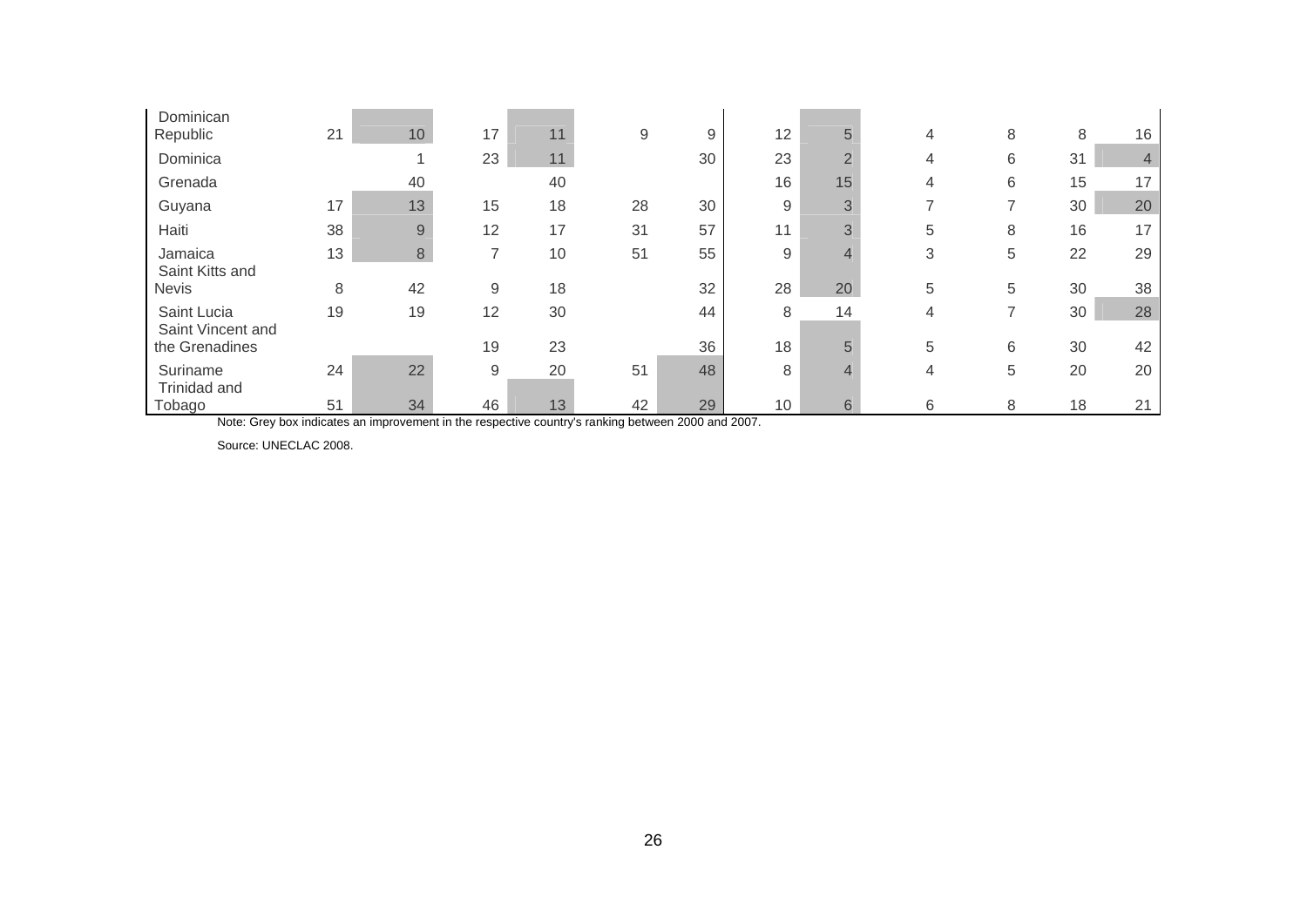The US remains the Latin America and Caribbean region's top export destination, with 45% of the regions exports going to the United States. The EU and the Asia and Pacific region only captured 14% and 11% of the region's exports, respectively. Chile was the top exporter in 2007, with 39% of its exports headed to the Asia and Pacific region (Table 14).

|                       | US       | EU                        | Asia     | Latin                | Rest of       | World         |
|-----------------------|----------|---------------------------|----------|----------------------|---------------|---------------|
|                       |          |                           | and      | America              | the World     |               |
|                       |          |                           | Pacific  |                      |               |               |
|                       |          | (27)                      | Region** | and the<br>Caribbean |               |               |
| Latin America and     |          |                           |          |                      |               |               |
|                       |          |                           |          |                      |               |               |
| the Carribean         | 45.4     | 14                        | 11.2     | 18.4                 | 11.1          | 100.0         |
| Argentina             | 7.8      | 17.5                      | 17.1     | 38.8                 | 18.8          | 100.0         |
| <b>Bolivia</b>        | 8.9      | 7.7                       | 8.4      | 61.4                 | 13.7          | 100.0         |
| <b>Brazil</b>         | 15.8     | 25.2                      | 16.1     | 25.4                 | 17.6          | 100.0         |
| Chile                 | 12.3     | 22.9                      | 39.5     | 16.3                 | 9             | 100.0         |
| Colombia              | 36.9     | 15.2                      | 4.1      | 35.5                 | 8.3           | 100.0         |
| Costa Rica            | 37.2     | 14.4                      | 20.7     | 24.6                 | 3.1           | 100.0         |
| Cuba                  | $\Omega$ | 31.8                      | 18.8     | 11.1                 | 38.2          | 100.0         |
| Ecuador               | 43.5     | 12.7                      | 3.2      | 32.5                 | 8.1           | 100.0         |
| El Salvador           | 50.6     | 6.3                       | 1.2      | 39.2                 | 2.7           | 100.0         |
| Guatemala             | 42.7     | 5.2                       | 3.2      | 41.3                 | 7.7           | 100.0         |
| Honduras              | 58.9     | 16.3                      | 0.9      | 20.6                 | 3.4           | 100.0         |
| Mexico                | 82.2     | 5.3                       | 3        | 6                    | 3.4           | 100.0         |
| Nicaragua             | 62.7     | 7.2                       | 1.5      | 22.4                 | 6.2           | 100.0         |
| Panama                | 39.8     | 33.5                      | 1.8      | 18.7                 | 6.1           | 100.0         |
| Paraguay              | 2        | 6.9                       | 3.5      | 72.1                 | 15.5          | 100.0         |
| Peru                  | 19.1     | 17.1                      | 19.2     | 18.4                 | 26.2          | 100.0         |
| Dominican Republic    | 65.6     | 12.6                      | 2.1      | 4.9                  | 14.8          | 100.0         |
| Uruguay               | 11       | 18.5                      | 8.6      | 37.1                 | 24.9          | 100.0         |
| Venezuela (Bolivarian |          |                           |          |                      |               |               |
| Rep. of)***           | 52.9     | 10                        | 5.1      | 15.1                 | 17            | 100.0         |
| CARICOM***^           | 47.9     | 13.1<br>10 actual<br>1001 | 3.2      | 22.4                 | 13.5<br>ATO/L | 100.0<br>1001 |

**Table 14: Latin America and Caribbean Exports by Major Exports Region in 2007\*** 

Notes: Dark orange box indicates greater than 40%, light orange box indicates greater than 15% but less than 40%

\*Preliminary figures

\*\*Includes not only the 12 Asia-Pacific Economies but also other countries in developing Asia.

\*\*\*Estimates by the UNECLAC

^Carribbean Community (CARICOM)

Source: UNECLAC 2008.

Even with the influences of the PRC and efficiency seeking firms coming from Japan and NIEs, economic partnerships still vary depending on which countries are interacting between the Latin America and the Caribbean and the Asia and Pacific region. For instance, the Southern Common Market (MERCOSUR), with the exception of Paraguay, has become an important export market for the Asia and Pacific region in the past years. The Andean Community's share increased in the mid-1990s but has since declined to an almost insignificant share, except for Peru. For Central American countries, Asia's share in the market is negligible at less than 4% of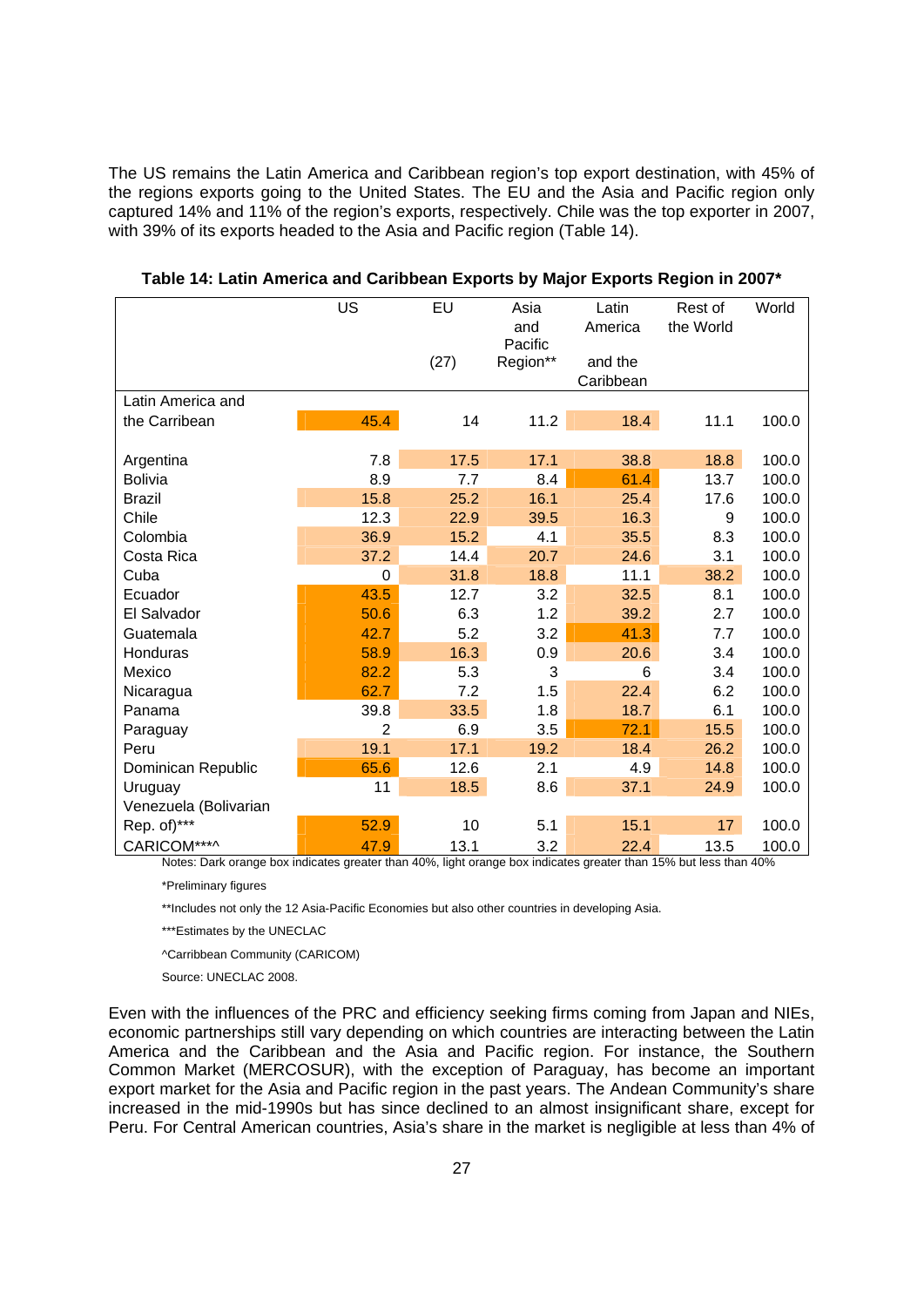the total exports, except for Costa Rica, which sells 20% of its exports to the Asia and Pacific region. On the other hand, Chile and Brazil stood out as the biggest trade partners for the Asia and Pacific region in the Latin America and Caribbean, with 40% and 16% respectively of their total exports in 2007 going to the Asia and Pacific region. In stark contrast, Mexico only has 3% of its exports going to the Asia and Pacific region, with the bulk of its trade being conducted with the United States (UNECLAC 2008).

In terms of trade composition, the Asia and Pacific region's export basket consists mainly of manufactures, especially in the intermediate and high technology product categories. Almost half of all Asia and Pacific regional exports were captured by the region itself in 2006, while non-Asia and Pacific region countries were secondary export destinations. On the other hand, intraregional trade characterizes the Latin America and Caribbean region, with intermediate and medium technology manufactures as the main products traded. In contrast, inter-industrial commodities dominate trade between the two regions. Exports from Latin America and Caribbean to East Asia are mostly primary products, while the Asia and Pacific region exports high tech manufactures to the Latin American and Caribbean region (Table 15). Unless trade diversification is achieved, this could present an impediment to future bi-regional trade and investment (UNECLAC 2008).

Overall, the level of bi-regional trade between Latin America and the Asia and Pacific region is still low, according to the 2006 Grubel Lloyed Index (GLI)<sup>‡</sup> scores. However, some increase in bi-regional trade can be seen in Mexico, Costa Rica, Argentina, and Brazil (See Table 16). On the Asia and Pacific region's side, Singapore and Australia are moving into intra-industry trade with Latin America. The products traded range from high and medium technology goods to low technology products. High technology goods being traded involve electrical apparatuses, parts and accessories, microcircuits, automatic data processing machines, and quality control instruments. Medium technology goods being traded are products that are considered general machinery, while low technology products include textile, yarn, and iron and steel products (UNECLAC 2008).

-

<sup>‡</sup> The Grubel-Lloyd Index is a widely used indicator to measure the extent of intra-industry trade as opposed to interindustry trade. High intra-industry trade will bring the GL index equal to one. Lack of intra-industry trade will bring the GL index to zero. The index varies from zero (all inter-industry trade) to one (all intra-industry trade), and the sum over the shares of the two mutually exclusive forms of trade amounts to one in each country's aggregate trade (Lee 2004).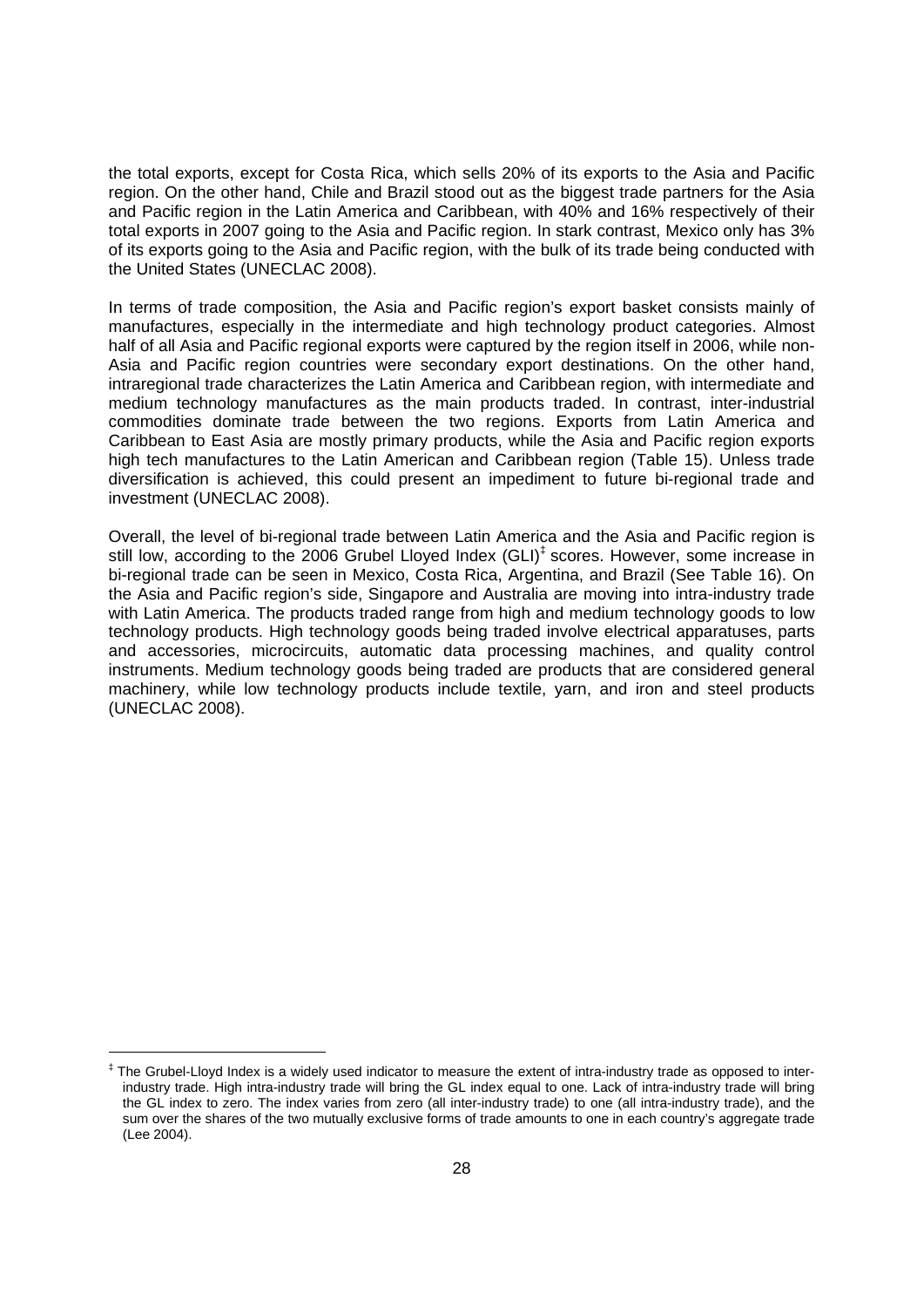|                                                        |                                      |                 |      | Asia and Pacific Region          |            |          |                |                | Asia and Pacific Region              |           |      |                                          |            |              |               |       |
|--------------------------------------------------------|--------------------------------------|-----------------|------|----------------------------------|------------|----------|----------------|----------------|--------------------------------------|-----------|------|------------------------------------------|------------|--------------|---------------|-------|
|                                                        |                                      |                 |      | <b>Export Matrix</b>             |            |          |                |                |                                      |           |      | Export Distribution by Region and Sector |            |              |               |       |
| Products by<br>Technological<br>Intensity<br>Primary   | Latin<br>America<br>and<br>Caribbean | <b>US</b>       | EU   | Asia<br>and<br>Pacific<br>Region | <b>PRC</b> | Japan    | <b>Others</b>  | Total          | Latin<br>America<br>and<br>Caribbean | US        | EU   | Asia<br>and<br>Pacific<br>Region         | <b>PRC</b> | Japan        | <b>Others</b> | Total |
| Products<br>Natural<br>Resource-<br>Based (NRB)        | 0.1                                  | 0.5             | 0.6  | 4.5                              | 0.8        | 1.7      | 1.3            | $\overline{7}$ | 3                                    | 2.6       | 4.3  | 9.3                                      | 9.2        | 21.1         | 8.2           | 7     |
| Manufactures<br>Low Tech<br><b>Manufactures</b>        | 0.3                                  | 1.4             | 1.4  | 7.6                              | 1.4        | 1.3      | $\overline{c}$ | 12.6           | 7.1                                  | 7.8       | 9.5  | 15.5                                     | 15.8       | 16.7         | 13.2          | 12.6  |
| Medium Tech<br><b>Manufactures</b>                     | 0.6                                  | 3.9             | 2.8  | 6.3                              | 0.7        | 1.5      | 3.3            | 17             | 17                                   | 22        | 19.5 | 12.9                                     | 8          | 19.4         | 21.8          | 17    |
| High Tech<br><b>Manufactures</b>                       | 1.6                                  | 6.2             | 4.3  | 12.3                             | 2.7        | 1.3      | 6.1            | 30.6           | 45.1                                 | 34.7      | 29.9 | 25.3                                     | 30.5       | 16.4         | 39.8          | 30.6  |
| Other                                                  | 0.8                                  | 5.5             | 4.8  | 16.3                             | 2.9        | 1.8      | 2.4            | 29.9           | 23.3                                 | 30.9      | 33.4 | 33.5                                     | 32.8       | 23.2         | 15.9          | 29.9  |
| Transactions                                           | 0.1                                  | 0.3             | 0.4  | 1.3                              | 0.2        | 0.1      | 0.7            | 2.9            | 4.1                                  | 1.8       | 2.9  | 2.6                                      | 2.5        | $\mathbf{1}$ | 4.8           | 2.9   |
| Total                                                  | 3.6                                  | 17.9            | 14.5 | 48.7                             | 8.7        | 7.9      | 15.3           | 100            | 100                                  | 100       | 100  | 100                                      | 100        | 100          | 100           | 100   |
|                                                        |                                      |                 |      | Latin America and the Caribbean  |            |          |                |                |                                      |           |      | Latin America and the Caribbean          |            |              |               |       |
|                                                        |                                      |                 |      | <b>Export Matrix</b>             |            |          |                |                |                                      |           |      | Export Distribution by Region and Sector |            |              |               |       |
| Products by<br>Technological<br>Intensity              | Latin<br>America<br>and<br>Caribbean | $\overline{US}$ | EU   | Asia<br>and<br>Pacific<br>Region | <b>PRC</b> | Japan    | Others         | Total          | Latin<br>America<br>and<br>Caribbean | <b>US</b> | EU   | Asia<br>and<br>Pacific<br>Region         | <b>PRC</b> |              | Japan Others  | Total |
| Primary<br>Products<br><b>NRB</b>                      | 3.5                                  | 12.6            | 5.8  | 5.6                              | 2.2        | 1.7      | 7.3            | 34.8           | 20.9                                 | 26.5      | 46.1 | 58.5                                     | 61.8       | 73           | 54.5          | 34.8  |
| <b>Manufactures</b><br>Low Tech<br><b>Manufactures</b> | 4                                    | 5.7             | 3.6  | 2.3                              | 0.8        | 0.4      | 2.5            | 18.1           | 23.7                                 | 12        | 28.9 | 23.8                                     | 22.8       | 17.8         | 18.7          | 18.1  |
| Medium Tech<br>Manufactures                            | 1.9                                  | 5.1             | 0.7  | 0.3                              | 0.1        | $\Omega$ | 0.4            | 8.4            | 11.5                                 | 10.7      | 5.2  | 3.5                                      | 3.7        | 1            | 2.7           | 8.4   |
|                                                        | 5.5                                  | 14.2            | 1.9  | 0.9                              | 0.2        | 0.1      | 1.3            | 23.8           | 33                                   | 29.7      | 15   | 8.9                                      | 6.9        | 6.3          | 10            | 23.8  |

| Table 15: Latin America and the Asia and Pacific Region: Trade by Regions and Products by Technology Intensity, 2006 |  |  |
|----------------------------------------------------------------------------------------------------------------------|--|--|
|                                                                                                                      |  |  |

٠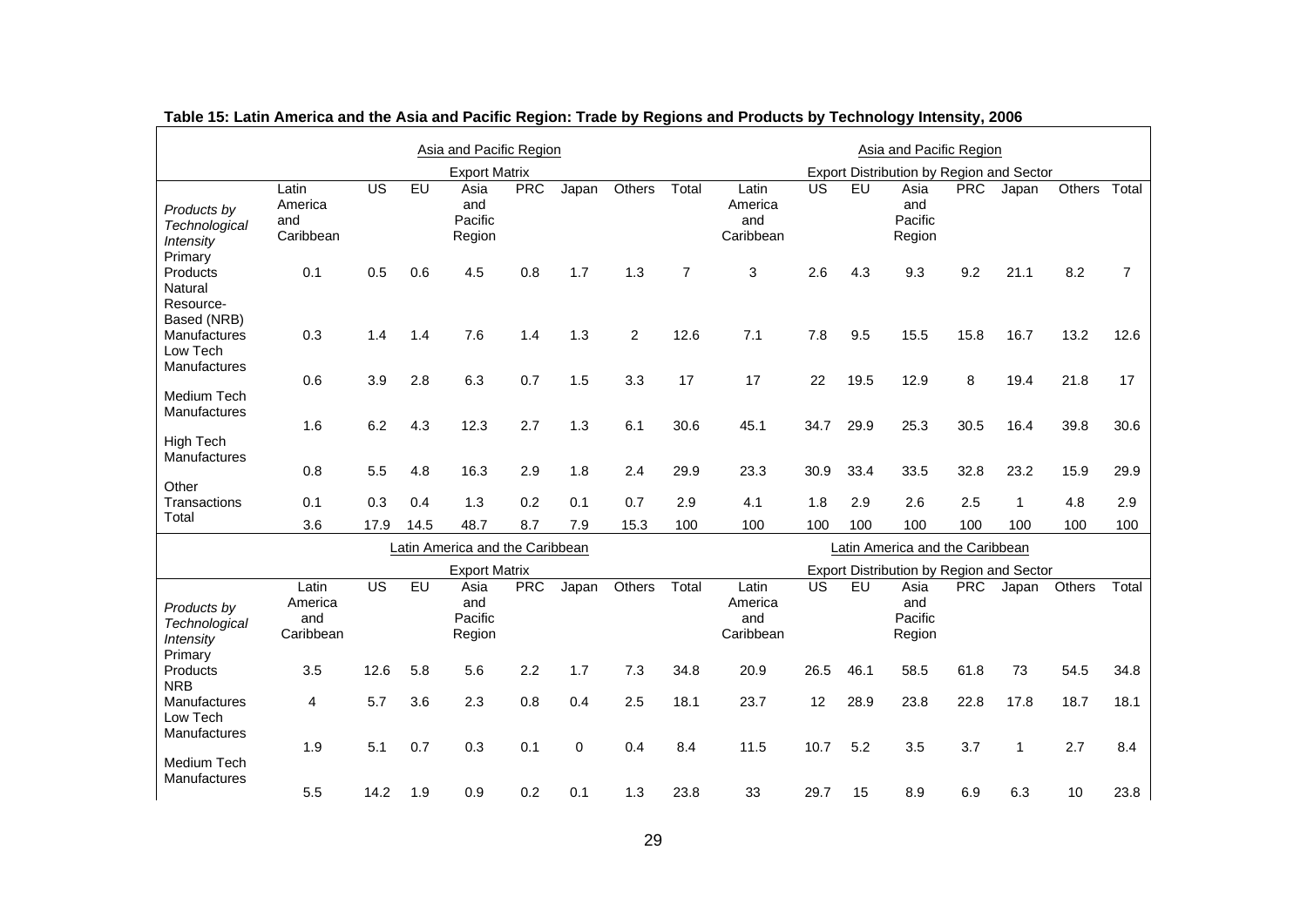| High Tech<br>Manufactures |                         |      |      |     |     |     |      |      |     |      |     |     |     |     |     |      |
|---------------------------|-------------------------|------|------|-----|-----|-----|------|------|-----|------|-----|-----|-----|-----|-----|------|
|                           | 1.6                     | 9.2  | 0.5  | 0.5 | 0.2 |     | 0.6  | 12.5 | 9.8 | 19.3 | 4.4 | 5.1 | 4.8 | . 8 | 4.5 | 12.5 |
| Other                     |                         |      |      |     |     |     |      |      |     |      |     |     |     |     |     |      |
| Transactions              | 0.2                     | 0.9  |      |     | 0   |     | 1.3  | 2.4  | 1.2 | 1.8  | 0.3 | 0.1 |     | 0.1 | 9.6 | 2.4  |
| Total                     |                         |      |      |     |     |     |      |      |     |      |     |     |     |     |     |      |
|                           | 16.7                    | 47.8 | 12.5 | 9.6 | 3.6 | 2.3 | 13.4 | 100  | 100 | 100  | 100 | 100 | 100 | 100 | 100 | 100  |
|                           | $\Omega$ . INFOLAR 2222 |      |      |     |     |     |      |      |     |      |     |     |     |     |     |      |

Source: UNECLAC 2008.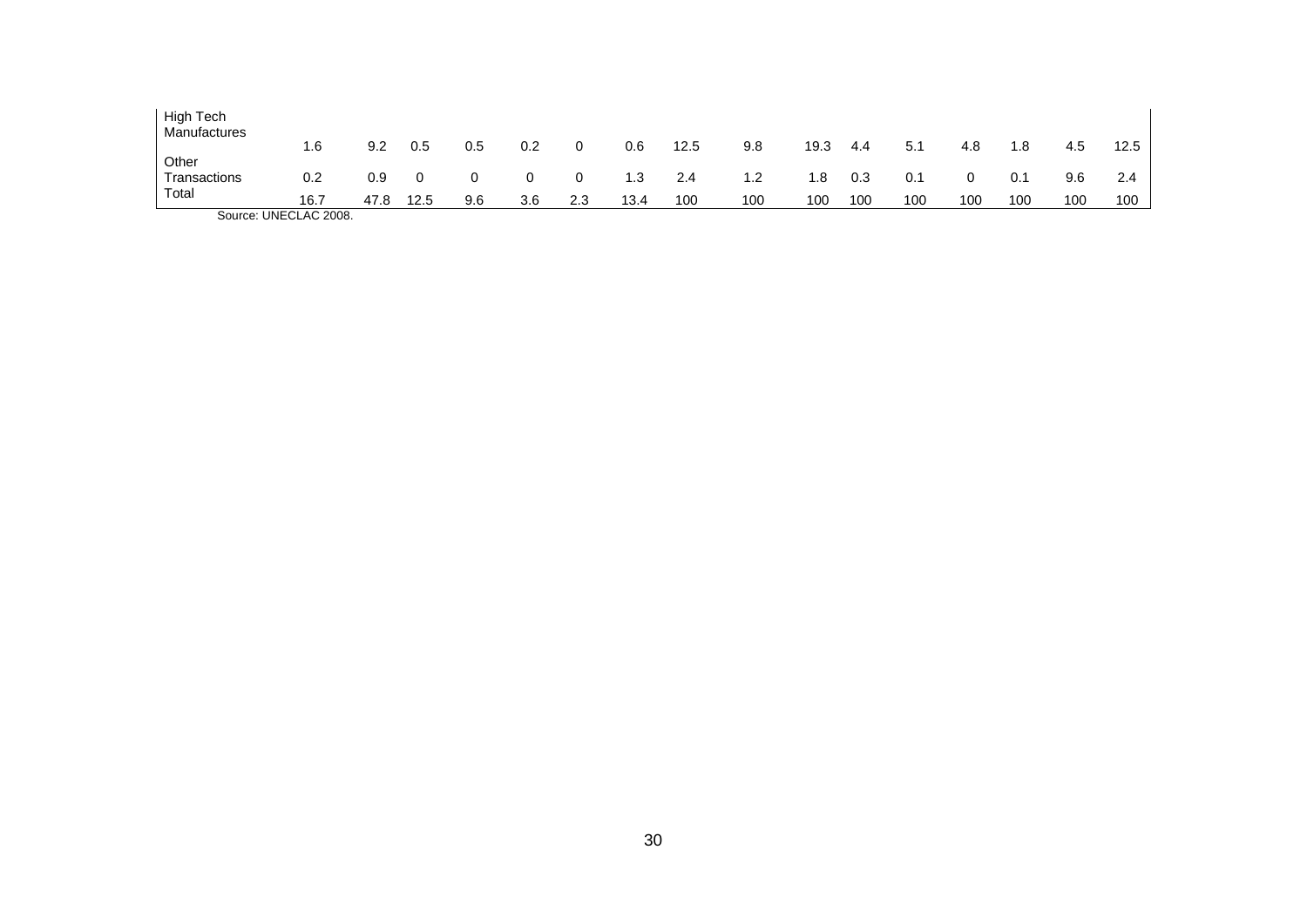|                          | Australia | PRC         | Indonesia | Japan | Malaysia | New Zealand            | Philippines | Korea       | Singapore | Thailand | Viet Nam  |
|--------------------------|-----------|-------------|-----------|-------|----------|------------------------|-------------|-------------|-----------|----------|-----------|
|                          |           |             |           |       |          |                        |             |             |           |          |           |
|                          |           |             |           |       |          |                        |             |             |           |          |           |
|                          |           |             |           |       |          |                        |             |             |           |          |           |
| <b>Partners</b>          |           |             |           |       |          |                        |             |             |           |          |           |
| <b>Countries</b>         |           |             |           |       |          |                        |             |             |           |          |           |
|                          |           |             |           |       |          |                        |             |             |           |          |           |
| Argentina                | 0.08      | 0.03        | 0.02      | 0.02  | 0.01     | 0.17                   | 0.00        | 0.03        | 0.13      | 0.02     | 0.01      |
| Bolivia                  | 0.01      | 0.01        | 0.00      | 0.00  | 0.01     | 0.00                   | 0.00        | 0.00        | 0.02      | 0.00     | 0.00      |
| <b>Brazil</b>            | 0.07      | 0.08        | 0.05      | 0.06  | 0.02     | 0.14                   | 0.02        | 0.05        | 0.18      | 0.05     | 0.06      |
| Chile                    | 0.08      | 0.01        | 0.00      | 0.00  | 0.01     | 0.02                   | 0.03        | 0.01        | 0.02      | 0.01     | 0.00      |
| Colombia                 | 0.18      | 0.02        | 0.02      | 0.01  | 0.00     | 0.03                   | 0.01        | 0.00        | 0.13      | 0.07     | 0.06      |
| Costa Rica               | 0.05      | 0.10        | 0.02      | 0.55  | 0.19     | 0.01                   | 0.38        | 0.09        | 0.36      | 0.10     | 0.01      |
| Dominican Rep.           | 0.12      | 0.03        | 0.00      | 0.04  | 0.08     | 0.01                   | 0.01        | 0.03        | 0.27      | 0.03     | $\sim 10$ |
| Ecuador                  | 0.05      | 0.01        | 0.01      | 0.00  | 0.08     | 0.02                   | 0.03        | 0.01        | 0.19      | 0.01     | 0.00      |
| El Salvador              | 0.00      | 0.01        | 0.01      | 0.00  | 0.00     | 0.00                   | 0.00        | 0.00        | 0.00      | 0.01     | 0.00      |
| Guatemala                | 0.02      | 0.03        | 0.03      | 0.01  | 0.01     | 0.00                   | 0.02        | 0.02        | 0.03      | 0.04     | 0.00      |
| Honduras                 | 0.00      | 0.10        | 0.00      | 0.00  | 0.00     | 0.00                   | 0.00        | 0.01        | 0.00      | 0.02     | 0.00      |
| Mexico                   | 0.15      | 0.27        | 0.09      | 0.16  | 0.24     | 0.03                   | 0.11        | 0.09        | 0.56      | 0.37     | 0.02      |
| Nicaragua                | 0.00      | 0.00        | 0.00      | 0.00  | 0.00     | 0.00                   | 0.00        | 0.00        | 0.00      | 0.00     | 0.10      |
| Panama                   | 0.11      | 0.00        | 0.00      | 0.00  | 0.00     | 0.00                   | 0.00        | 0.17        | 0.00      | 0.00     | 0.00      |
| Paraguay                 | 0.00      | 0.00        | 0.00      | 0.00  | 0.00     | 0.01                   | 0.04        | 0.00        | 0.00      | 0.00     | 0.00      |
| Peru                     | 0.10      | 0.01        | 0.01      | 0.01  | 0.00     | 0.02                   | 0.34        | 0.02        | 0.02      | 0.02     | 0.00      |
| Uruguay                  | 0.04      | 0.03        | 0.11      | 0.00  | 0.01     | 0.05                   | 0.00        | 0.06        | 0.03      | 0.00     | 0.00      |
| Venezuela (Bol. Rep. of) | 0.07      | 0.01        | 0.01      | 0.00  | 0.03     | 0.00                   | 0.00        | 0.00        | 0.00      | 0.02     | 0.00      |
|                          |           |             |           |       |          |                        |             |             |           |          |           |
|                          |           | IGL > 0, 33 |           |       |          | $IGL > 0$ , 10 < 0, 33 |             | IGL < 0, 10 |           |          |           |

**Table 16: GLI for Some Latin America and Caribbean Countries with the Asia and Pacific Region, 2006**

Notes: Grey box indicates IGL > 0, 33; green box indicates IGL > 0, 10 < 0, 33; white box indicates IGL < 0, 10.

Source: UNECLAC 2008.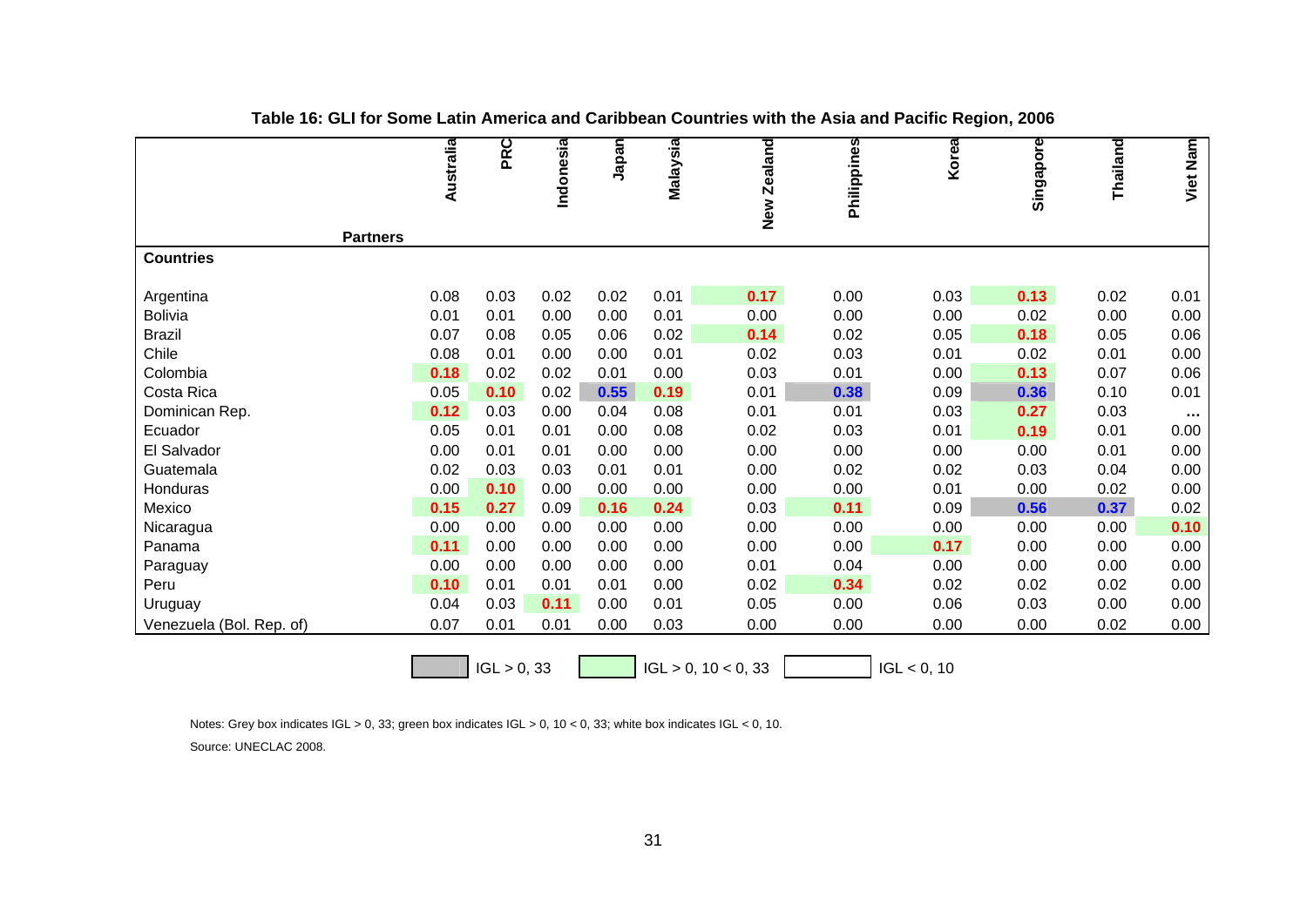On the whole, the data show that generally, trade and investment relations between East Asia and Latin America are still relatively underdeveloped, leaving room for more coordination and closer trade and investment linkages. There is a growing awareness in both regions of the need and importance to link up, as demonstrated by the growing number of FTAs that have been signed or are being negotiated between the two (Figure 2).



**Figure 2: Trans-Pacific Network of FTAs that are Already in Force or in Negotiation** 

**4. COOPERATION IN THE WAKE OF THE CURRENT GLOBAL FINANCIAL CRISIS** 

Both the Asia and Pacific region and Latin America and the Caribbean are projected to experience economic decline as a result of the global financial crisis. In the Asia and Pacific region, the impact of the crisis was already felt in 2008, with the region experiencing a drop in GDP and an economic slump in 2009. Japan and the NIEs (Singapore, Korea, Hong Kong, China, and Taipei,China) are projected to experience a GDP decline of -6.2% and -5.6% respectively. As a whole, however, emerging Asian economies are projected to survive the global crisis, albeit with a drop in the growth rate to 3.3% in 2009 from 6.2% in 2008. These economies are expected to regain their growth momentum in 2010 with a growth rate of 5.3%. On the other hand, Latin America and the Caribbean's GDP growth rate is projected to fall to - 1.5% in 2009, much lower than the projected -1.3% decline in global GDP growth rate, and poised to return to positive growth in 2010 (Table 17 and Figure 3).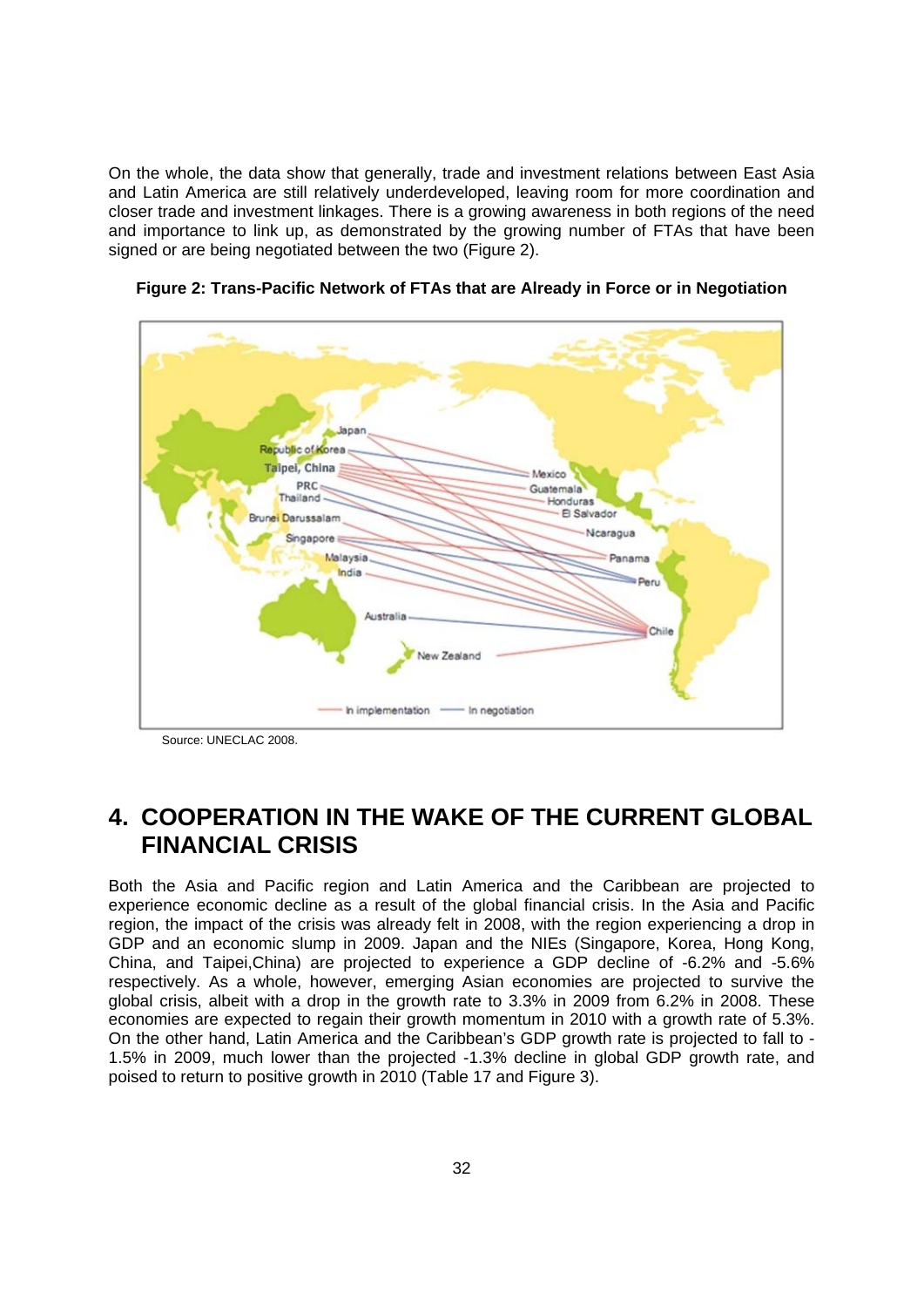|                                                   |      |        | <b>Projections</b> |        |  |
|---------------------------------------------------|------|--------|--------------------|--------|--|
|                                                   | 2007 | 2008   | 2009               | 2010   |  |
| <b>Emerging Asia<sup>1</sup></b>                  | 9.8  | 6.8    | 3.3                | 5.3    |  |
| Newly Industrialized Asian Economies <sup>2</sup> | 5.7  | 1.5    | $-5.6$             | 0.8    |  |
| Developing Asia <sup>3</sup>                      | 10.6 | 7.7    | 4.8                | 6.1    |  |
|                                                   |      |        |                    |        |  |
| ASEAN $5^4$                                       | 6.3  | 4.9    | 0.0                | 2.3    |  |
| Indonesia                                         | 6.3  | 6.1    | 2.5                | 3.5    |  |
| Malaysia                                          | 6.3  | 4.6    | $-3.5$             | 1.3    |  |
| Philippines                                       | 7.2  | 4.6    | 0.0                | 1.0    |  |
| <b>Thailand</b>                                   | 4.9  | 2.6    | $-3.0$             | 1.0    |  |
| Viet Nam                                          | 8.5  | 6.2    | 3.3                | 4.0    |  |
| Northeast Asia                                    |      |        |                    |        |  |
| <b>PRC</b>                                        | 13.0 | 9.0    | 6.5                | 7.5    |  |
| Japan                                             | 2.4  | $-0.6$ | $-6.2$             | 0.5    |  |
| Korea                                             | 5.1  | 2.2    | $-4.0$             | 1.5    |  |
|                                                   |      |        |                    |        |  |
| Other Advanced Economies in Asia                  |      |        |                    |        |  |
| Singapore                                         | 7.8  | 1.1    | $-10.0$            | $-0.1$ |  |
| Australia                                         | 4.0  | 2.1    | $-1.4$             | 0.6    |  |
| <b>New Zealand</b>                                | 3.2  | 0.3    | $-2.0$             | 0.5    |  |
|                                                   |      |        |                    |        |  |
| <b>US</b>                                         | 2.0  | 1.1    | $-2.8$             | 0.0    |  |
|                                                   |      |        |                    |        |  |
| Latin America and the Caribbean <sup>4</sup>      | 5.7  | 4.2    | $-1.5$             | 1.6    |  |
|                                                   |      |        |                    |        |  |
| <b>Other Regional Groups</b>                      |      |        |                    |        |  |
| Africa                                            | 6.2  | 5.2    | 2.0                | 3.9    |  |
| Central and Eastern Europe                        | 5.4  | 2.9    | $-3.7$             | 0.8    |  |
| EU                                                | 3.1  | 1.1    | $-4.0$             | $-0.3$ |  |
| <b>Middle East</b>                                | 6.3  | 5.9    | 2.5                | 3.5    |  |
|                                                   |      |        |                    |        |  |
| World                                             | 5.2  | 3.2    | $-1.3$             | 1.9    |  |

## **Table 17: Impact of the Global Financial Crisis on Real GDP, Annual Percent Change**

Notes:

1 Consists of developing Asia, the newly industrialized Asian economies, and Mongolia. Figures taken from Table 2.2 (IMF 2009).

2 Newly industrialized Asian economies consist of Hong Kong, China, Korea, Singapore, and Taipei,China.

3 Developing Asia consists of 23 countries (Bangladesh, Bhutan, Cambodia, PRC, Fiji, India, Indonesia, Kiribati, Lao PDR, Malaysia, Maldives, Myanmar, Nepal, Pakistan, Papua New Guinea, Philippines, Samoa, Solomon Islands, Sri Lanka, Thailand, Tonga, Vanuatu, and Viet Nam).

4 ASEAN 5 consists of 5 countries (Indonesia, Malaysia, Philippines, Thailand, and Viet Nam).

5 Excluding Cuba, also known as Western Hemisphere region

Source: IMF 2009.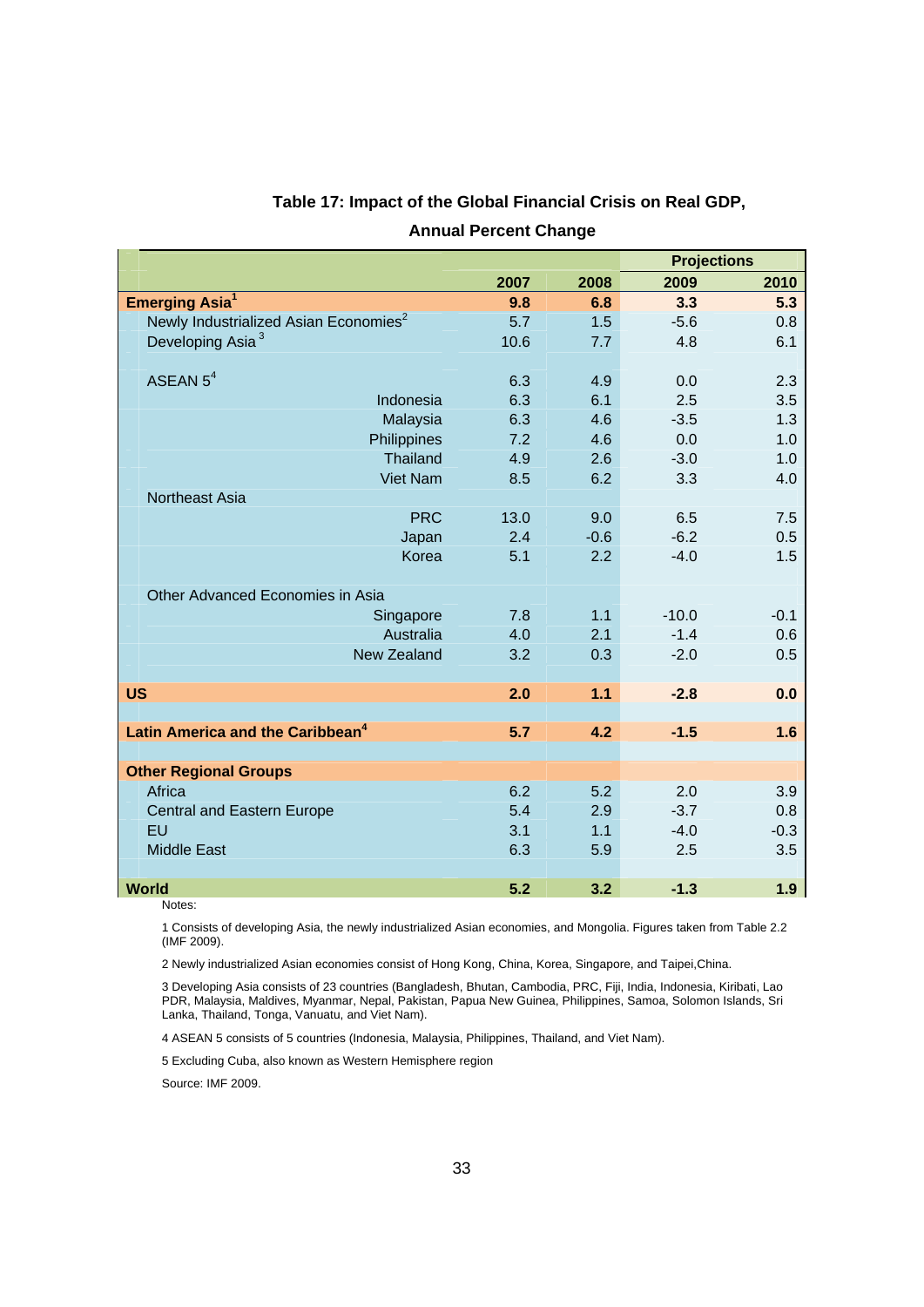

#### **Figure 3: Impact of the Global Financial Crisis on Emerging Asia and Latin America and Caribbean's GDP**

The picture becomes more dismal for the Asia and Pacific region if trade figures are factored in. Trade in both goods and services are projected to decline sharply in 2009. Exports are projected to fall sharply for NIEs, developing Asia, and ASEAN 5 at -11.9%, -9.1%, and -10.1% respectively. Imports are also expected to decline sharply at -13.9% for NIEs, -11.1% for developing Asia, and -8.8% for ASEAN 5. The year 2009 is projected to be one of the worst years for the Asia and Pacific region's economy. On the other hand, trade in Latin America and the Caribbean is also expected to decline in 2009, since export volume is expected to drop to - 3.5% and imports to -6.7% (Table 18).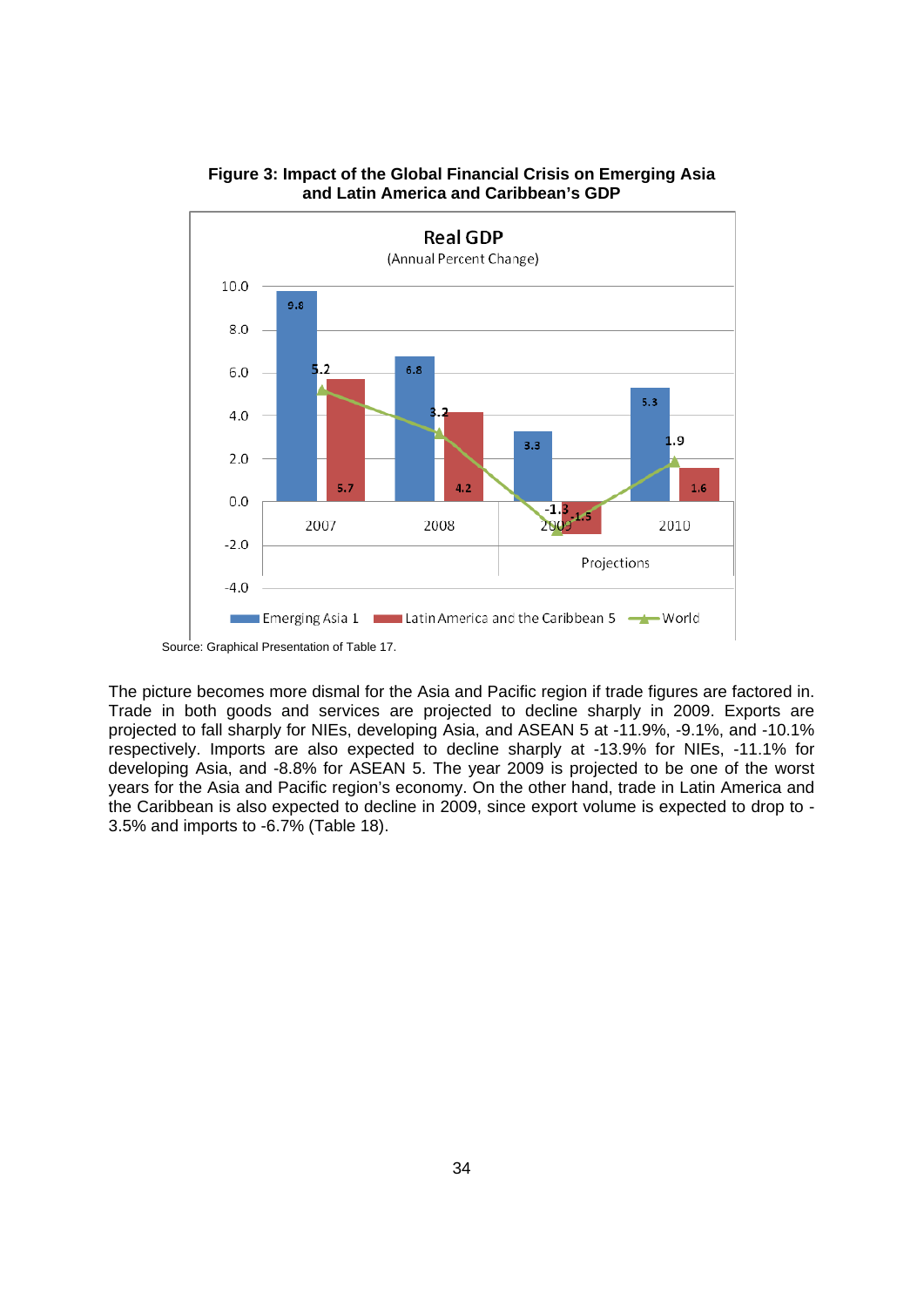|                                                         | <b>Volume of Trade: Exports</b> |        |                    |        | <b>Volume of Trade: Imports</b> |      |      |                    |        |
|---------------------------------------------------------|---------------------------------|--------|--------------------|--------|---------------------------------|------|------|--------------------|--------|
|                                                         |                                 |        | <b>Projections</b> |        |                                 |      |      | <b>Projections</b> |        |
|                                                         | 2007                            | 2008   | 2009               | 2010   |                                 | 2007 | 2008 | 2009               | 2010   |
| <b>Emerging Asia</b>                                    |                                 |        |                    |        |                                 |      |      |                    |        |
| Newly Industrialized Asian<br>$E$ conomies <sup>1</sup> | 9.5                             | 0.6    | $-11.9$            | 0.3    |                                 | 8.7  | 0.4  | $-13.9$            | 0.4    |
| Developing Asia <sup>2</sup>                            | 15.0                            | 10.4   | $-9.1$             | $-0.9$ |                                 | 11.5 | 10.3 | $-11.1$            | $-1.9$ |
| ASEAN $5^3$                                             | 7.4                             | 3.3    | $-10.1$            | 3.9    |                                 | 7.7  | 10.9 | $-8.8$             | 3.3    |
| Latin America and the Caribbean <sup>4</sup>            | 4.1                             | $-0.1$ | $-3.5$             | 2.1    |                                 | 13.0 | 8.3  | $-6.7$             | 0.6    |
| <b>Other Regional Groups</b>                            |                                 |        |                    |        |                                 |      |      |                    |        |
| Africa                                                  | 5.7                             | $-0.5$ | $-2.2$             | 3.9    |                                 | 19.6 | 11.3 | $-2.0$             | 5.0    |
| Central and eastern Europe                              | 9.3                             | 6.8    | $-9.6$             | 2.2    |                                 | 13.7 | 4.8  | $-12.9$            | 0.0    |
| Euro area <sup>5</sup>                                  | 6.0                             | 1.3    | $-12.9$            | $-0.3$ |                                 | 5.5  | 1.4  | $-11.2$            | $-1.0$ |
| <b>Middle East</b>                                      | 3.8                             | 7.8    | 1.3                | 2.7    |                                 | 13.6 | 19.9 | 5.4                | 3.6    |
| <b>World</b><br>Natas:                                  | 7.2                             | 3.2    | $-11.0$            | 0.7    |                                 | 7.3  | 3.5  | $-11.0$            | 0.5    |

#### **Table 18: Impact of the Global Financial Crisis on Trade in Goods and Services**

Notes:

1 Newly industrialized Asian economies consist of Hong Kong, China, Korea, Singapore, and Taipei,China.

2 Developing Asia consists of 23 countries (Bangladesh, Bhutan, Cambodia, PRC, Fiji, India, Indonesia, Kiribati, Lao PDR, Malaysia, Maldives, Myanmar, Nepal, Pakistan, Papua New Guinea, Philippines, Samoa, Solomon Islands, Sri Lanka, Thailand, Tonga, Vanuatu, and Viet Nam).

3 ASEAN 5 consists of 5 countries (Indonesia, Malaysia, Philippines, Thailand, and Viet Nam).

4 Excluding Cuba, also known as Western Hemisphere region.

5 Composed of 16 countries: Austria, Belgium, Cyprus, Finland, France, Germany, Greece, Ireland, Italy, Luxembourg, Malta, Netherlands, Portugal, Slovak Republic, Slovenia, and Spain.

Source: IMF 2009.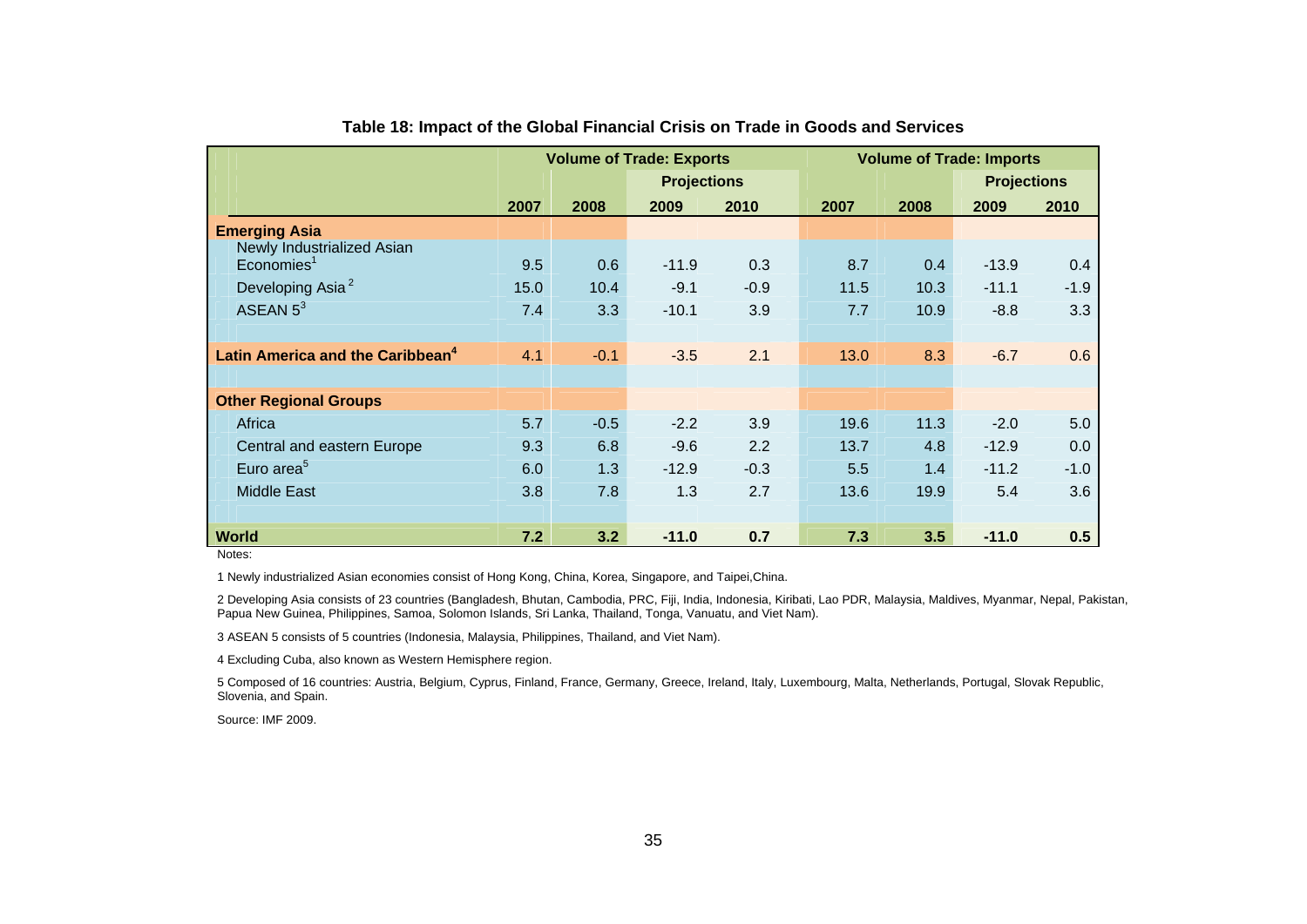With the dismal economic projections ahead in 2009, greater cooperation would be needed in trade and finance, as well as in macroeconomic management, to deal with the global financial crisis. Domestic and regulatory reforms have to be introduced, as well as better financial standards, good governance, and better safety nets to the vulnerable sectors.

The Asia and Pacific region and Latin America have a lot to learn from each other in terms of managing the impact of the crisis. The Asian financial crisis experience instilled in Asia the lesson of regional cooperation as an important factor for overcoming the crisis. Cooperation is necessary in setting regional standards on regulatory measures and in providing a complementary framework for financial reforms. Regional cooperation is also important in further integrating financial markets, especially where market-based processes have failed. Institutionalizing dialogue among the key players in the domestic financial markets is important to strengthen supervision and surveillance, coordinate regulatory frameworks, and create minimum common standards (ADB 2008).

While Latin America's economic success may not match the Asia and Pacific region, it is significant to note that most of the bigger economies in the region have greatly improved their economic policies and strengthened their institutions over the past years. This could partly explain why the bigger economies of Latin America remain relatively unharmed by the global financial crisis. The major economies of the region have been lauded for their conservative and well-regulated banks and good fiscal management. Chile has currently gained recognition as one of the best-managed economies in the world, with Mexico and Brazil not far behind (*The Economist* 2009).

There are studies that showed that regulatory and institutional factors within economies create bigger constraints to doing business than border measures (international barriers). Internal factors such as national policies and institutions pose a bigger challenge in pushing for reforms to harmonize regulations and standards across economies (ADB 2008, Drysdale 2005). By addressing "behind the border" issues through individual initiatives to reform domestic policies and institutions, Latin America is slowly reviving its economy. This is one lesson that the Asia and Pacific region could learn from Latin America—how to push domestic reforms and strengthen institutions domestically to ease the constraints in doing business, while maintaining hard-won reputation in the international market.

The two regions can share models for best practices in pushing for domestic reforms and supporting policies that would mitigate the impacts of the crisis. It is also expedient that the regions create policies that help stimulate regional demands by reducing barriers to trade and investment and reducing costs of doing trans-regional business. The next section discusses some of the constraints to a better business environment between the Asia and Pacific region and Latin America and the Caribbean.

### **4.1 Impediments to Economic Cooperation**

UNECLAC's 2008 report provided an excellent account of the state of economic cooperation between the Asia Pacific and Latin America and the Caribbean. The report identified tariffs, transport costs, logistics, quality control measures, and research and education gaps as leading impediments to closer economic cooperation between the two regions.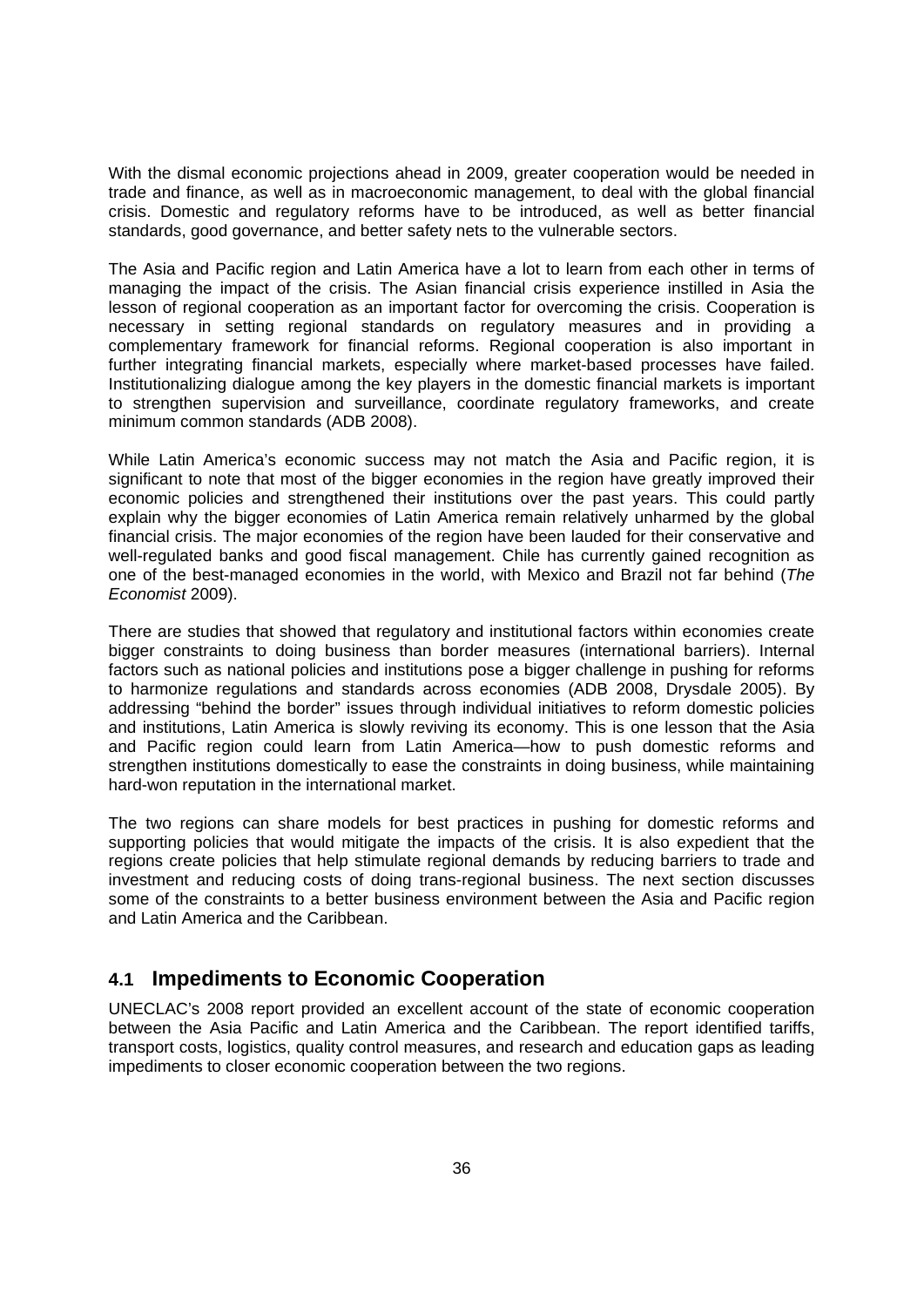#### **4.1.1 High Effective Tariffs in Agriculture and Natural Resource Based in the Asia and Pacific Region**

Agriculture is a sensitive sector in the Asia and Pacific region. The Asia and Pacific region countries continue to impose high applied tariffs on its agricultural sector, making market access to agriculture difficult for Latin America. The Asia and Pacific region's tariff on agriculture is higher than Latin America's and has even shown itself to be on an increasing trend. Natural resource products are also subject to high ad valorem and tariff quotas. The challenge for Latin America is to engage the Asia and Pacific region in negotiations that would allow Latin America to gain market access to heavily protected Asian sectors.

#### **4.1.2 High Transport Costs in Latin America and the Caribbean**

High freight costs put Latin America at a disadvantage for increasing its economic partnership with the Asia and Pacific region. Lack of maritime transport connections is one of the major trading barriers between the two regions and could limit potential growth. The maritime connections between the two regions are not yet adequately developed, unlike other maritime routes in several regions. Direct lines between Latin America and the Asia and Pacific region are available only to and from Chilean ports, while in the rest of the region several stops must be made in South Africa or other South American countries before setting course to Asia.

#### **4.1.3 Weak Trade Logistics in Latin America and the Caribbean**

Latin American countries performed weakly in the Logistics Performance Index developed by the World Bank, given the high logistics costs in the region and the weak port capacities. The two areas in which Latin America underperformed are customs and port infrastructure facilities. Nonetheless, Chile and Argentina, the top performers in Latin America in customs and port infrastructure facilities, ranked higher than some countries in Southeast Asia for trade logistics.

#### **4.1.4 Quality Control Measures in Latin America and the Caribbean**

The PRC and Japan account for 70% of all the quality control measures (ISO) issued in the two regions in 2006. Latin America, on the other hand, only issued a very small portion of ISO certifications between the two regions at 5.5%. Most ISO certification comes from Brazil and Argentina. While quality control measures are not necessarily obligatory, ISO certification is influential in determining competitiveness and influencing buying decisions of consumers (Table 19).

#### **4.1.5 Research and Development Spending**

Compared to research and development (R&D) spending in Japan and the NIEs, Latin America falls far behind. East Asia and the Pacific, as a whole has more than 722 researchers engaged in R&D per million people, when including Australia and New Zealand, while Latin America only has 256. However, for some aspects of R&D, Latin America fares better than ASEAN countries For instance, Argentina fared better than ASEAN in terms of patents granted to residents, and Argentina, Chile, Uruguay, Mexico, and Brazil have more researchers engaged in R&D compared to ASEAN-member countries (Table 20).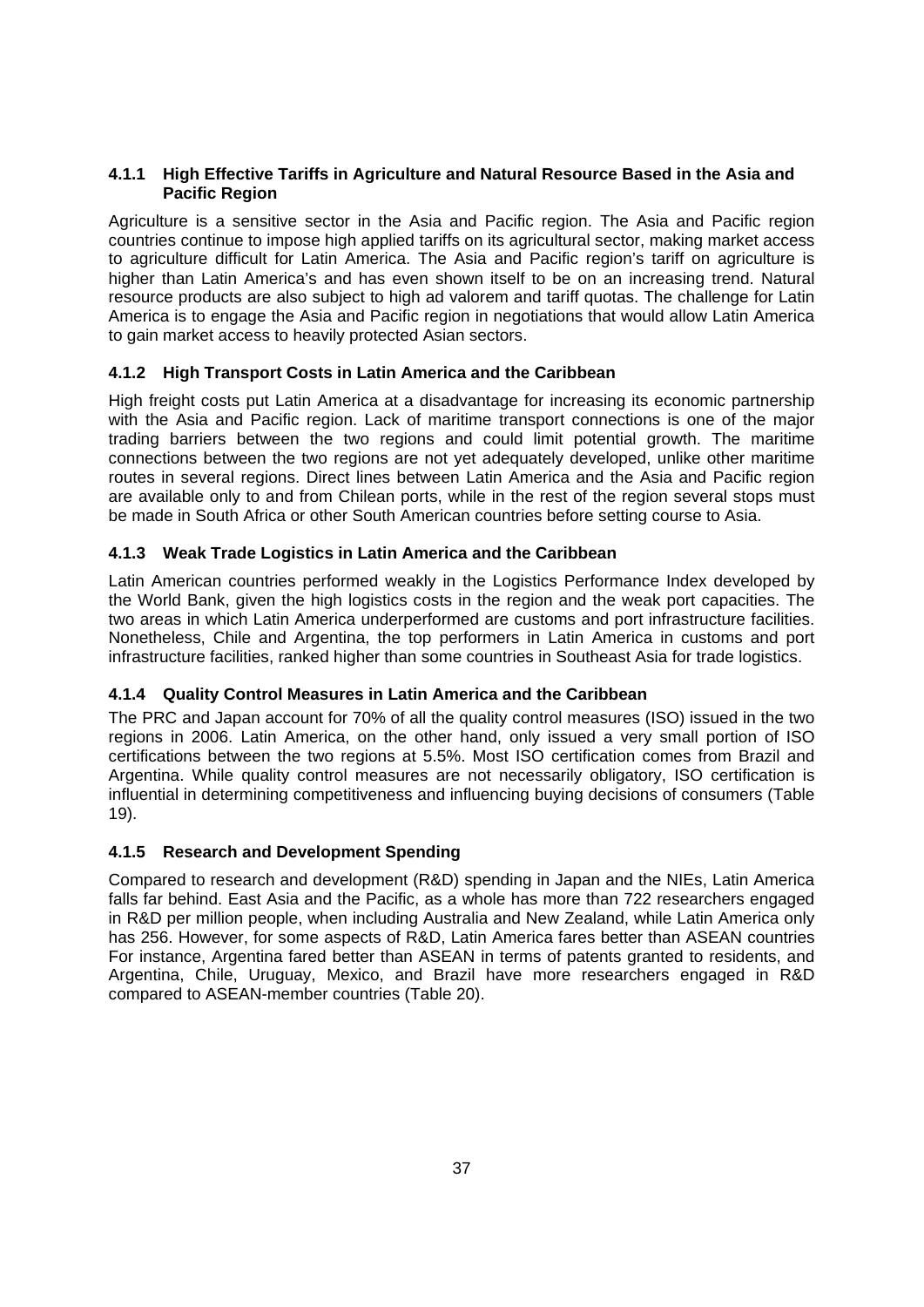| <b>ISO Standards</b> | 9001       | 14001            | 16949          | 13485          | <b>TOTAL</b> | Share  | Certifications |
|----------------------|------------|------------------|----------------|----------------|--------------|--------|----------------|
|                      |            |                  |                |                |              |        | Per Million    |
|                      |            |                  |                |                |              |        | Inhabitants    |
|                      | Quality    | Environmental    | Quality for    | Sanitary       |              |        |                |
|                      | Management | Management       | Automotive     | Management     |              |        |                |
|                      | Systems    | Systems          | Production     | <b>Systems</b> |              |        |                |
|                      | 162 259    | 18 842           | 4758           | 228            | 186 087      | 45.33% | 142            |
| <b>PRC</b>           | 80 518     | 22 593           | 939            | 438            | 104 488      | 25.45% | 820            |
| Japan                | 15739      | 5833             | 2621           | 229            | 24 4 22      | 5.95%  | 506            |
| Korea                | 17 440     | 1 9 6 4          | 127            | 69             | 19 600       | 4.77%  | 967            |
| Australia            | 6786       | 593              | 275            | 101            | 7755         |        | 291            |
| Malaysia             |            |                  |                |                |              | 1.89%  |                |
| Singapore            | 5830       | 716              | 90             | 46             | 6682         | 1.63%  | 1490           |
| Thailand             | 3913       | 1 3 6 9          | 471            | 32             | 5785         | 1.41%  | 89             |
| Indonesia            | 4783       | 369              | 110            | 6              | 5 2 6 8      | 1.28%  | 24             |
| Viet Nam             | 3 1 6 7    | 189              | 16             | 5              | 3 3 7 7      | 0.82%  | 40             |
| Philippines          | 2 0 0 7    | 458              | 67             | 21             | 2 5 5 3      | 0.62%  | 29             |
| New Zealand          | 2 1 5 0    | 182              | $\overline{2}$ | 7              | 2 3 4 1      | 0.57%  | 556            |
| Brunei Darussalam    | 52         | 4                | 0              | 0              | 56           | 0.01%  | 0              |
| Myanmar              | 19         | $\boldsymbol{0}$ | 0              | 0              | 19           | 0.00%  | $\pmb{0}$      |
| Cambodia             | 10         | $\overline{2}$   | 0              | 0              | 12           | 0.00%  | 1              |
| Lao PDR              |            | $\pmb{0}$        | 0              | 0              | 1            | 0.00%  | 0              |
| <b>Brazil</b>        | 9014       | 2 4 4 7          | 846            | 40             | 12 347       | 3.01%  | 65             |
| Argentina            | 9 3 6 4    | 862              | 307            | 21             | 10 554       | 2.57%  | 271            |
| Colombia             | 6 2 7 1    | 296              | 51             | 0              | 6618         | 1.61%  | 142            |
| Mexico               | 4 6 3 6    | 409              | 758            | 25             | 5828         | 1.42%  | 54             |
| Chile                | 2 5 6 5    | 375              | 9              | 0              | 2949         | 0.72%  | 179            |

#### **Table 19: ISO Certifications in 2006, By Standard (in absolute numbers, percentages, and certifications per million inhabitants)**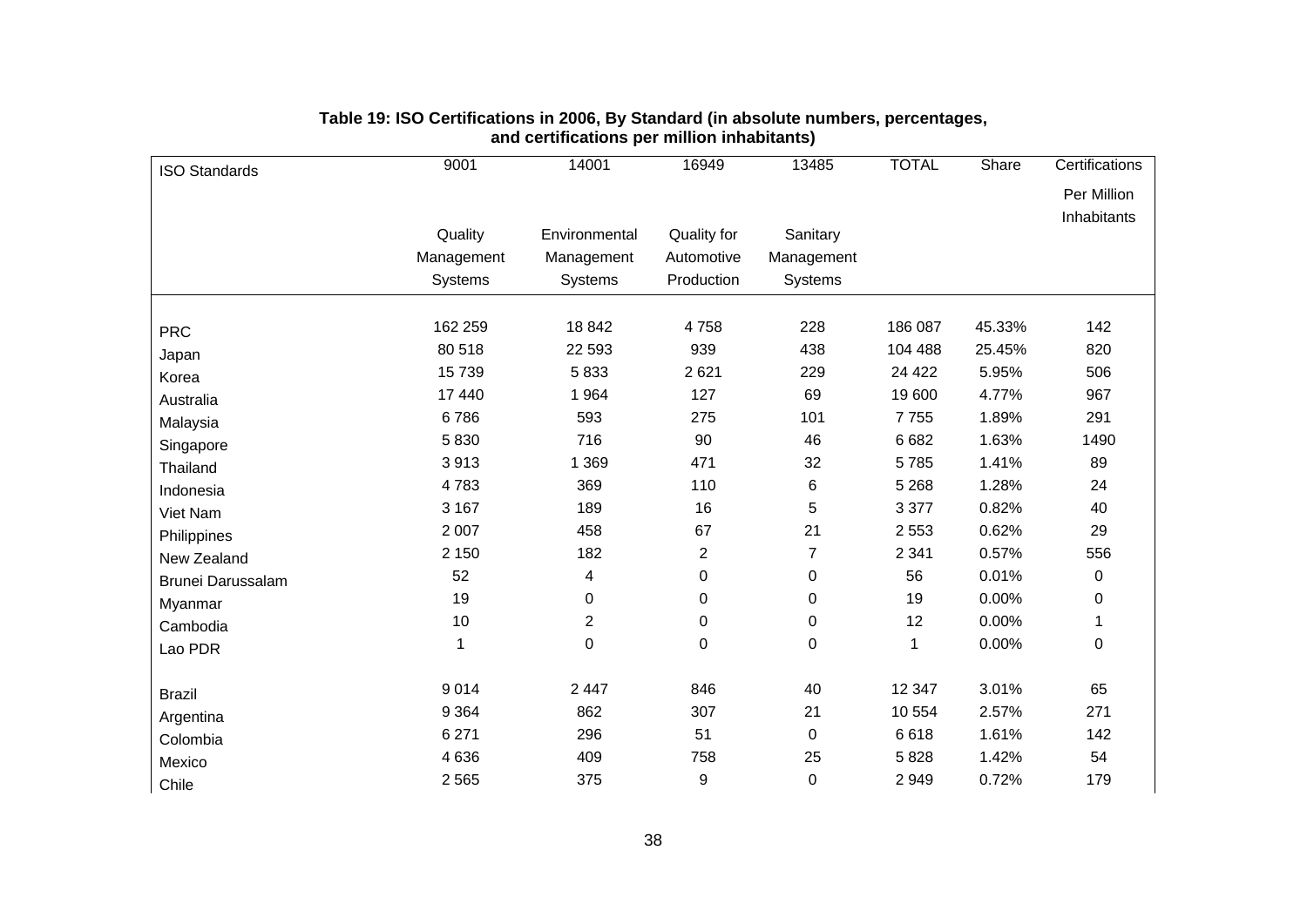| Uruguay                  | 648     | 45             | 9        | 2        | 704     | 0.17%   | 202 |
|--------------------------|---------|----------------|----------|----------|---------|---------|-----|
| Peru                     | 576     | 83             | 2        | 9        | 670     | 0.16%   | 24  |
| Venezuela (Bol. Rep. of) | 535     | 51             | 26       | 0        | 612     | 0.15%   | 23  |
| Ecuador                  | 486     | 50             | 6        | 0        | 542     | 0.13%   | 40  |
| Cuba                     | 363     | 6              | 0        | 0        | 369     | 0.09%   | 33  |
| Costa Rica               | 186     | 55             | 2        | 4        | 247     | 0.06%   | 56  |
| <b>Bolivia</b>           | 198     | 30             | 0        | 0        | 228     | 0.06%   | 24  |
| Paraguay                 | 103     | 4              | 0        | 0        | 107     | 0.03%   | 17  |
| Panama                   | 99      | 5              | 0        | 0        | 104     | 0.03%   | 32  |
| El Salvador              | 96      | 4              | $\Omega$ | $\Omega$ | 100     | 0.02%   | 14  |
| Guatemala                | 61      |                | $\Omega$ | 0        | 68      | 0.02%   | 5   |
| Dominican Rep.           | 29      | $\overline{2}$ |          | 2        | 34      | 0.01%   | 4   |
| Nicaragua                | 28      | 3              | 0        | 0        | 31      | 0.01%   | 6   |
| Total                    | 339 932 | 57 848         | 11 493   | 1 2 8 5  | 410 558 | 100.00% | 137 |

Source: UNECLAC 2008.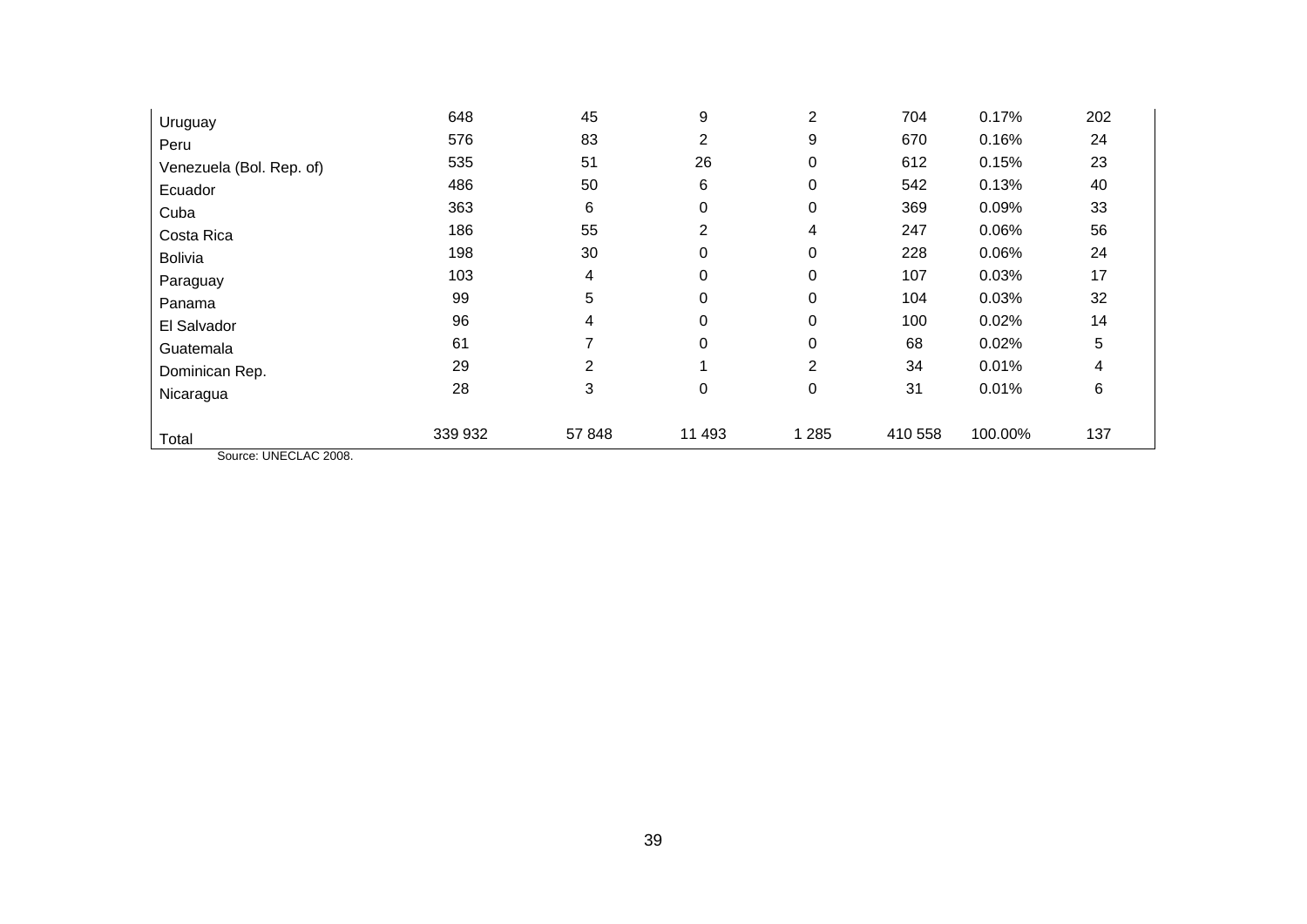| <b>HDI Rank</b>                  | <b>Country/Region</b>    | <b>Patents Granted</b><br>to Residents<br>(Per Million<br>People)<br>2000-2005 <sup>a</sup> | <b>Receipts of</b><br><b>Royalties and</b><br><b>License Fees</b><br>(US Dollars per<br>Person)<br>2005 | <b>R&amp;D Expenditure</b><br>$(% )^{2}(x)$ of GDP)<br>2000-2005 <sup>a</sup> | <b>Researchers</b><br>in R&D<br>(Per Million<br>People)<br>1990-2005 <sup>a</sup> |
|----------------------------------|--------------------------|---------------------------------------------------------------------------------------------|---------------------------------------------------------------------------------------------------------|-------------------------------------------------------------------------------|-----------------------------------------------------------------------------------|
| 3                                | Australia                | 31                                                                                          | 25.0                                                                                                    | 1.7                                                                           | 3,759                                                                             |
| 8                                | Japan                    | 857                                                                                         | 138.0                                                                                                   | 3.1                                                                           | 5,287                                                                             |
| 19                               | New Zealand              | 31                                                                                          | 627.9                                                                                                   | 1.8                                                                           | 4,301                                                                             |
| 21                               | Hong Kong, China         | 5                                                                                           | 31.2                                                                                                    | 0.6                                                                           | 1,564                                                                             |
| 25                               | New Zealand              | 96                                                                                          | 125.8                                                                                                   | 2.3                                                                           | 4,999                                                                             |
| 26                               | Korea                    | 1,113                                                                                       | 38.2                                                                                                    | 2.6                                                                           | 3,187                                                                             |
| 30                               | <b>Brunei Darussalem</b> |                                                                                             | $\ddot{\phantom{1}}$                                                                                    | 0.0                                                                           | 274                                                                               |
| 63                               | Malaysia                 | н.                                                                                          | 1.1                                                                                                     | 0.7                                                                           | 299                                                                               |
| 78                               | Thailand                 | $\mathbf 1$                                                                                 | 0.3                                                                                                     | 0.3                                                                           | 287                                                                               |
| 81                               | <b>PRC</b>               | 16                                                                                          | 0.1                                                                                                     | 1.4                                                                           | 708                                                                               |
| 90                               | Philippines              | $\left( .\right)$                                                                           | 0.1                                                                                                     | 0.1                                                                           | 48                                                                                |
| 105                              | Viet Nam                 | (.)                                                                                         | $\sim$                                                                                                  | 0.2                                                                           | 115                                                                               |
| 107                              | Indonesia                | $\ddotsc$                                                                                   | 1.2                                                                                                     | 0.1                                                                           | 207                                                                               |
| 128                              | India                    | 1                                                                                           | (.)                                                                                                     | 0.8                                                                           | 119                                                                               |
| 132                              | Myanmar                  | Ω,                                                                                          | 0                                                                                                       | 0.1                                                                           | 17                                                                                |
| <b>East Asia and the Pacific</b> |                          | $\ddot{\phantom{a}}$                                                                        | 1.7                                                                                                     | 1.6                                                                           | 722                                                                               |
| 38                               | Argentina                | 4                                                                                           | 1.4                                                                                                     | 0.4                                                                           | 720                                                                               |
| 40                               | Chile                    | 1                                                                                           | 3.3                                                                                                     | 0.6                                                                           | 444                                                                               |
| 46                               | Uruguay                  | 1                                                                                           | (.)                                                                                                     | 0.3                                                                           | 366                                                                               |
| 48                               | Costa Rica               | ٠.                                                                                          | 0                                                                                                       | 0.4                                                                           | $\ddot{\phantom{1}}$                                                              |
| 51                               | Cuba                     | 3                                                                                           | $\ddot{\phantom{1}}$                                                                                    | 0.6                                                                           | $\ddot{\phantom{1}}$                                                              |
| 52                               | Mexico                   | 1                                                                                           | 0.7                                                                                                     | 0.4                                                                           | 268                                                                               |

## **Table 20: Some Research and Development Indicators**

ř.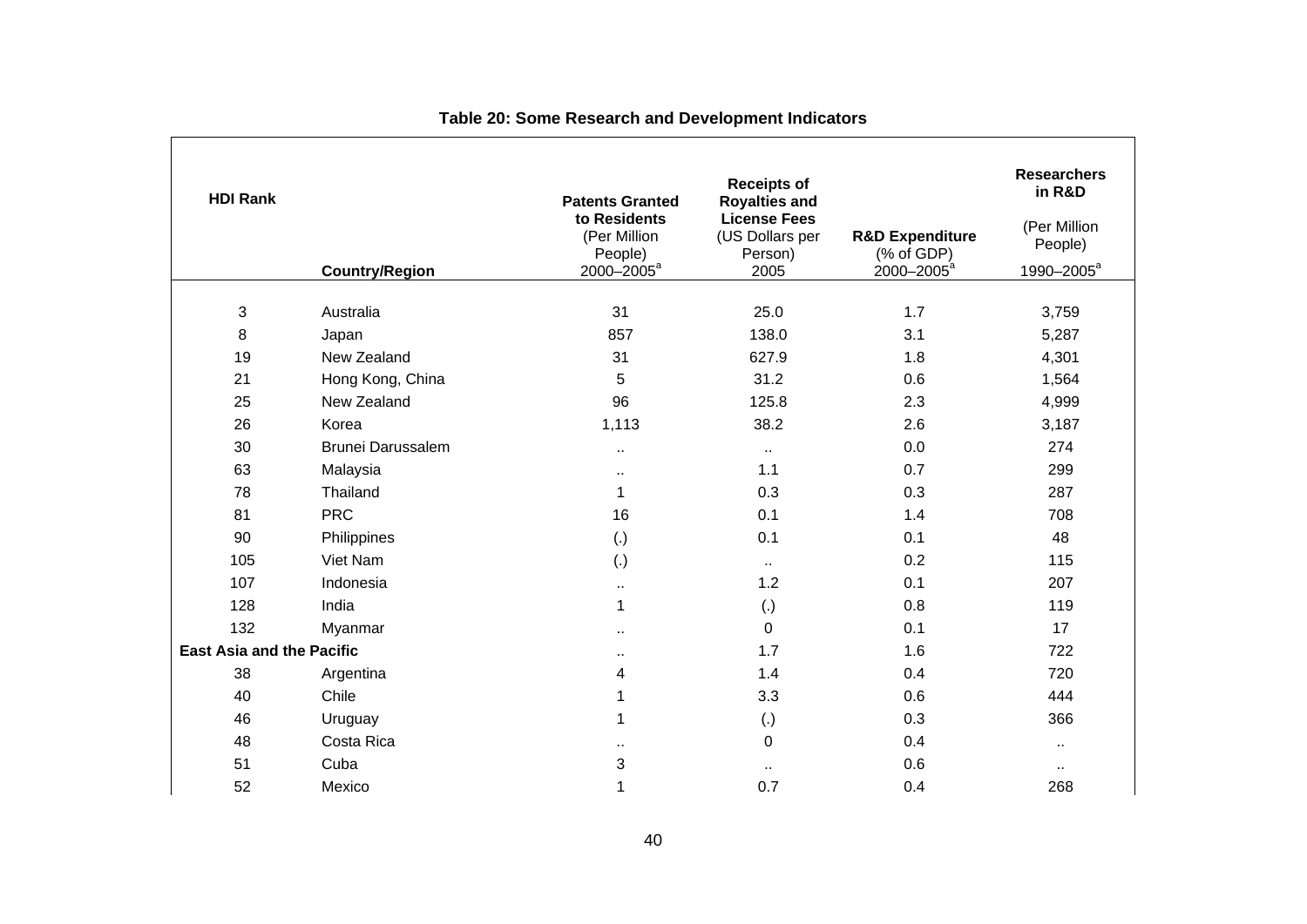| 62           | Panama                                          | $\cdots$    | $\pmb{0}$          | 0.3      | 97            |
|--------------|-------------------------------------------------|-------------|--------------------|----------|---------------|
| 70           | <b>Brazil</b><br>Venezuela (Bolivarian Republic | 1           | 0.5                | 1        | 344           |
| 74           | of)                                             | 1           | 0                  | 0.3      | $\sim$        |
| 75           | Colombia                                        | (.)         | 0.2                | 0.2      | 109           |
| 79           | Dominican Republic                              | $\sim$      | 0                  | $\cdots$ | $\sim$        |
| 87           | Peru                                            | (.)         | 0.1                | 0.1      | 226           |
| 89           | Ecuador                                         | $\mathbf 0$ | 0                  | 0.1      | 50            |
| 95           | Paraguay                                        | $\cdots$    | 33.2               | 0.1      | 79            |
| 101          | Jamaica                                         | 1           | 4.7                | 0.1      | $\sim$ $\sim$ |
| 103          | El Salvador                                     | $\cdot$ .   | 0.4                | 0.1      | 47            |
| 110          | Nicaragua                                       |             | 0                  | 0        | 73            |
| 115          | Honduras                                        | 1           | 0                  | 0        | $\sim$        |
| 117          | <b>Bolivia</b>                                  | ٠.          | 0.2                | 0.3      | 120           |
| 118          | Guatemala                                       | (.)         | $\left( . \right)$ | $\cdots$ | $\sim$        |
|              | Latin America and the Carrebean                 |             | 1.1                | 0.6      | 256           |
| <b>OECD</b>  |                                                 | 239         | 104.2              | 2.4      | 3,096         |
| <b>WORLD</b> |                                                 | $\cdots$    | 21.6               | 2.3      | $\cdots$      |

OECD = Organization for Economic Cooperation and Development .

Source: UNECLAC 2008.

 $a$  Data refer to the most recent year available during the period specified.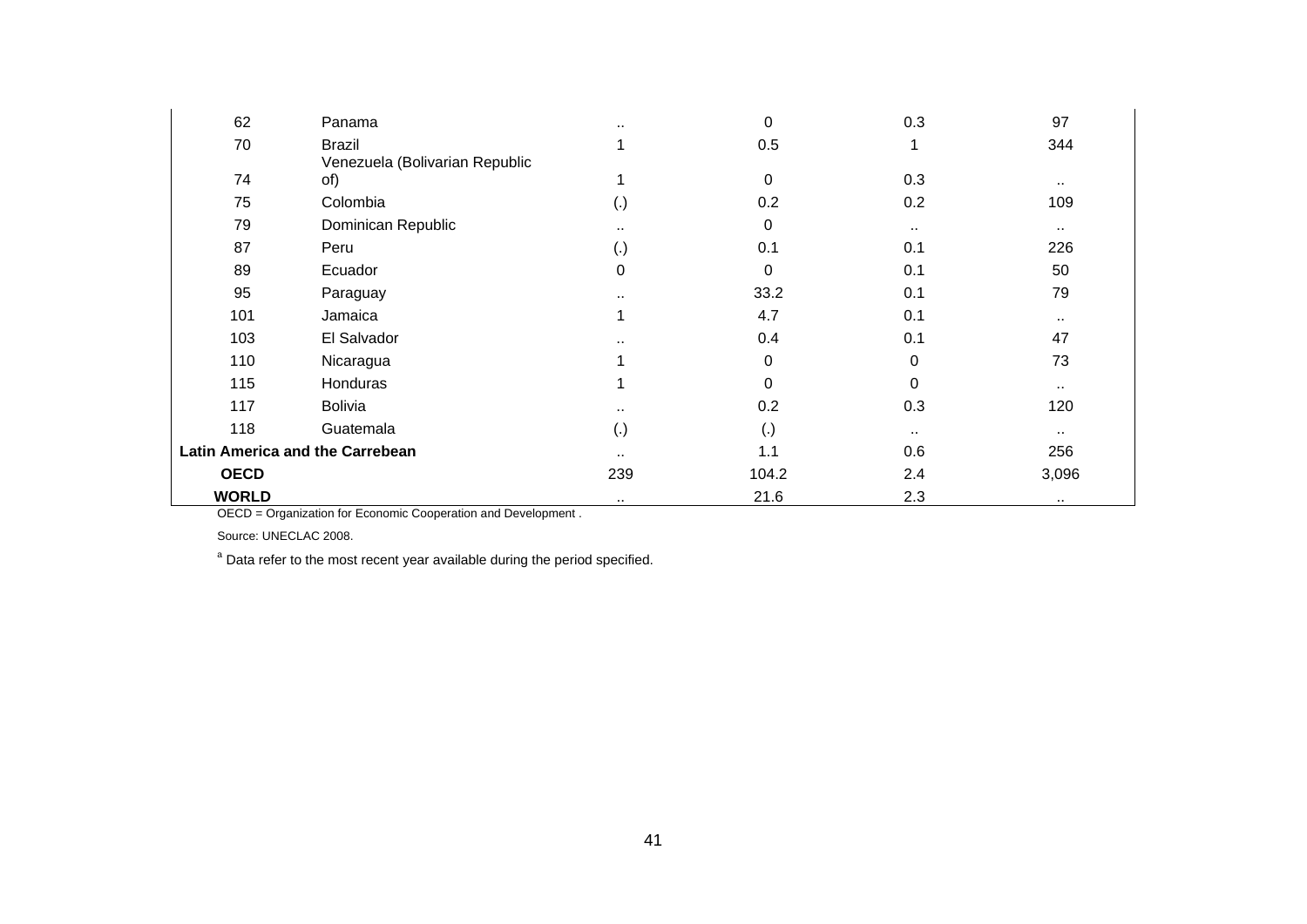#### **4.1.6 Education Gap Between the Two Regions**

Asian countries, with the exception of Thailand and Indonesia, consistently rank high in the Programme for International Student Assessment (PISA) Survey of student skills in science, mathematics, and reading. PISA survey covers almost 90% of the world economy in assessing the knowledge and skills of students in three areas. In contrast, Latin America falls far behind, ranking along with Middle East and Eastern Europe (Table 21).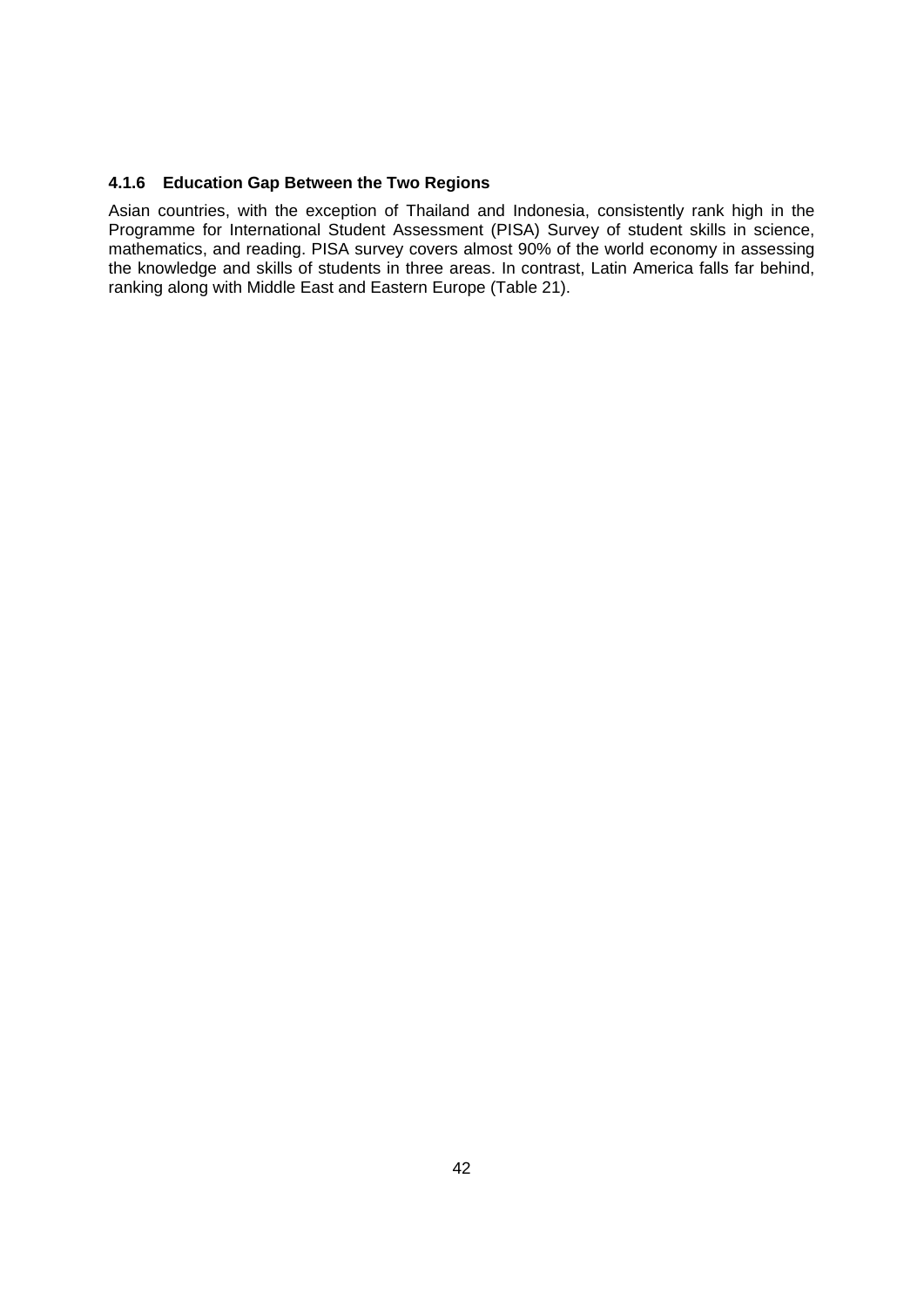| A. Science  |                    |                | <b>B. Mathematics</b> |                  |                    | <b>C.Reading</b> |                  |         |
|-------------|--------------------|----------------|-----------------------|------------------|--------------------|------------------|------------------|---------|
| Rank        | Economy            | <b>Science</b> | Rank                  | <b>Economy</b>   | <b>Mathematics</b> | Rank             | <b>Economy</b>   | Reading |
|             | Hong Kong, China   | 542            |                       | Taipei,China     | 549                | 1                | Korea            | 556     |
| 4           | Taipei,China       | 532            | 3                     | Hong Kong, China | 547                | 3                | Hong Kong, China | 536     |
| 6           | Japan              | 531            | 4                     | Korea            | 547                | 5                | New Zealand      | 521     |
|             | New Zealand        | 530            | 8                     | Macao            | 525                |                  | Australia        | 513     |
| 8           | Australia          | 527            | 10                    | Japan            | 523                | 15               | Japan            | 498     |
| 11          | Korea, Republic of | 522            | 11                    | New Zealand      | 522                | 16               | Taipei, China    | 496     |
| 17          | Macao              | 511            | 13                    | Australia        | 520                | 21               | Macao            | 492     |
| <b>OECD</b> | <b>AVERAGE</b>     | 500            | <b>OECD</b>           | <b>AVERAGE</b>   | 498                | <b>OECD</b>      | <b>AVERAGE</b>   | 492     |
| 40          | Chile              | 438            | 42                    | <b>Uruguay</b>   | 427                | 38               | <b>Chile</b>     | 442     |
| 43          | <b>Uruguay</b>     | 428            | 44                    | Thailand         | 417                | 41               | Thailand         | 417     |
| 46          | Thailand           | 421            | 47                    | Chile            | 411                | 42               | Uruguay          | 413     |
| 49          | Mexico             | 410            | 48                    | Mexico           | 406                | 43               | <b>Mexico</b>    | 410     |
| 50          | Indonesia          | 393            | 50                    | Indonesia        | 391                | 48               | Indonesia        | 393     |
| 51          | Argentina          | 391            | 52                    | Argentina        | 381                | 49               | <b>Brazil</b>    | 393     |
| 52          | <b>Brazil</b>      | 390            | 53                    | Colombia         | 370                | 51               | Colombia         | 385     |
| 53          | Colombia           | 388            | 54                    | <b>Brazil</b>    | 370                | 53               | Argentina        | 374     |

### **Table 21: PISA Rankings and Scores, 2006**

**Source**: UNECLAC 2008.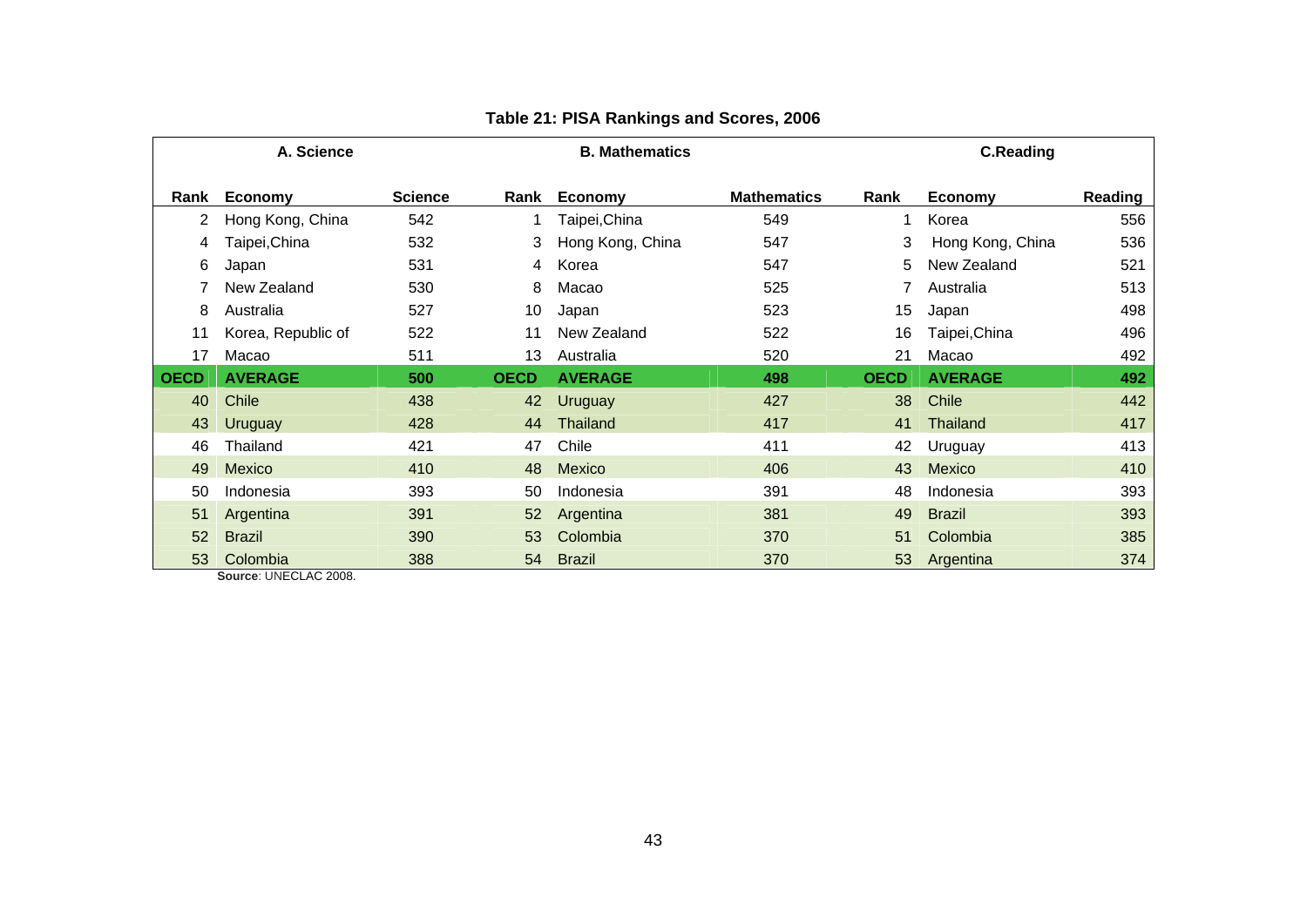# **5. CONCLUSION**

While geographic proximity is important in establishing economic relations, in a globalized world it no longer stands as the primary factor for countries or regions to engage in cooperative initiatives. A government commitment to create an environment conducive for economic growth and development is just as essential, if not more essential, than physical proximity when engaging in regional cooperation. It is in this light that an interregional economic partnership between Latin America and the Caribbean and the Asia and Pacific region has been made possible.

Clearly, there are still a lot that must be done before the Asia and Pacific region and Latin America and the Caribbean can engage in a meaningful economic partnership. Gaps and bottlenecks exist that must be addressed. The two regions are characterized by stark structural and policy differences. Production structures and export capacities are very different. Bi-regional economic links have remained weak and have shown little diversification as inter-industry trade still accounts for most of the trade flows, with the Asia and Pacific region exporting manufactures and Latin America and the Caribbean exporting primary commodities to the Asia and Pacific region. As such, there is a need for Latin American countries and the Caribbean to strengthen their trade capacities to make their economies more complementary with the Asia and Pacific region and establish trade and investment partnerships. Latin America and the Caribbean, as a whole, should work on product diversification to integrate itself in the supply chain networks of the Asia and Pacific region. It should also capitalize on complementary trade opportunities between the two regions and create partnership for innovation and competitiveness.

Market access, high transportation costs, and weak small and medium enterprises have been identified as major obstacles that should be given adequate attention in order to strengthen the partnership between the two regions. One of the biggest challenges for Latin American countries is gaining market access to the Asia and Pacific region. As already shown, the Asia and Pacific region has a highly protected agriculture sector. Latin America should engage the Asia and Pacific region to develop trade agreements that would bring down tariff levels in Asia's agricultural sector. Trade facilitation initiatives should also be undertaken. It is also important to study the maritime and air transportation systems of the regions, focusing specifically on how to bring down freight costs. Finally, it is important to strengthen small and medium enterprises and trade associations to achieve scale economies for small and medium exporters. Also, the two regions should explore possible cooperation in technological upgrading and bringing down the risks associated with new ventures (UNECLAC 2008).

Building partnerships to enhance the competitiveness and innovation of Latin America is also important. There are a broad range of issues that the two regions can work on, such as financing to improve infrastructure and logistics and other macroeconomic issues that would eventually strengthen trade and investment links.

As an initial step, information exchange and policy dialogue between the two regions should be enhanced, particularly on areas leading to more market opportunities, market access, and investments. FTAs should also be explored, whether on a bilateral, sub-regional, or regional level with simplified and harmonized ROOs to ease trade between the two regions.

Existing interregional forums could be used as a platform to advance cooperation between Latin America and the Pacific. APEC, for instance, could leverage its Economic and Technical Cooperation (ECOTECH) and Trade and Investment Liberalization and Facilitation (TILF) agenda. Likewise, the Forum for East Asia-Latin America Cooperation (FEALAC),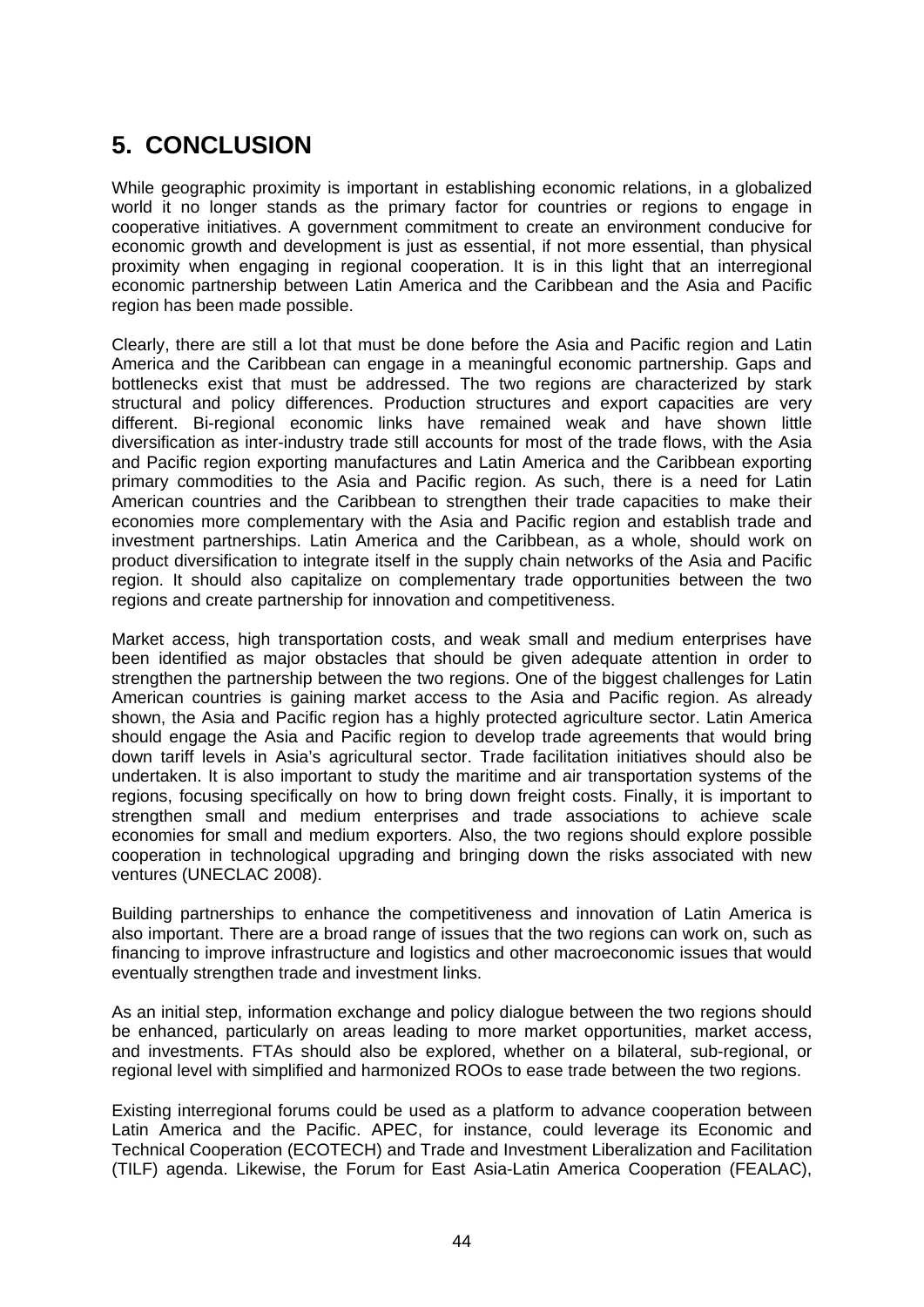established in 2001 to serve as a venue for dialogue between the two regions, could potentially have an important role in enhancing partnerships in economic, social and cultural sectors. FEALAC currently has 33 country members in both regions.